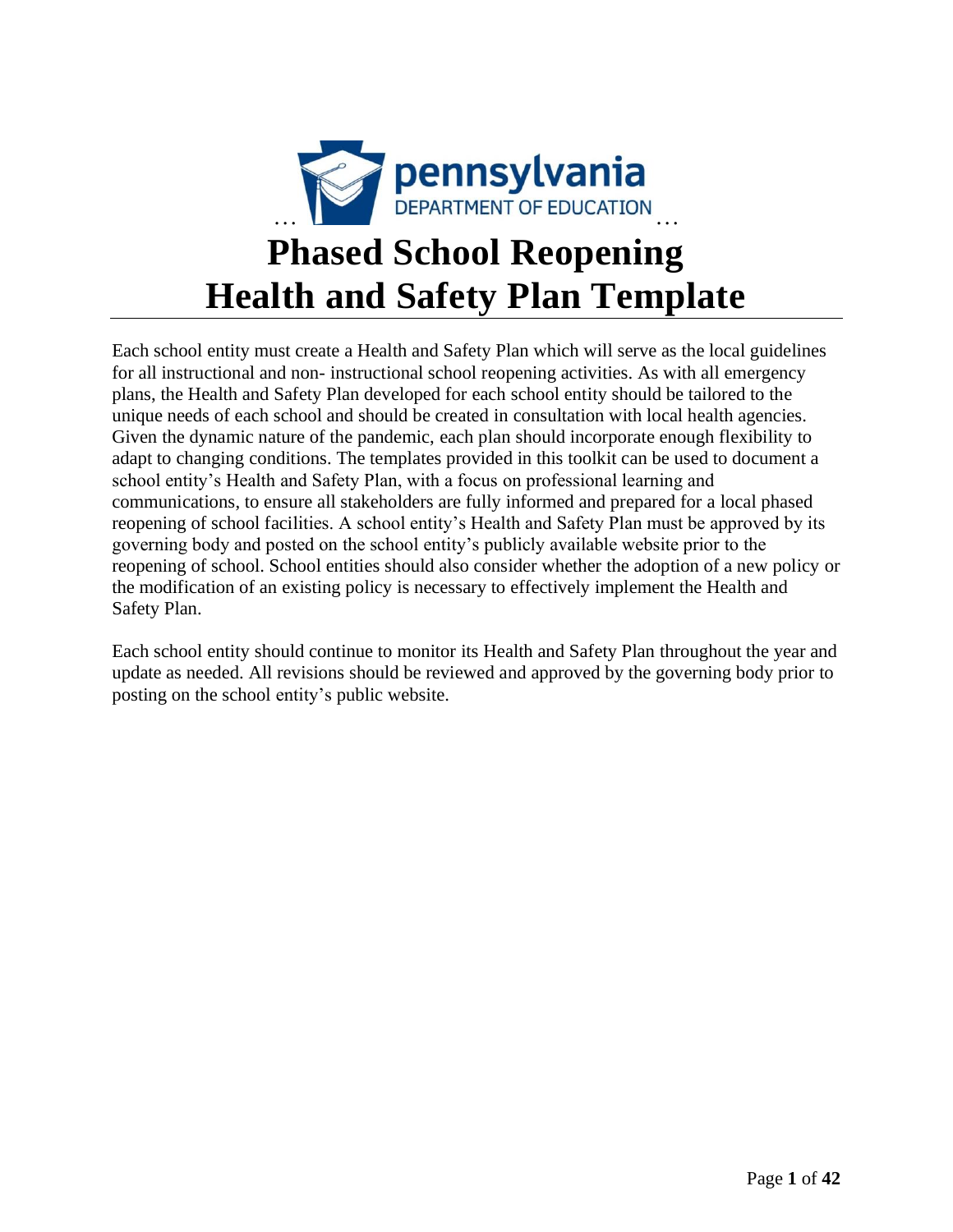# **Table of Contents**

*This resource draws on a resource created by the Council of Chief State School Officers (CCSSO) that is based on official guidance from multiple sources to include: the Centers for Disease Control and Prevention, the White House, American Academy of Pediatrics, Learning Policy Institute, American Enterprise Institute, Rutgers Graduate School of Education, the World Health Organization, the Office of the Prime Minister of Norway as well as the departments of education/health and/or offices of the governor for Idaho, Montana, New York, Texas and Washington, DC.*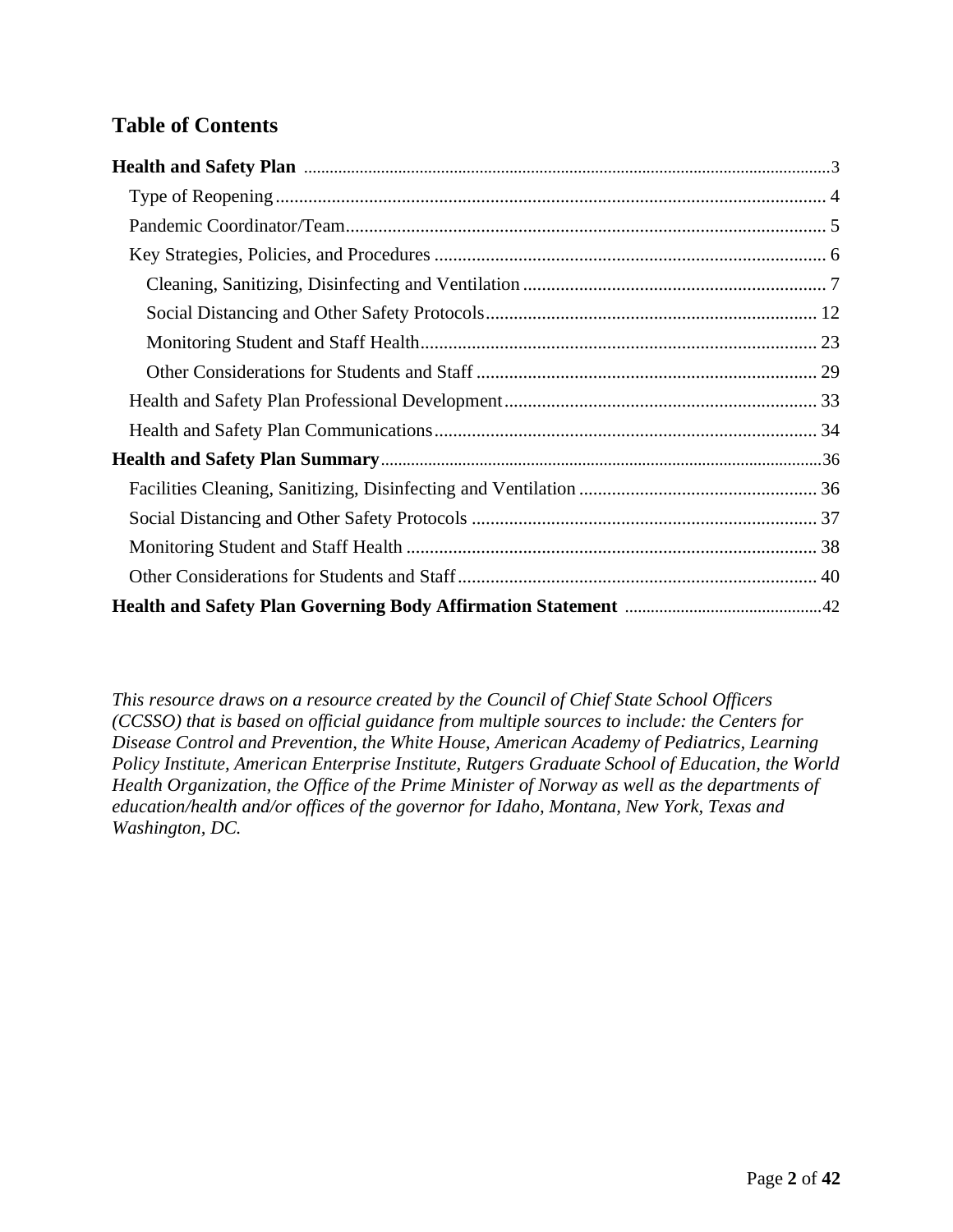# **Health and Safety Plan: Chester County Intermediate Unit**

All decision-makers should be mindful that as long as there are cases of COVID-19 in the community, there are no strategies that can completely eliminate transmission risk within a school population. The goal is to keep transmission as low as possible to safely continue school activities. All school activities must be informed by [Governor Wolf's Process to Reopen Pennsylvania.](https://www.governor.pa.gov/process-to-reopen-pennsylvania/) The administration has categorized reopening into three broad phases: red, yellow, or green. These designations signal how counties and/or regions may begin easing some restrictions on school, work, congregate settings, and social interactions:

- The Red Phase: Schools remain closed for in-person instruction and all instruction must be provided via remote learning, whether using digital or non-digital platforms. Provisions for student services such as school meal programs should continue. Large gatherings are prohibited.
- The Yellow Phase and Green Phase: Schools may provide in-person instruction after developing a written Health and Safety Plan, to be approved by the local governing body (e.g. board of directors/trustees) and posted on the school entity's publicly available website.

<span id="page-2-0"></span>Based on your county's current designation (i.e., red, yellow, green) and the best interests of your local community, indicate which type of reopening your LEA has selected by checking the appropriate box in row three of the table below. Use the remainder of the template to document your LEA's plan to bring back students and staff, how you will communicate the type of reopening with stakeholders in your community, and the process for continued monitoring of local health data to assess implications for school operations and potential adjustments throughout the school year.

Depending upon the public health conditions in any county within the Commonwealth, there could be additional actions, orders, or guidance provided by the Pennsylvania Department of Education (PDE) and/or the Pennsylvania Department of Health (DOH) designating the county as being in the red, yellow, or green phase. Some counties may not experience a straight path from a red designation, to a yellow, and then a green designation. Instead, cycling back and forth between less restrictive to more restrictive designations may occur as public health indicators improve or worsen. This means that your school entity should account for changing conditions in your local Health and Safety Plan to ensure fluid transition from more to less restrictive conditions in each of the phase requirements as needed.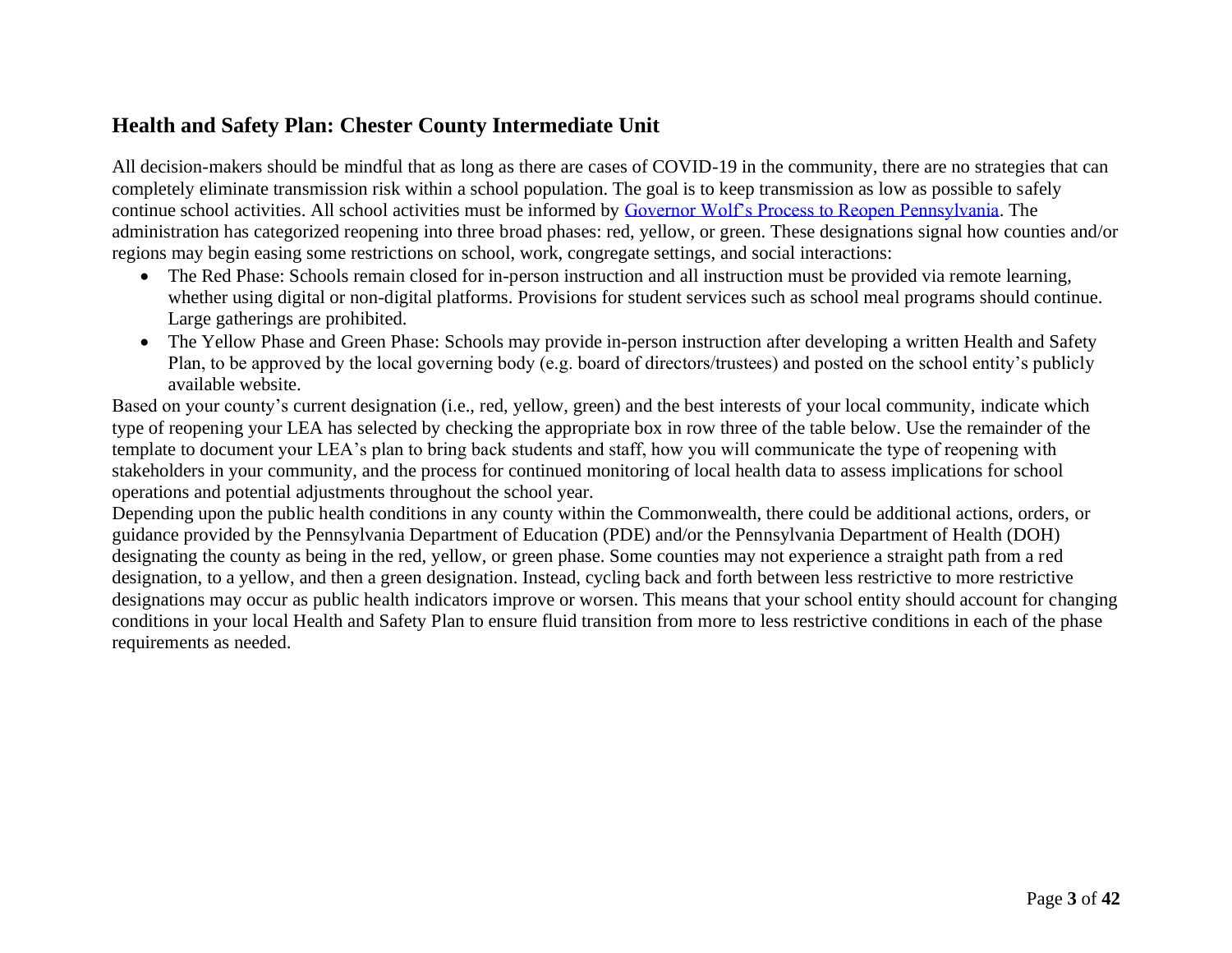# **Type of Reopening**

#### **Key Questions**

- How do you plan to bring students and staff back to physical school buildings, particularly if you still need social distancing in place?
- How did you engage stakeholders in the type of re-opening your school entity selected?
- How will you communicate your plan to your local community?
- Once you reopen, what will the decision-making process look like to prompt a school closure or other significant modification to operations?

#### **Based on your county's current designation and local community needs, which type of reopening has your school entity selected?**

- <span id="page-3-0"></span>☐ Total reopen for all students and staff (but some students/families opt for distance learning out of safety/health concern).
- Scaffolded reopening: Some students are engaged in in-person learning, while others are distance learning (i.e., some grade levels in-person, other grade levels remote learning). x
- $\boxtimes$  Blended reopening that balances in-person learning and remote learning for all students (i.e., alternating days or weeks).
- ☐ Total remote learning for all students. (Plan should reflect future action steps to be implemented and conditions that would prompt the decision as to when schools will re-open for in-person learning).

#### **Anticipated launch date for in-person learning (i.e., start of blended, scaffolded, or total reopening): August 24, 2020**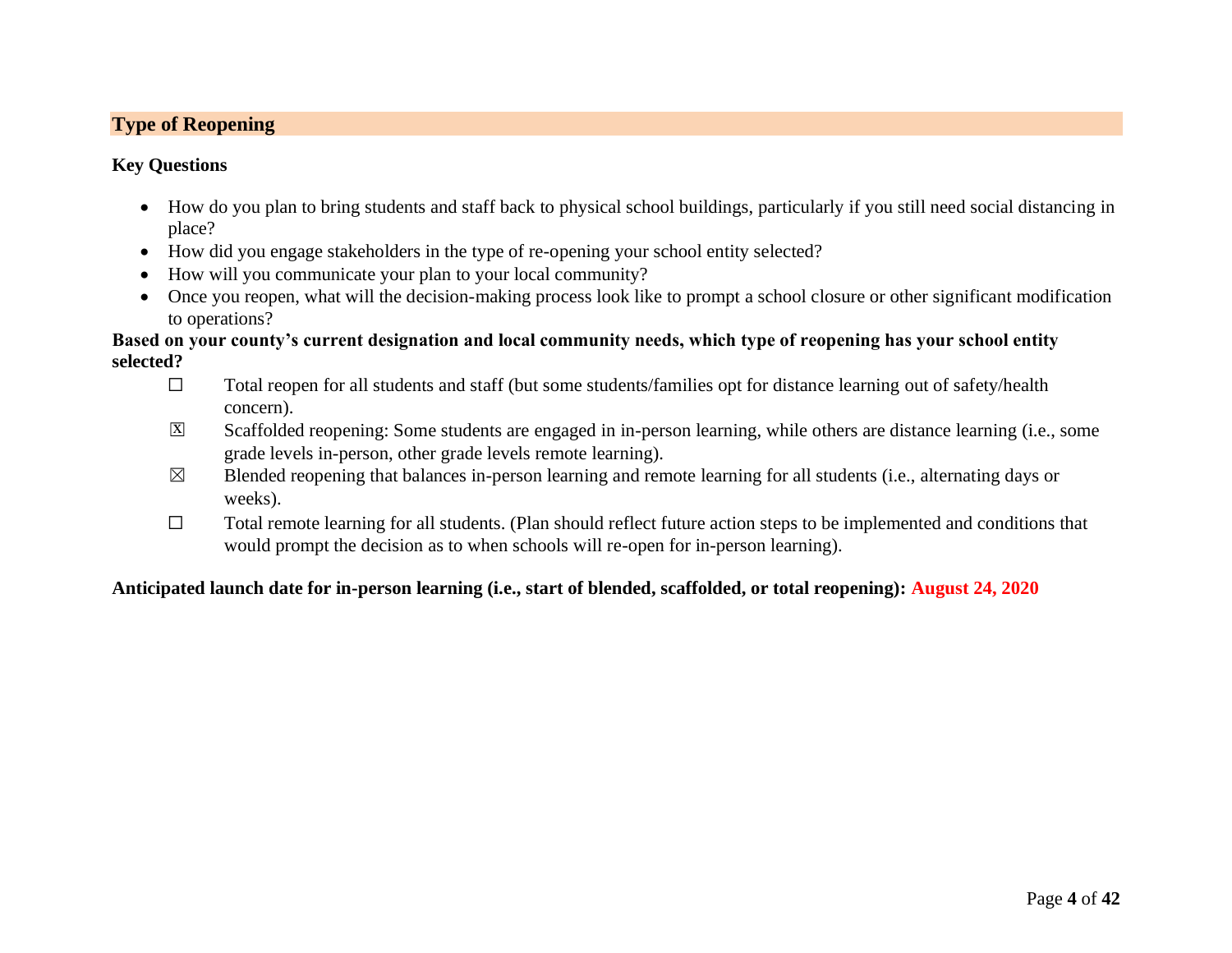#### **Pandemic Coordinator/Team**

Each school entity is required to identify a pandemic coordinator and/or pandemic team with defined roles and responsibilities for health and safety preparedness and response planning during the phased reopening of schools. The pandemic coordinator and team will be responsible for facilitating the local planning process, monitoring implementation of your local Health and Safety Plan, and continued monitoring of local health data to assess implications for school operations and potential adjustments to the Health and Safety Plan throughout the school year. To ensure a comprehensive plan that reflects the considerations and needs of every stakeholder in the local education community, LEAs are encouraged to establish a pandemic team to support the pandemic coordinator. Inclusion of a diverse group of stakeholders is critical to the success of planning and implementation. LEAs are highly encouraged to make extra effort to engage representatives from every stakeholder group (i.e., administrators, teachers, support staff, students, families, community health official or other partners), with a special focus on ensuring that the voices of underrepresented and historically marginalized stakeholder groups are prioritized. In the table below, identify the individual who will serve as the pandemic coordinator and the stakeholder group they represent in the row marked "Pandemic Coordinator". For each additional pandemic team member, enter the individual's name, stakeholder group they represent, and the specific role they will play in planning and implementation of your local Health and Safety Plan by entering one of the following under "Pandemic Team Roles and Responsibilities":

- <span id="page-4-0"></span>• **Health and Safety Plan Development:** Individual will play a role in drafting the enclosed Health and Safety Plan;
- **Pandemic Crisis Response Team:** Individual will play a role in within-year decision making regarding response efforts in the event of a confirmed positive case or exposure among staff and students; or
- **Both (Plan Development and Response Team):** Individual will play a role in drafting the plan and within-year decision making regarding response efforts in the event of confirmed positive case.

| Individual(s)                  | <b>Stakeholder Group Represented</b>          | <b>Pandemic Team Roles and Responsibilities</b><br>(Options Above) |
|--------------------------------|-----------------------------------------------|--------------------------------------------------------------------|
| <b>Joseph Lubitsky</b>         | Director of Administrative Services           | Pandemic Coordinator                                               |
| <b>George Fiore</b>            | <b>Executive Director</b>                     | Both (Plan Development and Response Team)                          |
| <b>Paul Thompson</b>           | Director of Operations                        | Both (Plan Development and Response Team)                          |
| <b>Jacalyn Auris</b>           | Director of Student Services                  | Both (Plan Development and Response Team)                          |
| <b>Anita Riccio, Sam Ewing</b> | <b>Assistant Director of Student Services</b> | Both (Plan Development and Response Team)                          |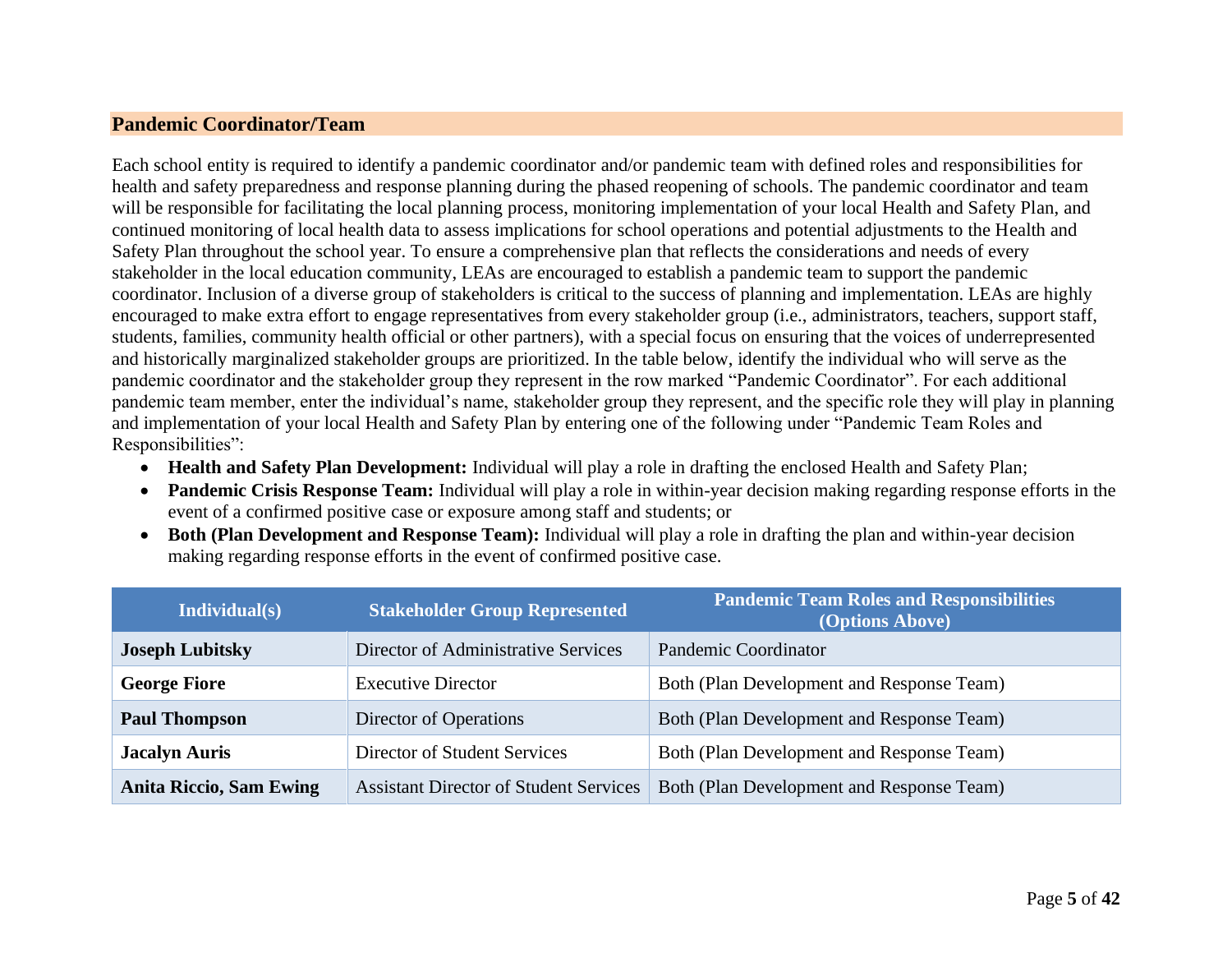| <b>Kirk Williard</b>                                                                                                                                                         | Director of Career and Technical<br>Education                         | Both (Plan Development and Response Team) |
|------------------------------------------------------------------------------------------------------------------------------------------------------------------------------|-----------------------------------------------------------------------|-------------------------------------------|
| <b>Michael Katch</b>                                                                                                                                                         | <b>Assistant Director of Career and</b><br><b>Technical Education</b> | Both (Plan Development and Response Team) |
| <b>Mary Curley</b>                                                                                                                                                           | Director of Communications and<br><b>Learning Solutions</b>           | Pandemic Crisis Response Team             |
| <b>John Demillion</b>                                                                                                                                                        | Director of Information Technology                                    | Pandemic Crisis Response Team             |
| Noreen O'Neill                                                                                                                                                               | Director of Innovative Educational<br><b>Services</b>                 | Pandemic Crisis Response Team             |
| <b>Maureen Linahan and</b><br><b>Danielle Schoeninger</b>                                                                                                                    | <b>Assistant Directors of Human</b><br>Resources                      | Pandemic Crisis Response Team             |
| <b>Susan Mateka, Chamise</b><br><b>Taylor, Kim Ring, Laurie</b><br>Masino, Sue Lombardi,<br><b>Frank McKnight, Ron</b><br>Wilson, Joe Fullerton,<br>Tamara Acuna, Deb Hiller | Building/Program Administrator                                        | Both (Plan Development and Response Team) |
| <b>Sandy Rocker</b>                                                                                                                                                          | <b>School Nurse</b>                                                   | Both (Plan Development and Response Team) |
| <b>Jeanne Casner</b>                                                                                                                                                         | <b>Chester County Health Director</b>                                 | Pandemic Crisis Response Team             |
| <b>23 Task Force Participants</b>                                                                                                                                            | <b>Students</b>                                                       | <b>Health and Safety Plan Development</b> |
| 273 Task Force<br><b>Participants</b>                                                                                                                                        | <b>CCIU Staff</b>                                                     | Health and Safety Plan Development        |
| <b>85 Task Force Participants</b>                                                                                                                                            | Parents                                                               | <b>Health and Safety Plan Development</b> |

## **Key Strategies, Policies, and Procedures**

<span id="page-5-0"></span>Once your LEA has determined the type of reopening that is best for your local community and established a pandemic coordinator and/or pandemic team, use the action plan templates on the following pages to create a thorough plan for each of the requirements outlined in the Pennsylvania Department of Education's Preliminary Guidance for Phased Reopening of PreK-12 Schools.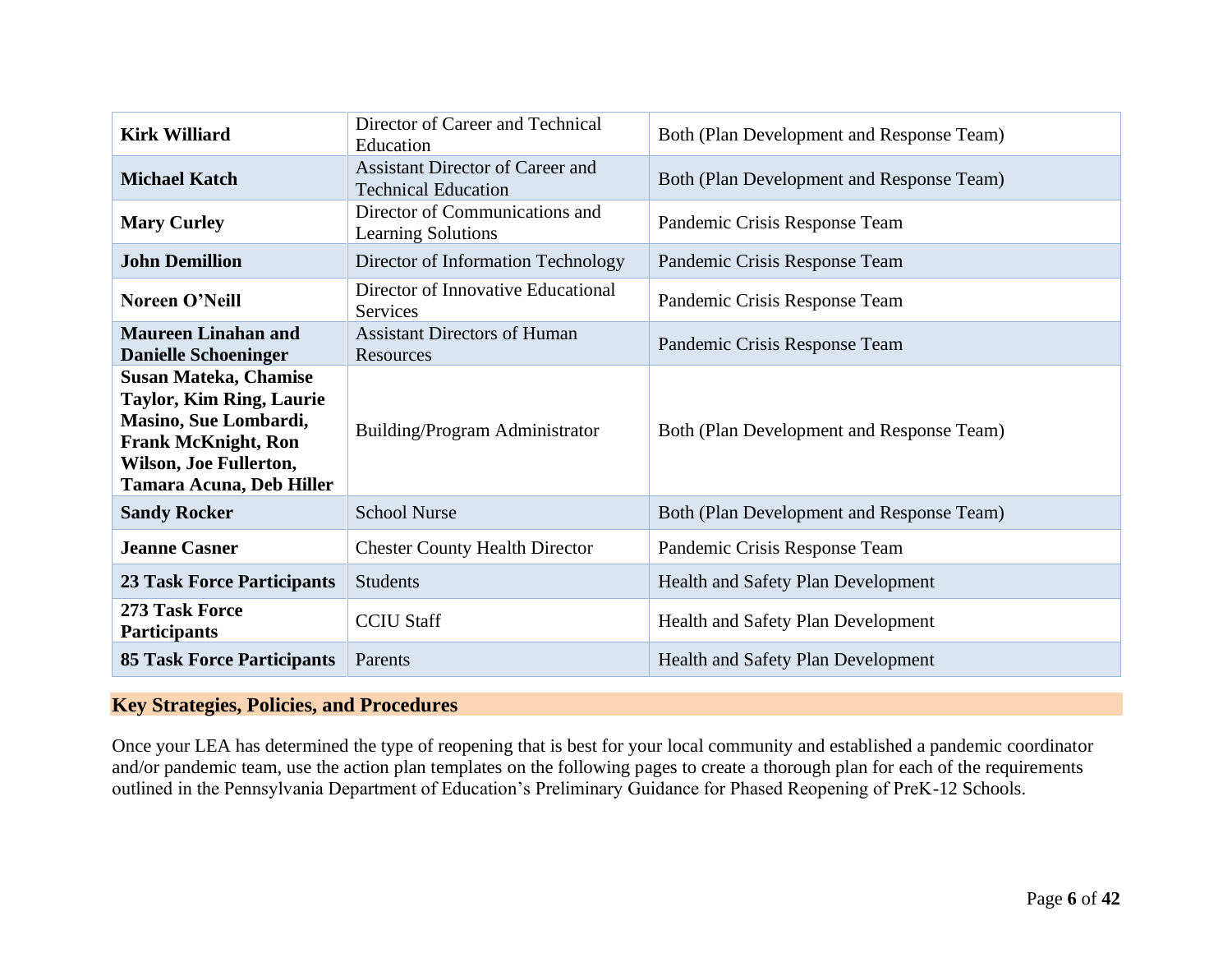For each domain of the Health and Safety Plan, draft a detailed summary describing the key strategies, policies, and procedures your LEA will employ to satisfy the requirements of the domain. The domain summary will serve as the public-facing description of the efforts your LEA will take to ensure health and safety of every stakeholder in your local education community. Thus, the summary should be focused on the key information that staff, students, and families will require to clearly understand your local plan for the phased reopening of schools. You can use the key questions to guide your domain summary.

For each requirement within each domain, document the following:

- **Action Steps under Yellow Phase:** Identify the discrete action steps required to prepare for and implement the requirement under the guidelines outlined for counties in yellow. List the discrete action steps for each requirement in sequential order.
- **Action Steps under Green Phase:** Identify the specific adjustments the LEA or school will make to the requirement during the time period the county is designated as green. If implementation of the requirement will be the same regardless of county designation, then type "same as Yellow" in this cell.
- **Lead Individual and Position:** List the person(s) responsible for ensuring the action steps are fully planned and the school system is prepared for effective implementation.
- **Materials, Resources, and/or Supports Needed:** List any materials, resources, or support required to implement the requirement.
- **Professional Development (PD) Required:** In order to implement this requirement effectively, will staff, students, families, or other stakeholders require professional development?

In the following tables, an asterisk (\*) denotes a mandatory element of the plan. All other requirements are highly encouraged to the extent possible.

#### **Cleaning, Sanitizing, Disinfecting, and Ventilation**

#### **Key Questions**

- How will you ensure the building is cleaned and ready to safely welcome staff and students?
- How will you procure adequate disinfection supplies meeting OSHA and [CDC requirements for COVID-19?](https://www.cdc.gov/coronavirus/2019-ncov/community/disinfecting-building-facility.html)
- How often will you implement cleaning, sanitation, disinfecting, and ventilation protocols/procedures to maintain staff and student safety?
- What protocols will you put in place to clean and disinfect throughout an individual school day?
- <span id="page-6-0"></span>• Which stakeholders will be trained on cleaning, sanitizing, disinfecting, and ventilation protocols? When and how will the training be provided? How will preparedness to implement as a result of the training be measured?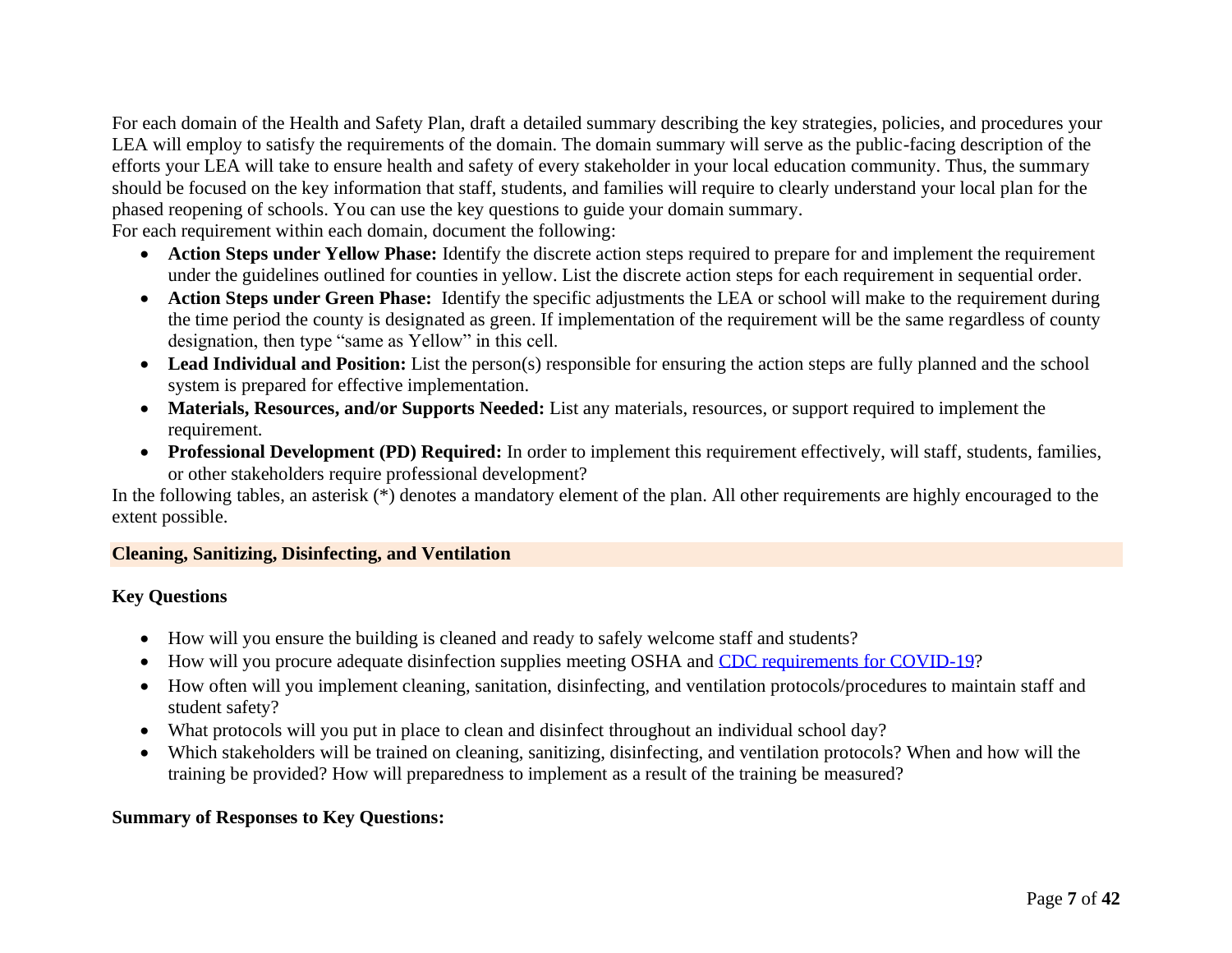- CCIU custodial staff and contracted custodial staff have conducted a deep cleaning and sanitization of all CCIU facilities following the guidelines of the Center for Disease Control (CDC) and Chester County Health Department.
- Our cleaning supplies meet or exceed OSHA and CDC requirements.
- Deep cleaning and sanitation procedures along with the increased/additional cleaning of high touch points and bathrooms will be implemented in accordance with facility usage and will occur daily.
- In addition to the daily cleaning, custodial staff will sweep the building routinely and disinfect high touch areas. Teachers, staff and/or students will use disinfectant wipes to clean desk and tabletops.
- Custodial staff have completed training relative to COVID-19, mitigating infection and proper cleaning procedures. Teachers and staff will review the CCIU Phased Reopening Plan and be informed about daily disinfection procedures.

| <b>Requirements</b>                                                                                                                                                                                               | <b>Action Steps</b><br>under Yellow Phase                                                                                                                                                                                                                                                                                                                                                                                                                                                                                                                                                                                                                                                                    | <b>Action Steps</b><br>under Green Phase                                                                                                                                                                                                                                                                                                                                                                                                                                                                                                                                                                                                                                                         | <b>Lead Individual</b><br>and Position                                                             | <b>Materials, Resources,</b><br>and or Supports Needed                                                                                                                                                                                                                                                                                            | <b>PD</b><br><b>Required</b><br>(Y/N) |
|-------------------------------------------------------------------------------------------------------------------------------------------------------------------------------------------------------------------|--------------------------------------------------------------------------------------------------------------------------------------------------------------------------------------------------------------------------------------------------------------------------------------------------------------------------------------------------------------------------------------------------------------------------------------------------------------------------------------------------------------------------------------------------------------------------------------------------------------------------------------------------------------------------------------------------------------|--------------------------------------------------------------------------------------------------------------------------------------------------------------------------------------------------------------------------------------------------------------------------------------------------------------------------------------------------------------------------------------------------------------------------------------------------------------------------------------------------------------------------------------------------------------------------------------------------------------------------------------------------------------------------------------------------|----------------------------------------------------------------------------------------------------|---------------------------------------------------------------------------------------------------------------------------------------------------------------------------------------------------------------------------------------------------------------------------------------------------------------------------------------------------|---------------------------------------|
| * Cleaning, sanitizing,<br>disinfecting, and<br>ventilating learning<br>spaces, surfaces, and<br>any other areas used<br>by students (i.e.,<br>restrooms, drinking<br>fountains, hallways,<br>and transportation) | <b>General Considerations</b><br>Complete deep cleaning and<br>$1_{\cdots}$<br>sanitizing practices recommended<br>by Health Department prior to<br>reopening.<br>Implement/continue daily deep<br>2.<br>cleaning and sanitation<br>procedures in buildings along<br>with the increased/additional<br>cleaning of high touch points and<br>bathrooms in accordance with<br>facility usage.<br>Hand sanitizer to be made<br>3.<br>available at all staff and guest<br>entrances. Touchless hand<br>sanitizing dispensers will be<br>installed near the bathrooms and<br>at other high traffic common<br>areas of the school buildings.<br>Disinfectant wipes will be<br>4.<br>available in classrooms so that | <b>General Considerations</b><br>Complete deep cleaning and<br>1.<br>sanitizing practices recommended<br>by Health Department prior to<br>reopening.<br>Implement/continue daily deep<br>2.<br>cleaning and sanitation<br>procedures in buildings along<br>with the increased/additional<br>cleaning of high touch points and<br>bathrooms in accordance with<br>facility usage.<br>Hand sanitizer to be made<br>3.<br>available at all staff and guest<br>entrances. Touchless hand<br>sanitizing dispensers will be<br>installed near the bathrooms and<br>at other high traffic common<br>areas of the school buildings.<br>Disinfectant wipes will be<br>4.<br>available in classrooms where | Dr. George Fiore,<br><b>CCIU</b> Executive<br>Director<br>Paul Thompson,<br>Director of Operations | Personal Protective<br>Equipment provided to<br>all staff.<br>Cleaning, disinfecting<br>and sanitizing materials<br>available as needed.<br>Daily cleaning,<br>disinfecting and<br>sanitizing supplies.<br>Conversion of water<br>fountains to water filler<br>stations.<br>Touchless hand<br>sanitizing dispensers;<br>portable hand sanitizers, | Y                                     |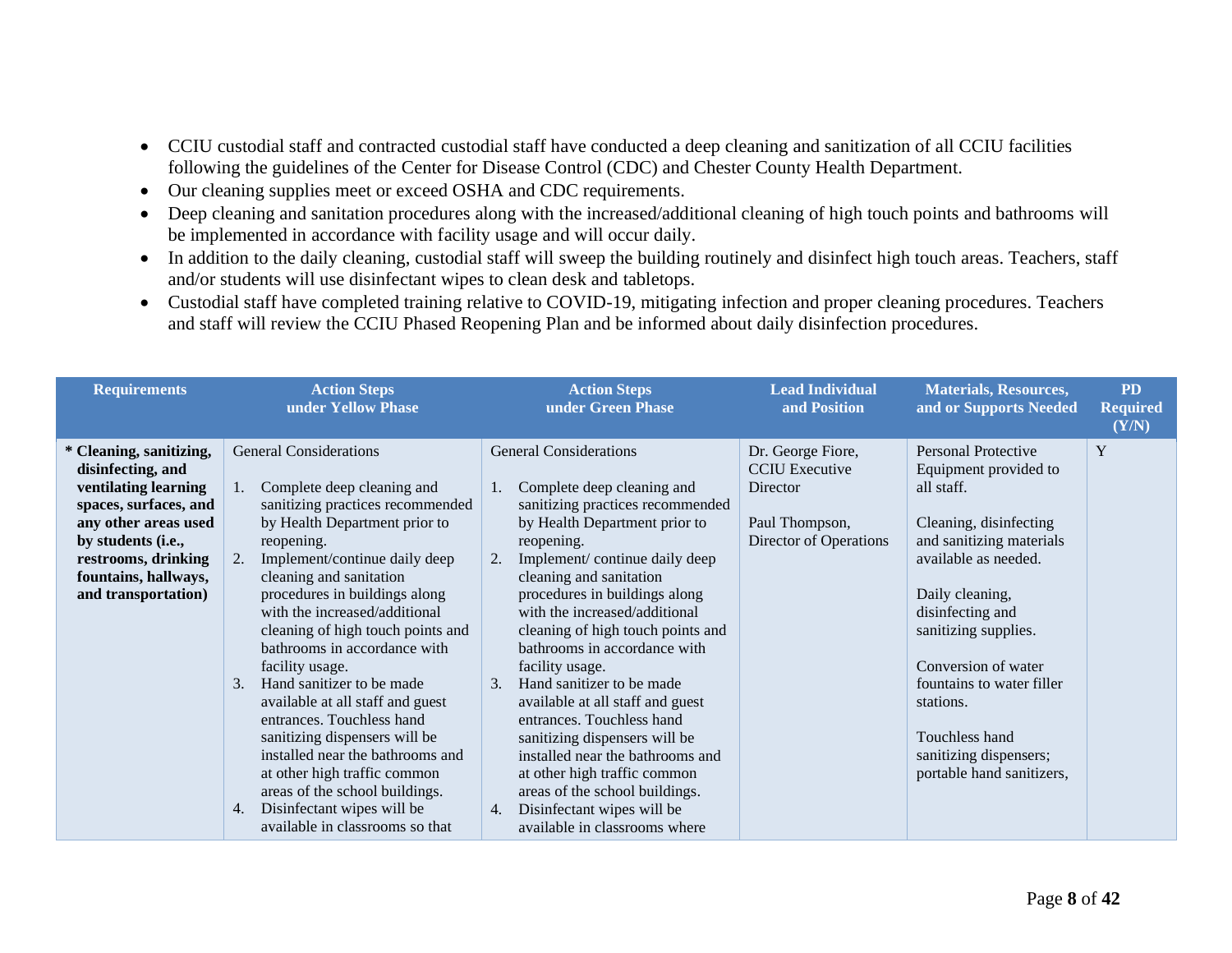staff and students can clean surfaces throughout the school day. (Gloves will be available, if requested.)

- 5. Discontinue use of water fountains. Encourage use of water bottles from home or provide water bottles, when possible. Water bottle fillers will eventually replace traditional water fountains.
- 6. Ensure safe and correct usage/storage of cleaning and disinfection products, including storing them securely away from students.
- 7. Close off areas of the building used by a sick person. Wait at least 24 hours before cleaning and disinfecting.
- 8. Vans will include sanitizing wipes, hand sanitizer, extra masks/face shields and gloves for use within the community.
- 9. Mobile and non -mobile devices such as laptops, iPads, desktop computers, monitors, keyboards, etc. will be sterilized along with other fixed surfaces.
- 10. Medical devices, therapy equipment, medical equipment, and materials used for instruction will be cleaned routinely between uses.
- 11. HVAC preventative maintenance protocol will be followed. This protocol was developed based on the American Society of Heating, Refrigeration and Air

staff and students can clean surfaces throughout the school day. (Gloves will be available, if requested.)

- 5. Discontinue use of water fountains. Encourage use of water bottles from home or provide water bottles, when possible. Water bottle fillers will eventually replace traditional water fountains.
- 6. Ensure safe and correct usage/storage of cleaning and disinfection products, including storing them securely away from students.
- 7. Close off areas of the building used by a sick person. Wait at least 24 hours before cleaning and disinfecting.
- 8. Vans will include sanitizing wipes, hand sanitizer, extra masks/face shields and gloves for use within the community.
- 9. Mobile and non -mobile devices such as laptops, iPads, desktop computers, monitors, keyboards, etc. will be sterilized along with other fixed surfaces.

10. Medical devices, therapy equipment, medical equipment, and materials used for instruction will be cleaned routinely between uses.

11. HVAC preventative maintenance protocol will be followed. This protocol was developed based on the American Society of Heating, Refrigeration and Air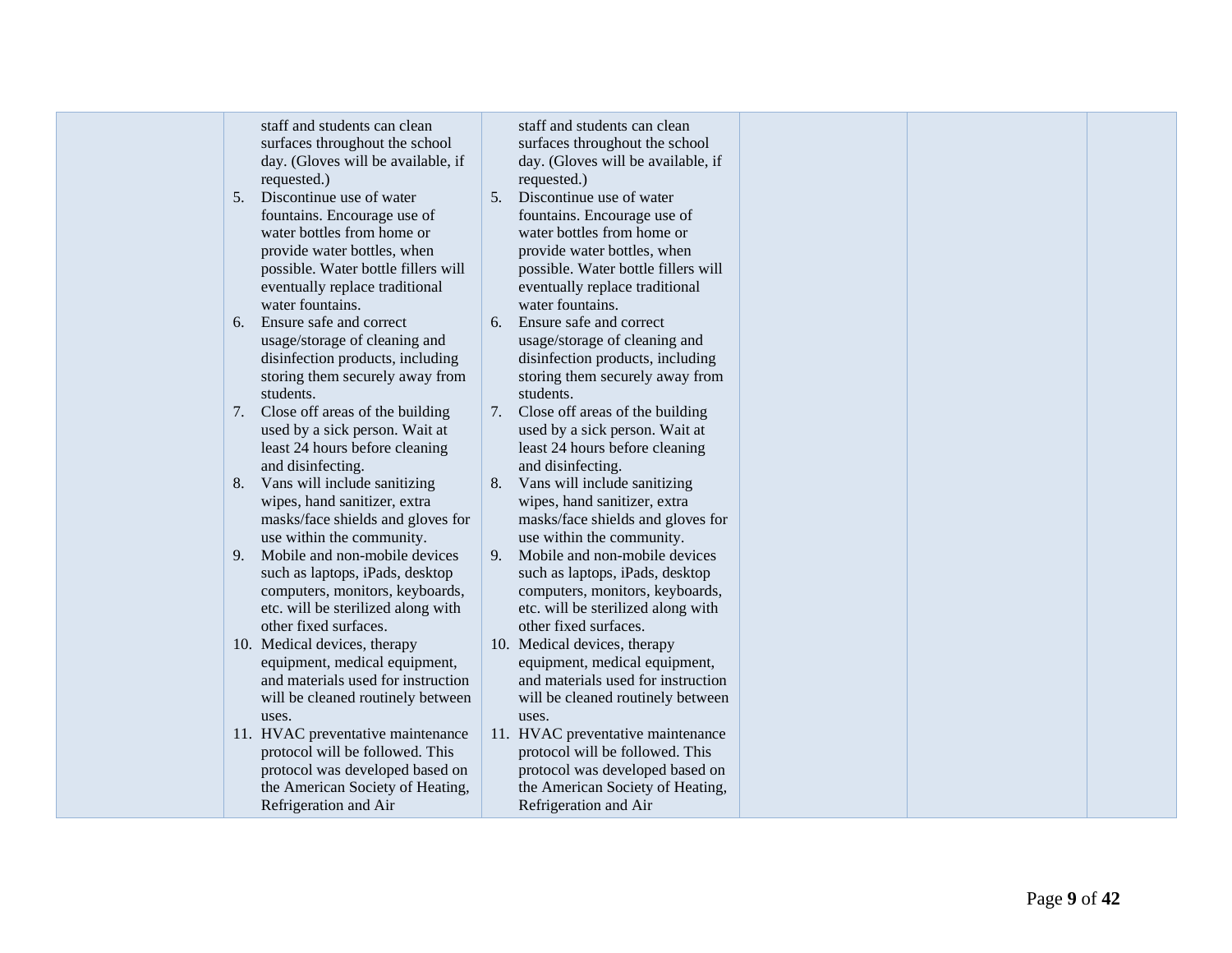| <b>Conditioning Engineers</b><br>(ASRAE) Task Force.                                                                                                                                                                                                                                                                                                                                                                                                                                                                                                                                                                                                                                                                                     | <b>Conditioning Engineers</b><br>(ASRAE) Task Force.                                                                                                                                                                                                                                                                                                                                                                                                                                                                                                                                                                                                                                                                                                       |  |  |
|------------------------------------------------------------------------------------------------------------------------------------------------------------------------------------------------------------------------------------------------------------------------------------------------------------------------------------------------------------------------------------------------------------------------------------------------------------------------------------------------------------------------------------------------------------------------------------------------------------------------------------------------------------------------------------------------------------------------------------------|------------------------------------------------------------------------------------------------------------------------------------------------------------------------------------------------------------------------------------------------------------------------------------------------------------------------------------------------------------------------------------------------------------------------------------------------------------------------------------------------------------------------------------------------------------------------------------------------------------------------------------------------------------------------------------------------------------------------------------------------------------|--|--|
| <b>Bathrooms</b>                                                                                                                                                                                                                                                                                                                                                                                                                                                                                                                                                                                                                                                                                                                         | <b>Bathrooms</b>                                                                                                                                                                                                                                                                                                                                                                                                                                                                                                                                                                                                                                                                                                                                           |  |  |
| 12. Develop a high frequency<br>cleaning and disinfecting<br>schedule.<br>13. Bathrooms will be accessible and<br>then closed for cleaning on a<br>scheduled rotation so as to ensure<br>all bathrooms are thoroughly<br>cleaned periodically throughout<br>the day.                                                                                                                                                                                                                                                                                                                                                                                                                                                                     | 12. Develop a high frequency<br>cleaning and disinfecting<br>schedule.<br>13. Bathrooms will be accessible and<br>then closed for cleaning on a<br>scheduled rotation so as to ensure<br>all bathrooms are thoroughly<br>cleaned periodically throughout<br>the day.                                                                                                                                                                                                                                                                                                                                                                                                                                                                                       |  |  |
| Classrooms                                                                                                                                                                                                                                                                                                                                                                                                                                                                                                                                                                                                                                                                                                                               | <b>Classrooms</b>                                                                                                                                                                                                                                                                                                                                                                                                                                                                                                                                                                                                                                                                                                                                          |  |  |
| 14. Use a misting machine or other<br>methods to clean and disinfect<br>equipment, keyboards, and<br>desks/chairs.<br>15. All students and staff will be<br>taught cleaning protocols and<br>procedures, including how to<br>properly use wipes and other<br>cleaning materials to sanitize<br>equipment and all other areas of<br>their workstations.<br>16. Sharing of instructional materials<br>(books, pencils, toys, tools,<br>equipment, etc.) will be<br>minimized. When necessary,<br>shared materials will be wiped<br>down between usage.<br>17. Visual reminders of proper hand<br>washing protocols, appropriate to<br>the student's developmental<br>level, will be posted in learning<br>areas and reviewed with students | 14. Use a misting machine or other<br>methods to clean and disinfect<br>equipment, keyboards, and<br>desks/chairs.<br>15. All students and staff will be<br>taught all cleaning protocols and<br>procedures, including how to<br>properly use wipes and other<br>cleaning materials to sanitize<br>equipment and all other areas of<br>their workstations.<br>16. Sharing of instructional materials<br>(books, pencils, toys, tools,<br>equipment, etc.) will be<br>minimized. When necessary,<br>shared materials will be wiped<br>down between usage.<br>17. Visual reminders of proper hand<br>washing protocols, appropriate to<br>the student's developmental<br>level, will be posted in learning<br>areas and reviewed with students<br>regularly. |  |  |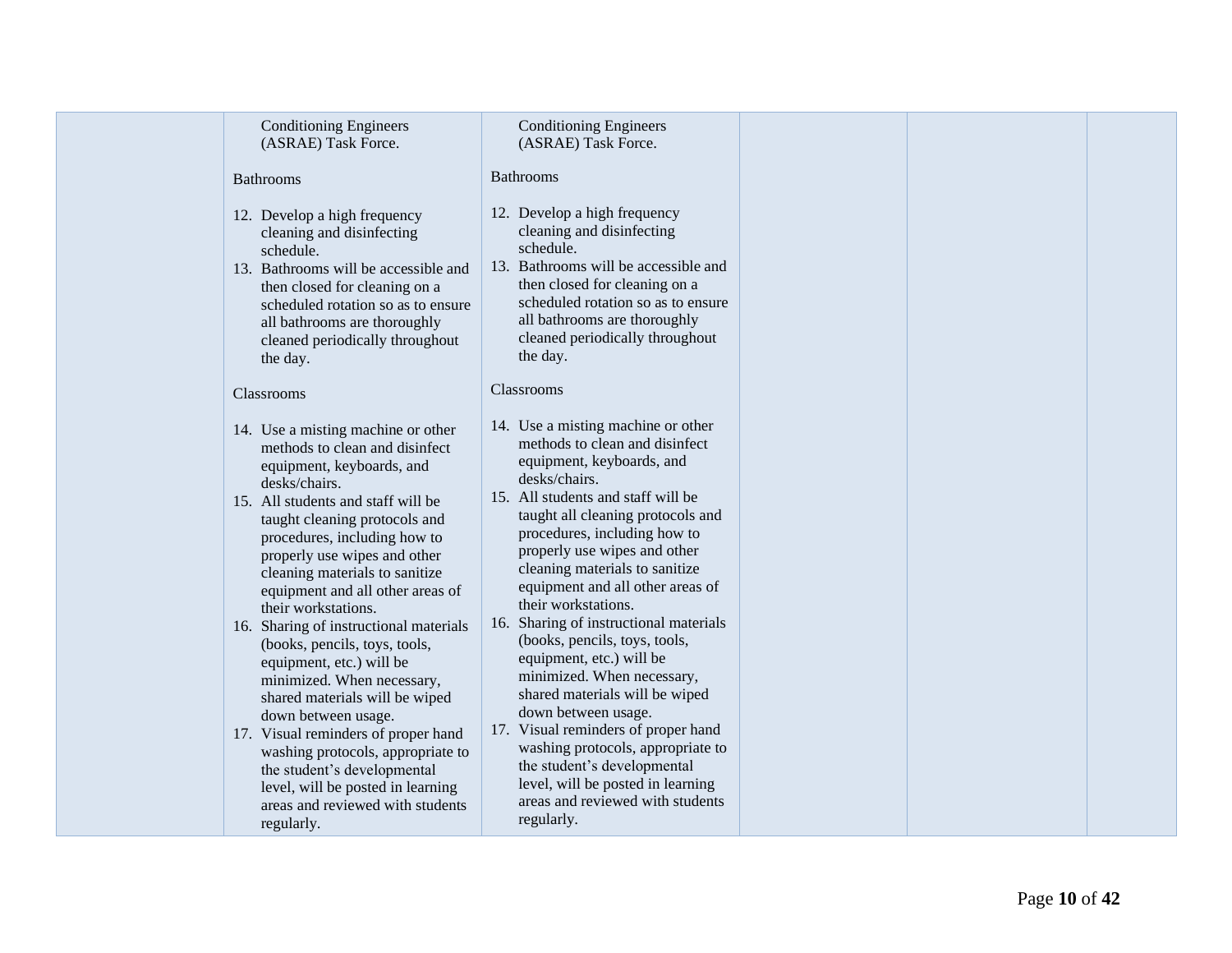|                                                                              | 18. Nonessential furniture and play<br>materials will be removed from<br>classrooms and high traffic areas.<br>19. Adaptive equipment will be<br>cleaned between uses and users.<br>Cafeterias will be utilized when social<br>distancing requirements can be met.<br>20. All tables will be wiped and<br>disinfected by staff members<br>(maintenance staff and cafeteria<br>monitors) between all lunch<br>periods.<br>21. Students will not use pin-pads. A<br>touchless scanning method will<br>be used for student ID<br>presentation.                                                                                                            | 18. Nonessential furniture and play<br>materials will be removed from<br>classrooms and high traffic areas.<br>19. Adaptive equipment will be<br>cleaned between uses and users.<br>Cafeterias will be utilized when social<br>distancing requirements can be met.<br>20. All tables will be wiped and<br>disinfected by staff members<br>(maintenance staff and cafeteria<br>monitors) between all lunch<br>periods.<br>21. Students will not use pin-pads. A<br>touchless scanning method will<br>be used for student ID<br>presentation.                                                                                                                          |                                                                                                    |                                                                                                                                                                                                                                                                        |   |
|------------------------------------------------------------------------------|--------------------------------------------------------------------------------------------------------------------------------------------------------------------------------------------------------------------------------------------------------------------------------------------------------------------------------------------------------------------------------------------------------------------------------------------------------------------------------------------------------------------------------------------------------------------------------------------------------------------------------------------------------|----------------------------------------------------------------------------------------------------------------------------------------------------------------------------------------------------------------------------------------------------------------------------------------------------------------------------------------------------------------------------------------------------------------------------------------------------------------------------------------------------------------------------------------------------------------------------------------------------------------------------------------------------------------------|----------------------------------------------------------------------------------------------------|------------------------------------------------------------------------------------------------------------------------------------------------------------------------------------------------------------------------------------------------------------------------|---|
| Other cleaning,<br>sanitizing,<br>disinfecting, and<br>ventilation practices | The building HVAC systems are<br>1.<br>regularly inspected and air filters<br>are changed frequently.<br>Ventilation protocols and<br>procedures comply with the<br><b>ASRAE Epidemic Task Force</b><br>guidance.<br>Buildings will maintain proper<br>2.<br>temperatures and air circulation.<br>Cleaning, sanitizing and<br>3.<br>disinfecting supplies meet or<br>exceed OSHA and CDC<br>requirements.<br>Janitorial staff use an EPA-<br>4.<br>registered, healthcare-grade<br>disinfectant and a nine-step<br>cleaning process that ensures<br>proper dwell time, cleaning and<br>disinfecting of high-touch<br>surfaces and horizontal surfaces, | The building HVAC systems are<br>1.<br>regularly inspected and air filters<br>are changed frequently.<br>Ventilation protocols and<br>procedures comply with the<br><b>ASRAE Epidemic Task Force</b><br>guidance.<br>Buildings will maintain proper<br>2.<br>temperatures and air circulation.<br>Cleaning, sanitizing and<br>3.<br>disinfecting supplies meet or<br>exceed OSHA and CDC<br>requirements.<br>Janitorial staff use an EPA-<br>$\overline{4}$ .<br>registered, healthcare-grade<br>disinfectant and a nine-step<br>cleaning process that ensures<br>proper dwell time, cleaning and<br>disinfecting of high-touch<br>surfaces and horizontal surfaces, | Dr. George Fiore,<br><b>CCIU</b> Executive<br>Director<br>Paul Thompson,<br>Director of Operations | Personal Protective<br>Equipment has been<br>provided to all staff.<br>Cleaning, disinfecting<br>and sanitizing materials<br>are secured as needed.<br>Daily cleaning,<br>disinfecting and<br>sanitizing supplies used<br>by location to avoid cross<br>contamination. | Y |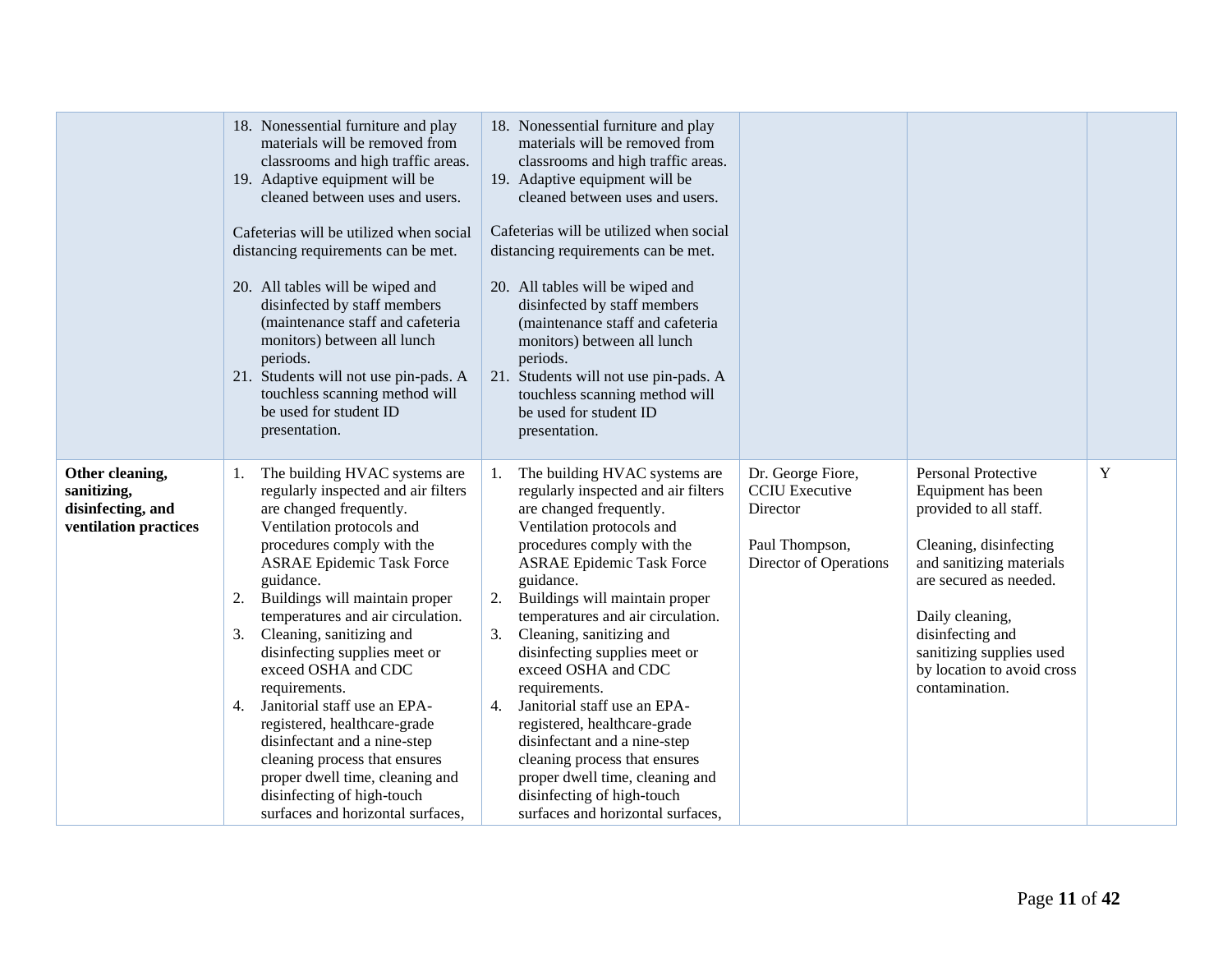|--|

#### **Social Distancing and Other Safety Protocols**

#### **Key Questions**

- How will classrooms/learning spaces be organized to mitigate spread?
- How will you group students with staff to limit the number of individuals who come into contact with each other throughout the school day?
- What policies and procedures will govern use of other communal spaces within the school building?
- How will you utilize outdoor space to help meet social distancing needs?
- What hygiene routines will be implemented throughout the school day?
- How will you adjust student transportation to meet social distancing requirements?
- What visitor and volunteer policies will you implement to mitigate spread?
- <span id="page-11-0"></span>• Will any of these social distancing and other safety protocols differ based on age and/or grade ranges?
- Which stakeholders will be trained on social distancing and other safety protocols? When and how will the training be provided? How will preparedness to implement as a result of the training be measured?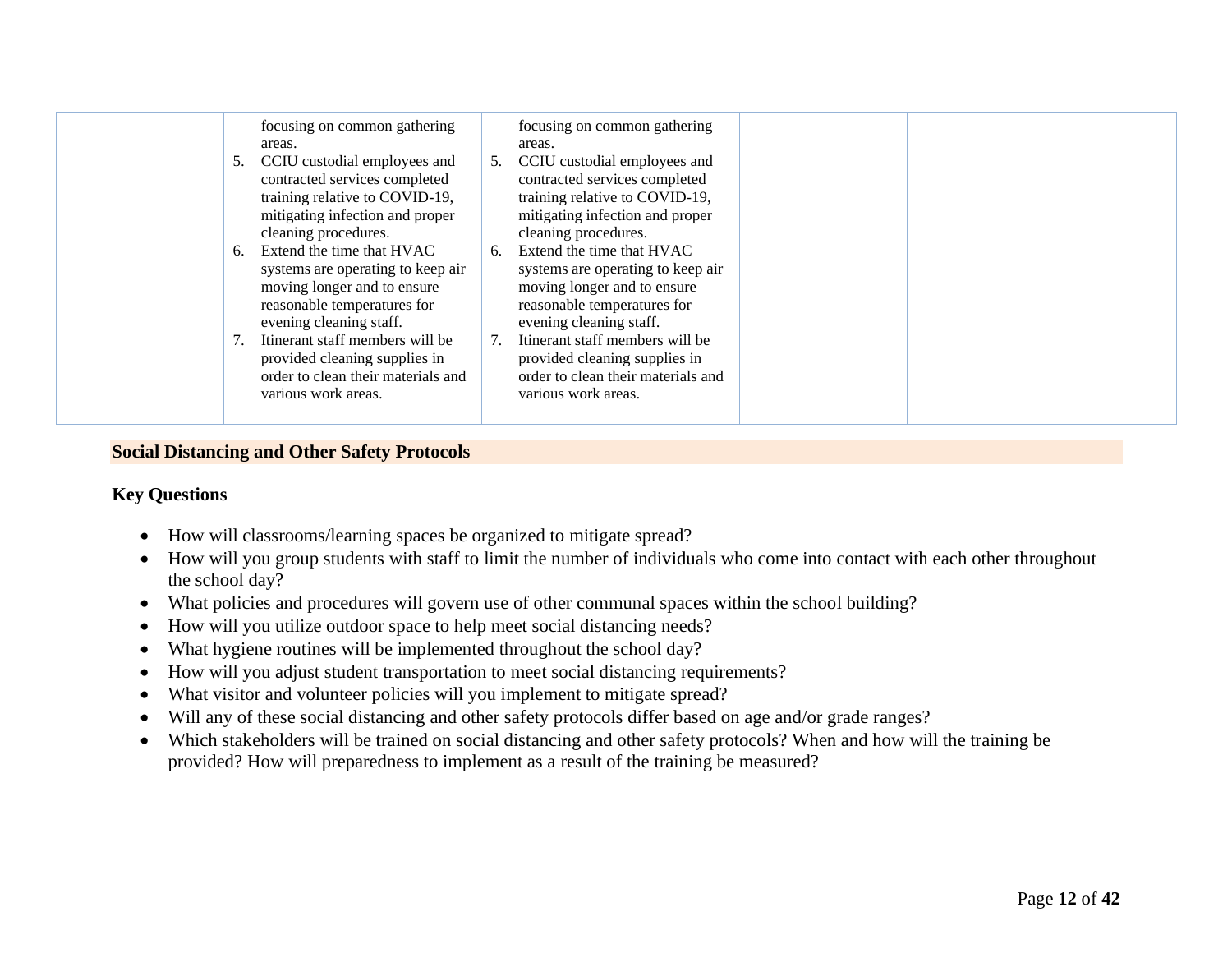- Classrooms will be arranged with all desks facing the same direction maintaining 6 feet of distance between students to the maximum extent possible.
- The same students and staff will be grouped together as much as possible throughout the day. If a change of teacher/staff is necessary, the teachers /staff will move to the different classroom rather than the students, minimizing the number of people moving throughout the building.
- All buildings and programs will follow the CCIU COVID-19 Phased Reopening Procedures. This plan utilizes the guidance of the CDC and the Chester County Health Department.
- Students will be able to access the school yard and playground for recess. Adult supervision will ensure that all safety protocols are followed. If appropriate, outdoor space may be utilized for instructional purposes. Students will access the community as part of the prevocational and/or travel training programs. Cleaning, disinfecting and sanitizing procedures will be completed after use.
- All staff and students will follow hygiene routines upon entry into the building, when using the restroom, before and after eating, before and after using outdoor spaces and when exiting the building. Staff will teach proper hand washing routines as well as proper use of hand sanitizer.
- Transportation will be staggered to allow students to safely exit the vehicle and enter the building using proper social distancing. The same procedure will be utilized when students leave the school for the day.
- Visitors to the building will be discouraged or if necessary, limited. Alternatively, the use of videoconferencing has proven successful and will continue during the initial reopening period to allow relevant stakeholders "access" to the building.
- Our buildings and programs service a wide range of students with special needs. All staff will be required to follow social distancing and safety protocols and support students with following the guidelines as well. All students with age level cognition and the mobility to don and take off a personal mask without assistance will be required to wear a mask and to follow all safety protocols. Students with limited mobility, medical conditions and/or social/emotional/behavior challenges that will make wearing a mask challenging will not be required to do so.
- All staff working in the buildings and programs will participate in a virtual training regarding safety protocols prior to returning to the building/program and routinely after opening.
- On the first staff day, the building and program administration will review all safety protocols. Building/program administration will continue to monitor consistent implementation and provide retraining as necessary.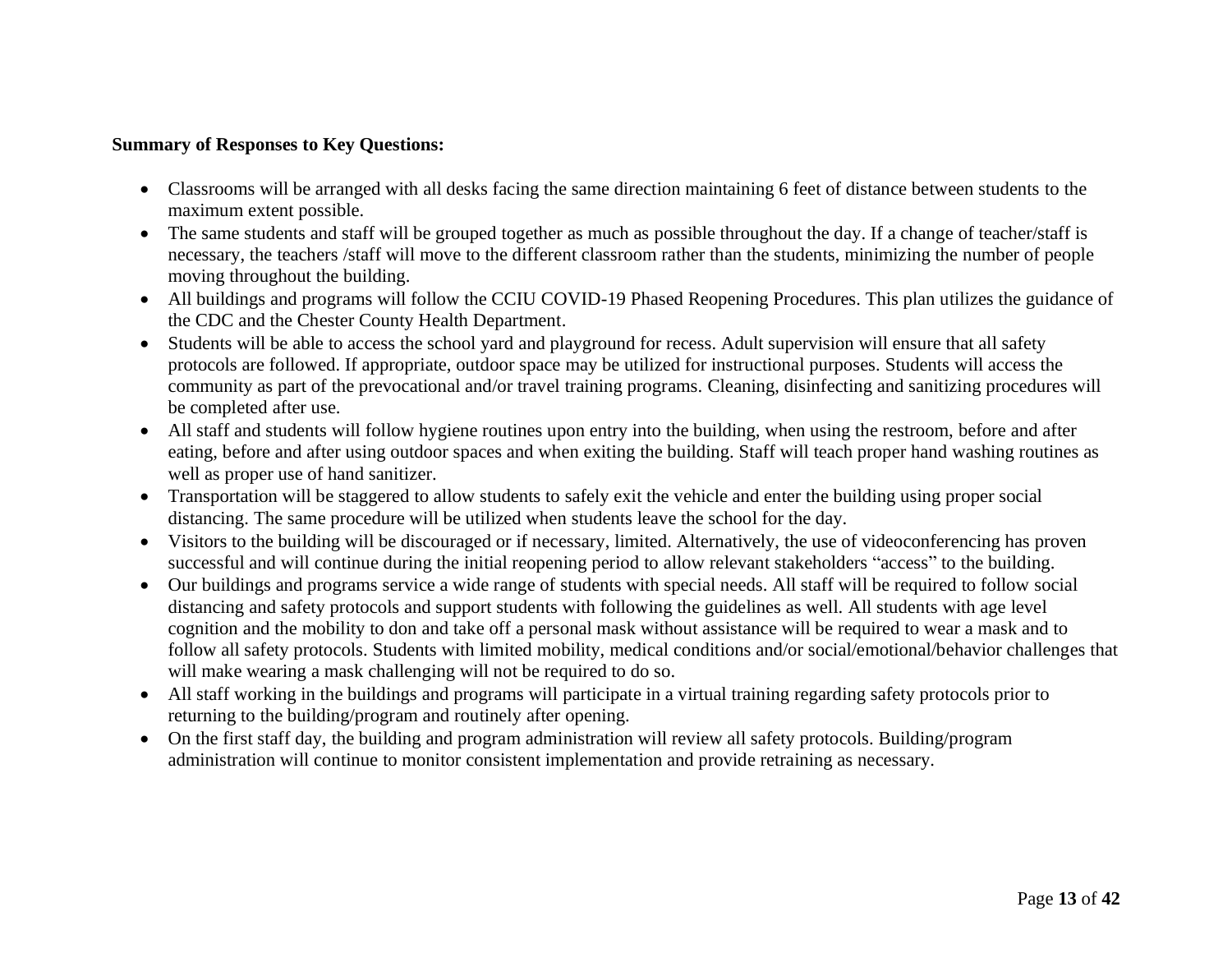| <b>Requirements</b>                                                                                                                                                        | <b>Action Steps</b><br>under Yellow Phase                                                                                                                                                                                                                                                                                                                                                                                                                                                                                                                                                                                                                                                                                                                                                                                                                                                                                                                                                                                                                                                                                                                                                                            | <b>Action Steps</b><br>under Green Phase                                                                                                                                                                                                                                                                                                                                                                                                                                                                                                                                                                                                                                                                                                                                                                                                                                                                                                                                                                                                                                                                                                                                                 | <b>Lead Individual and</b><br><b>Position</b>                                                                                                                                             | <b>Materials, Resources,</b><br>and or Supports Needed                                                                                                                                  | <b>PD</b><br>Required<br>(Y/N) |
|----------------------------------------------------------------------------------------------------------------------------------------------------------------------------|----------------------------------------------------------------------------------------------------------------------------------------------------------------------------------------------------------------------------------------------------------------------------------------------------------------------------------------------------------------------------------------------------------------------------------------------------------------------------------------------------------------------------------------------------------------------------------------------------------------------------------------------------------------------------------------------------------------------------------------------------------------------------------------------------------------------------------------------------------------------------------------------------------------------------------------------------------------------------------------------------------------------------------------------------------------------------------------------------------------------------------------------------------------------------------------------------------------------|------------------------------------------------------------------------------------------------------------------------------------------------------------------------------------------------------------------------------------------------------------------------------------------------------------------------------------------------------------------------------------------------------------------------------------------------------------------------------------------------------------------------------------------------------------------------------------------------------------------------------------------------------------------------------------------------------------------------------------------------------------------------------------------------------------------------------------------------------------------------------------------------------------------------------------------------------------------------------------------------------------------------------------------------------------------------------------------------------------------------------------------------------------------------------------------|-------------------------------------------------------------------------------------------------------------------------------------------------------------------------------------------|-----------------------------------------------------------------------------------------------------------------------------------------------------------------------------------------|--------------------------------|
| * Classroom/learning<br>space occupancy<br>that allows for 6 feet<br>of separation among<br>students and staff<br>throughout the day,<br>to the maximum<br>extent feasible | Student capacity will be<br>1.<br>determined by the ability to meet<br>the 6-foot social distancing<br>guidelines.<br>If 6-feet physical distance cannot<br>2.<br>be maintained due to the health<br>and safety needs of students, the<br>use of PPE, including gowns,<br>masks, face shields, and/or gloves<br>will be used.<br>Use of tables or desks, all six feet<br>3.<br>apart, marked visually with tape<br>or other representation.<br>Turn tables or desks so that they<br>4.<br>are facing in the same direction.<br>Arrange furniture to avoid<br>clustering of students or grouping<br>together and breaking social<br>distancing.<br>Utilize virtual teaching and/or<br>5.<br>video technology such as SWIVL<br>and OWLs to allow students<br>participate in the classroom<br>remotely through technology.<br>Maintain one-way hallways and<br>6.<br>shut down certain traffic areas<br>within the building.<br>Eliminate procedures/routines<br>7.<br>that require standing in line.<br>Use visuals like tape lines, decals<br>8.<br>to help visualize distancing<br>within the classrooms and<br>hallways.<br>Remove materials, equipment<br>9.<br>and furniture when not used on a<br>routine basis. | Student capacity will be<br>1.<br>determined by the ability to meet<br>the 6-foot social distancing<br>guidelines.<br>If 6-feet physical distance cannot<br>2.<br>be maintained due to the health<br>and safety needs of students, the<br>use of PPE, including gowns,<br>masks, face shields, and/or gloves<br>will be used.<br>Continue use of individual desks,<br>3.<br>or tables, all six feet apart,<br>marked visually with tape or<br>other representation.<br>Turn desks so that they are facing<br>4.<br>in the same direction. Arrange<br>furniture to avoid clustering of<br>students or grouping together and<br>breaking social distancing.<br>Utilize video technology such as<br>5.<br>SWIVL and OWLs to allow<br>students participate in the<br>classroom through technology.<br>Maintain one-way hallways and<br>6.<br>shut down certain traffic areas<br>within the building.<br>7. Eliminate procedures/routines<br>that require standing in line.<br>Use visuals like tape lines, decals<br>8.<br>to help visualize<br>distancing within the classrooms<br>and hallways.<br>Remove materials, equipment<br>9.<br>and furniture when not used on a<br>routine basis. | Dr. George Fiore,<br><b>CCIU</b> Executive<br>Director<br>Dr. Kirk Williard and<br>Mr. Michael Katch,<br><b>CTCE</b><br>Dr. Anita Riccio and<br>Mr. Sam Ewing,<br><b>Student Services</b> | Janitorial support to<br>move furniture.<br>Supplies dispersed to all<br>facilities/vans.<br>Additional tables or<br>desks.<br>Technology for<br>instruction, such as<br>SWIVL or OWLs. | $\mathbf Y$                    |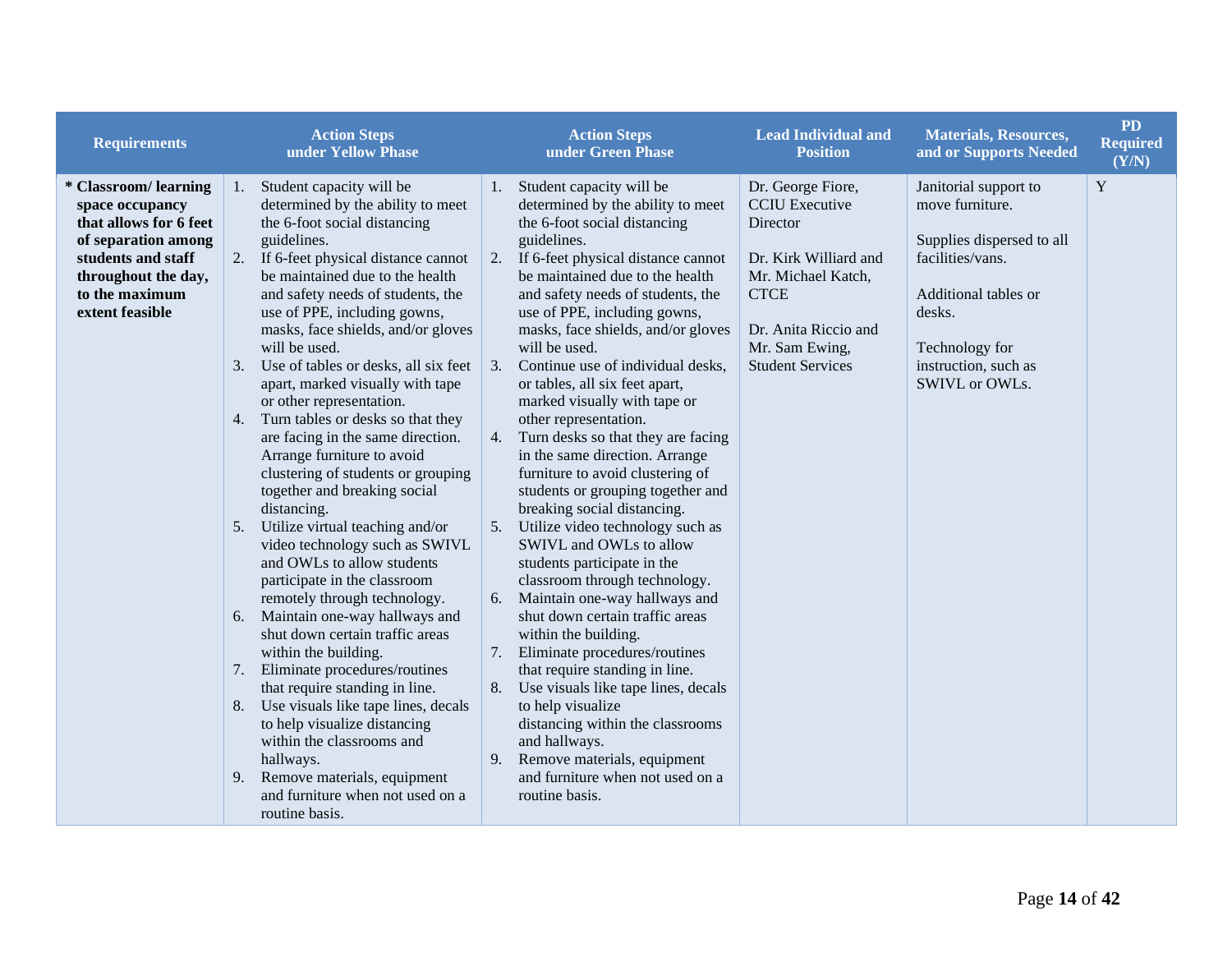|                                                                                                                                                 | 10. Itinerant staff who are scheduled<br>to interact briefly with multiple<br>students across classrooms and<br>buildings will be scheduled<br>virtually to the maximum extent<br>possible.<br>11. When working with students in<br>one-to-one or small group<br>situations where there is no<br>possibility to maintain 6-feet<br>and/or students can't or refuse to<br>wear masks, a plexiglass divider<br>will be used, as practical.                                                                                                                                                                                                                                                                                                                                                                                                  | 10. Itinerant staff who are scheduled<br>to interact briefly with multiple<br>students across classrooms and<br>buildings will be scheduled<br>virtually to the maximum extent<br>possible.<br>11. When working with students in<br>one-to-one or small group<br>situations where there is no<br>possibility to maintain 6-feet<br>and/or students can't or refuse to<br>wear masks, a plexiglass divider<br>will be used, as practical.                                                                                                                                                                                                                                                                                                                                                                                                                                                     |                                                                                                                                                                                           |                                                                                                                                                                                    |   |
|-------------------------------------------------------------------------------------------------------------------------------------------------|-------------------------------------------------------------------------------------------------------------------------------------------------------------------------------------------------------------------------------------------------------------------------------------------------------------------------------------------------------------------------------------------------------------------------------------------------------------------------------------------------------------------------------------------------------------------------------------------------------------------------------------------------------------------------------------------------------------------------------------------------------------------------------------------------------------------------------------------|----------------------------------------------------------------------------------------------------------------------------------------------------------------------------------------------------------------------------------------------------------------------------------------------------------------------------------------------------------------------------------------------------------------------------------------------------------------------------------------------------------------------------------------------------------------------------------------------------------------------------------------------------------------------------------------------------------------------------------------------------------------------------------------------------------------------------------------------------------------------------------------------|-------------------------------------------------------------------------------------------------------------------------------------------------------------------------------------------|------------------------------------------------------------------------------------------------------------------------------------------------------------------------------------|---|
| * Restricting the use<br>of cafeterias and<br>other congregate<br>settings, and serving<br>meals in alternate<br>settings such as<br>classrooms | Do not use the cafeteria for<br>1.<br>lunches unless six feet social<br>distancing is feasible; have staff<br>procure/deliver meals as needed<br>to limit contact and wear<br>appropriate/needed PPE when<br>doing so. CCIU provided meals<br>will be limited to prepackaged<br>options.<br>Use disposable food service<br>2.<br>items.<br>Have staff and students bring<br>3.<br>their own meals from home when<br>feasible/appropriate that do not<br>require the use of the microwave<br>or refrigeration.<br>4. If the use of microwave or<br>refrigeration is necessary for<br>students on special diets, the<br>appliances will be cleaned and<br>sanitized after each use.<br>In student bathrooms, urinals that<br>5.<br>do not have proper spacing will<br>be blocked to limit to use one at a<br>time. In some instances, staff | Continue to have staff and<br>1.<br>students bring their own<br>meals from home when feasible<br>or appropriate that do not require<br>the use of the microwave or<br>refrigeration. CCIU provided<br>meals will be limited to<br>prepackaged options.<br>Students may access cafeteria<br>2.<br>space if individual seating at 6 -<br>foot social distancing is feasible.<br>3.<br>Students will be served and eat at<br>their assigned seat. There will be<br>limited use of cafeteria.<br>Use disposable food service<br>4.<br>items.<br>If the use of microwave or<br>5.<br>refrigeration is necessary for<br>students on special diets, the<br>appliances will be cleaned and<br>sanitized after each use.<br>Make sure all food items and<br>6.<br>materials are handled with gloves<br>and needed PPE.<br>In student bathrooms, urinals that<br>7.<br>do not have proper spacing will | Dr. George Fiore,<br><b>CCIU</b> Executive<br>Director<br>Dr. Kirk Williard and<br>Mr. Michael Katch,<br><b>CTCE</b><br>Dr. Anita Riccio and<br>Mr. Sam Ewing,<br><b>Student Services</b> | Packaged breakfasts and<br>lunches.<br>Possible modifications to<br>bathrooms.<br>Disposable containers for<br>packaging meals.<br>Scanner to read bar codes<br>for touchless POS. | Y |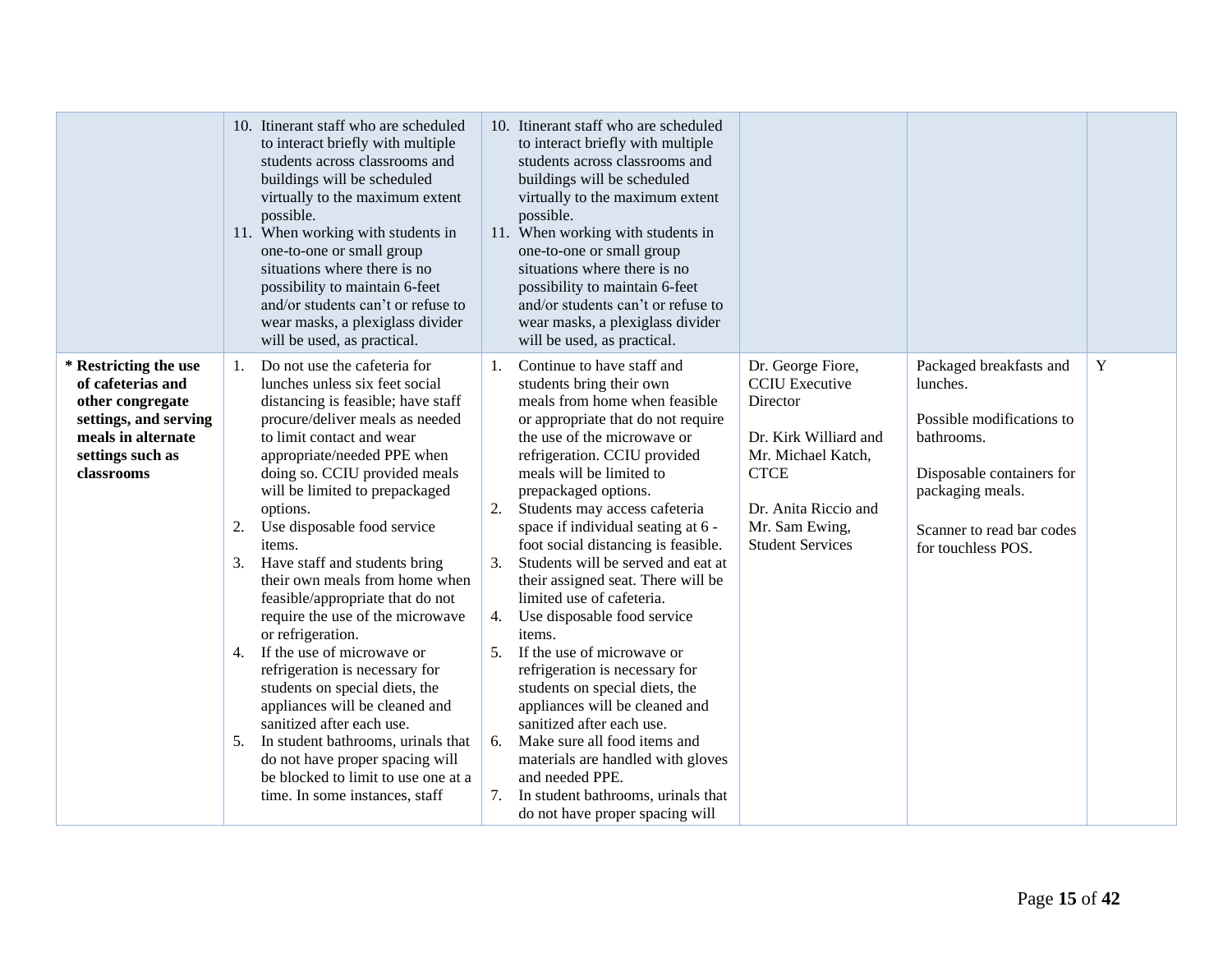|                                                                                                                                           | may limit bathroom use to one<br>student at a time.<br>Monitor and limit the number of<br>6.<br>students entering restrooms at<br>one time to allow for social<br>distancing.<br><b>Community Based Instruction Setting</b><br>1. Staff will identify lunchroom<br>location in community work<br>setting, businesses, or availability<br>of outdoor seating.<br>If community space does not<br>2.<br>ensure social distancing<br>requirements, consider<br>abbreviated time in the<br>community and return to home or<br>classroom for lunch.                               | be blocked to limit to use one at a<br>time. In some instances, staff<br>may limit bathroom use to one<br>student at a time.<br>8.<br>Monitor and limit the number of<br>students entering restrooms at<br>one time to allow for social<br>distancing.<br><b>Community Based Instruction Setting</b><br>Staff will identify lunchroom<br>1.<br>location in community work<br>setting, businesses, or availability<br>of outdoor seating.<br>If community space does not<br>2.<br>ensure social distancing<br>requirements, consider<br>abbreviated time in the<br>community and return to home or<br>classroom for lunch. |                                                                                                                                                                                           |                                                           |   |
|-------------------------------------------------------------------------------------------------------------------------------------------|-----------------------------------------------------------------------------------------------------------------------------------------------------------------------------------------------------------------------------------------------------------------------------------------------------------------------------------------------------------------------------------------------------------------------------------------------------------------------------------------------------------------------------------------------------------------------------|---------------------------------------------------------------------------------------------------------------------------------------------------------------------------------------------------------------------------------------------------------------------------------------------------------------------------------------------------------------------------------------------------------------------------------------------------------------------------------------------------------------------------------------------------------------------------------------------------------------------------|-------------------------------------------------------------------------------------------------------------------------------------------------------------------------------------------|-----------------------------------------------------------|---|
| * Hygiene practices<br>for students and<br>staff including the<br>manner and<br>frequency of hand-<br>washing and other<br>best practices | Students and staff will wash<br>1.<br>or sanitize their hands upon<br>entering the classroom and prior<br>to leaving the building; before<br>and after eating; after using the<br>bathroom or after touching<br>contaminated surfaces/items.<br>Bathroom breaks will be<br>2.<br>staggered to eliminate<br>congregating.<br>Sanitize or wash hands if an<br>3.<br>individual touches face, coughs,<br>sneezes, etc.<br>Sanitize or wash hands before<br>4.<br>putting on PPE and after taking it<br>off.<br>Sanitize or wash hands upon<br>5.<br>entering/exiting community | Students and staff will wash<br>$\mathbf{1}$ .<br>or sanitize their hands upon<br>entering the classroom and prior<br>to leaving the building; before<br>and after eating; after using the<br>bathroom or after touching<br>contaminated surfaces/items<br>2.<br>Bathroom breaks will be<br>staggered to eliminate<br>congregating.<br>Hand washing/sanitizing if an<br>3.<br>individual touches face, coughs,<br>sneezes, etc.<br>Sanitize or wash hands before<br>4.<br>putting on PPE and after taking it<br>off.<br>Sanitize or wash hands upon<br>5.<br>entering/exiting community                                   | Dr. George Fiore,<br><b>CCIU</b> Executive<br>Director<br>Dr. Kirk Williard and<br>Mr. Michael Katch,<br><b>CTCE</b><br>Dr. Anita Riccio and<br>Mr. Sam Ewing,<br><b>Student Services</b> | Disinfectants<br><b>PPE</b><br>Signs<br>Handwashing video | Y |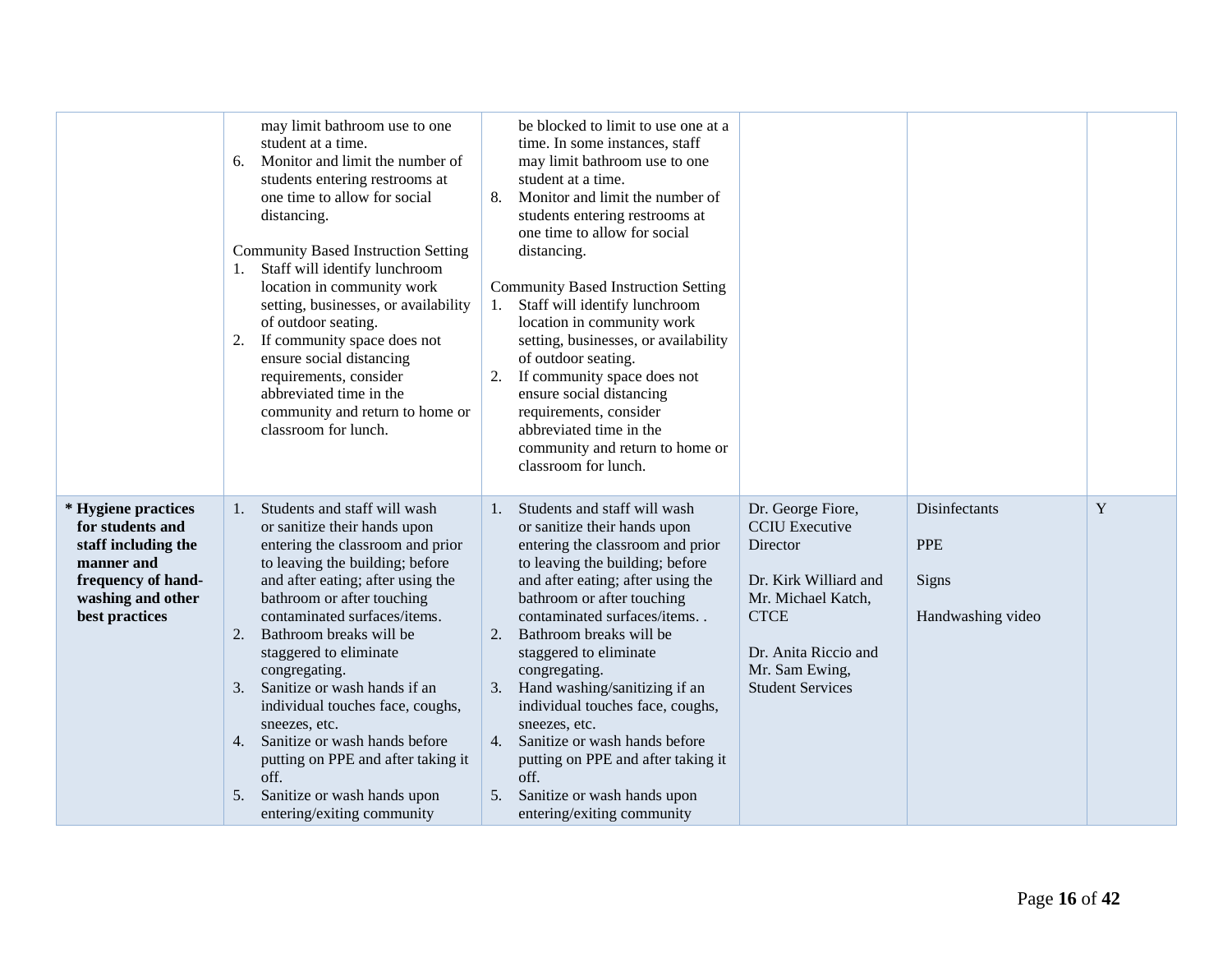|  | settings and vans. Follow the<br>hygiene guidelines of the job site.<br>Utilize the same driver for<br>6.<br>to/from work site. Van will be<br>wiped down with disinfecting<br>wipes upon return and prior to<br>next use.<br>Make video/provide instruction<br>7.<br>on thoroughly washing for 20<br>seconds.<br>Staff required to complete hand<br>8.<br>washing routines for before,<br>during, and after food<br>prep/delivery.<br>Use PA system/global<br>9.<br>reminders for sanitizing<br>throughout the day/overall<br>reminders for social distancing.<br>10. Teach and reinforce the use of<br>masks/face shields for staff and<br>students. (Provide language<br>interpretation for students who<br>are non-English speaking.) All<br>staff and students, who do not<br>meet one of the exceptions for<br>wearing masks as per the<br>Governor's orders, are required<br>to wear masks/face shields.<br>Student masks will be required as<br>long as the Governor's orders for<br>wearing mask remain in effect.<br>Should the Governor's orders<br>change, staff will continue to<br>wear masks and face coverings.<br>All students of cognitive ability<br>and mobility that can<br>independently take off masks<br>without assistance will be highly<br>encouraged to wear a mask all<br>day, even if the Governor's | settings and vans. Follow the<br>hygiene guidelines of the job site.<br>Utilize the same driver for<br>6.<br>to/from work site. Van will be<br>wiped down with disinfecting<br>wipes upon return and prior to<br>next use.<br>7. Make video/provide instruction<br>on thoroughly washing for 20<br>seconds.<br>Staff required to complete hand<br>8.<br>washing routines for before,<br>during, and after food<br>prep/delivery.<br>Use PA system/global<br>9.<br>reminders for sanitizing<br>throughout the day/overall<br>reminders for social distancing.<br>10. Teach and reinforce the use of<br>masks/face shields for staff and<br>students. (Provide language<br>interpretation for students who<br>are non-English speaking.) All<br>staff and students, who do not<br>meet one of the exceptions for<br>wearing masks as per the<br>Governor's orders, are required<br>to wear masks/face shields.<br>Student masks will be required as<br>long as the Governor's orders for<br>wearing mask remain in effect.<br>Should the Governor's orders<br>change, staff will continue to<br>wear masks and face coverings.<br>All students of cognitive ability<br>and mobility that can<br>independently take off masks<br>without assistance will be highly<br>encouraged to wear a mask all<br>day, even if the Governor's |  |  |  |  |
|--|------------------------------------------------------------------------------------------------------------------------------------------------------------------------------------------------------------------------------------------------------------------------------------------------------------------------------------------------------------------------------------------------------------------------------------------------------------------------------------------------------------------------------------------------------------------------------------------------------------------------------------------------------------------------------------------------------------------------------------------------------------------------------------------------------------------------------------------------------------------------------------------------------------------------------------------------------------------------------------------------------------------------------------------------------------------------------------------------------------------------------------------------------------------------------------------------------------------------------------------------------------------------------------------------------------------------------------|---------------------------------------------------------------------------------------------------------------------------------------------------------------------------------------------------------------------------------------------------------------------------------------------------------------------------------------------------------------------------------------------------------------------------------------------------------------------------------------------------------------------------------------------------------------------------------------------------------------------------------------------------------------------------------------------------------------------------------------------------------------------------------------------------------------------------------------------------------------------------------------------------------------------------------------------------------------------------------------------------------------------------------------------------------------------------------------------------------------------------------------------------------------------------------------------------------------------------------------------------------------------------------------------------------------------------------|--|--|--|--|
|--|------------------------------------------------------------------------------------------------------------------------------------------------------------------------------------------------------------------------------------------------------------------------------------------------------------------------------------------------------------------------------------------------------------------------------------------------------------------------------------------------------------------------------------------------------------------------------------------------------------------------------------------------------------------------------------------------------------------------------------------------------------------------------------------------------------------------------------------------------------------------------------------------------------------------------------------------------------------------------------------------------------------------------------------------------------------------------------------------------------------------------------------------------------------------------------------------------------------------------------------------------------------------------------------------------------------------------------|---------------------------------------------------------------------------------------------------------------------------------------------------------------------------------------------------------------------------------------------------------------------------------------------------------------------------------------------------------------------------------------------------------------------------------------------------------------------------------------------------------------------------------------------------------------------------------------------------------------------------------------------------------------------------------------------------------------------------------------------------------------------------------------------------------------------------------------------------------------------------------------------------------------------------------------------------------------------------------------------------------------------------------------------------------------------------------------------------------------------------------------------------------------------------------------------------------------------------------------------------------------------------------------------------------------------------------|--|--|--|--|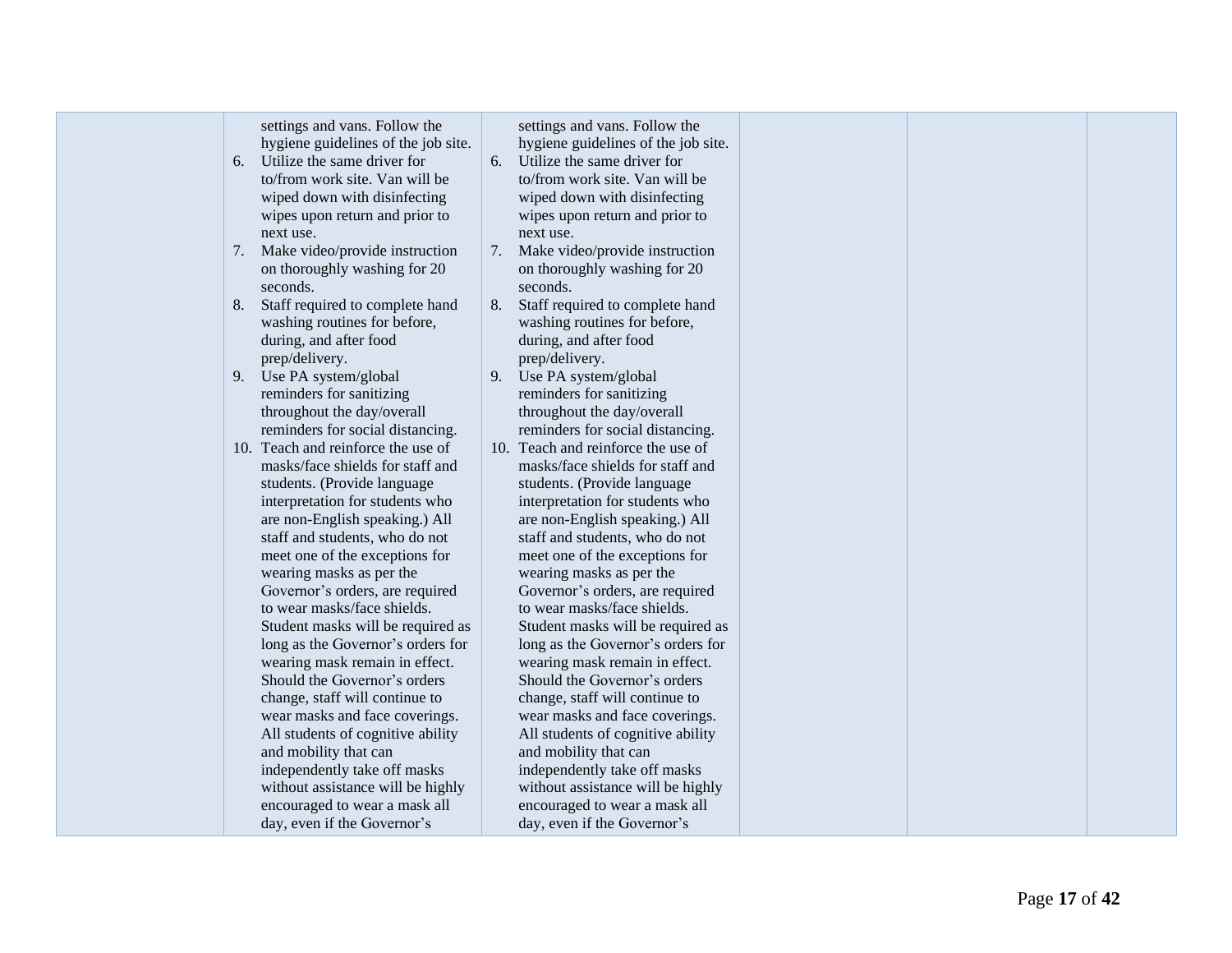|                                                                                                                                                | orders are lifted. (CCIU provided<br>masks/face shields or personal<br>masks are acceptable.)<br>11. Although it is recommended that<br>staff wear masks at all times, they<br>may remove their masks in<br>private offices or non-congregate<br>areas when they are able to<br>maintain social distancing.<br>12. Staff who work with students<br>who may be unable to control<br>coughing, sneezing, spitting, are<br>able to consider change of<br>clothing/scrubs; use of disposable<br>changing sheets for changing<br>areas.<br>13. Provide training to staff, students,<br>and families on effective use of<br>PPE, prevention of COVID, signs<br>of COVID, when to seek medical<br>assistance, etc. | orders are lifted. (CCIU provided<br>masks/face shields or personal<br>masks are acceptable.)<br>11. Although it is recommended that<br>staff wear masks at all times, they<br>may remove their masks in<br>private offices or non-congregate<br>areas when they are able to<br>maintain social distancing.<br>14. Staff who work with students<br>who may be unable to control<br>coughing, sneezing, spitting, are<br>able to consider change of<br>clothing/scrubs; use of disposable<br>changing sheets for changing<br>areas.<br>12. Provide training to staff, students,<br>and families on effective use of<br>PPE, prevention of COVID, signs<br>of COVID, when to seek medical<br>assistance, etc. |                                                                                                                                                                                           |                                                                                                                                                              |   |
|------------------------------------------------------------------------------------------------------------------------------------------------|-------------------------------------------------------------------------------------------------------------------------------------------------------------------------------------------------------------------------------------------------------------------------------------------------------------------------------------------------------------------------------------------------------------------------------------------------------------------------------------------------------------------------------------------------------------------------------------------------------------------------------------------------------------------------------------------------------------|-------------------------------------------------------------------------------------------------------------------------------------------------------------------------------------------------------------------------------------------------------------------------------------------------------------------------------------------------------------------------------------------------------------------------------------------------------------------------------------------------------------------------------------------------------------------------------------------------------------------------------------------------------------------------------------------------------------|-------------------------------------------------------------------------------------------------------------------------------------------------------------------------------------------|--------------------------------------------------------------------------------------------------------------------------------------------------------------|---|
| * Posting signs, in<br>highly visible<br>locations, that<br>promote everyday<br>protective measures,<br>and how to stop the<br>spread of germs | Staff to complete health and<br>1.<br>wellness screening questions<br>prior to entry and students upon<br>entry.<br>Post signs in highly visible areas<br>2.<br>including:<br>Directional signage in<br>$\bullet$<br>hallways<br>Hand-washing guidelines at<br>all sinks<br>Guidelines for use of<br>masks/face shields<br>Guidelines for safe food<br>consumption<br>Sanitization guidelines                                                                                                                                                                                                                                                                                                               | Staff to complete health and<br>1.<br>wellness screening questions<br>prior to entry and students upon<br>entry.<br>Post signs in highly visible areas<br>2.<br>including:<br>Directional signage in<br>$\bullet$<br>hallways<br>Hand-washing guidelines at<br>$\bullet$<br>all sinks<br>Guidelines for use of<br>$\bullet$<br>masks/face shields<br>Guidelines for safe food<br>$\bullet$<br>consumption<br>Sanitization guidelines<br>$\bullet$                                                                                                                                                                                                                                                           | Dr. George Fiore,<br><b>CCIU</b> Executive<br>Director<br>Dr. Kirk Williard and<br>Mr. Michael Katch,<br><b>CTCE</b><br>Dr. Anita Riccio and<br>Mr. Sam Ewing,<br><b>Student Services</b> | Pictures and social stories<br>related to social<br>distancing, stopping the<br>spread of germs, and<br>wearing masks.<br>Signage for hallways and<br>sinks. | Y |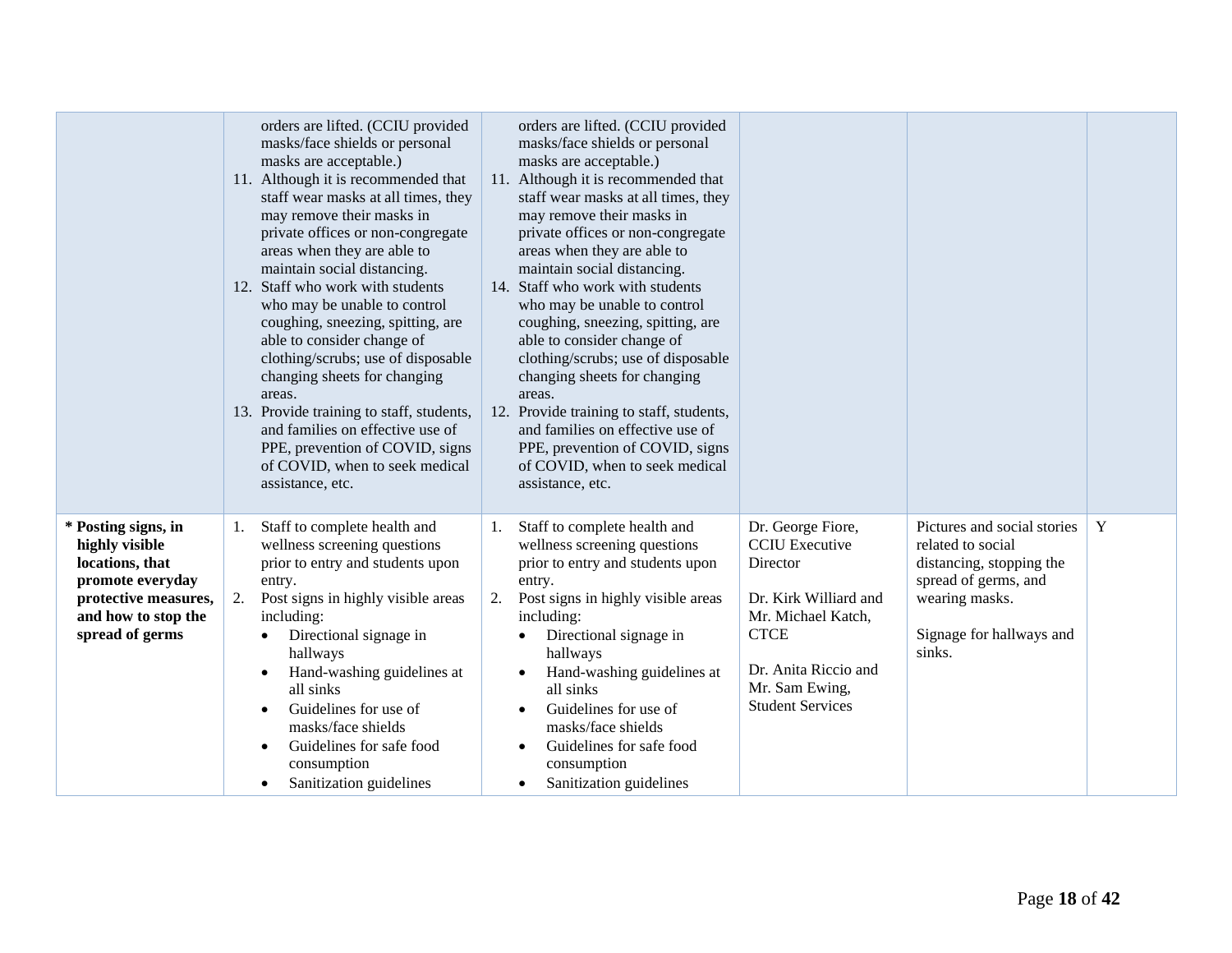|                                                                               | Procedures for<br>outsiders/non-essential<br>individuals at entrance<br>Info/signs on COVID<br>warning signs for staff and<br>students<br>Use tape to provide space<br>3.<br>markers in classrooms.<br>Broadcast regular<br>4.<br>announcements with pertinent<br>information/staff videos.<br>Job trainers and travel trainers<br>5.<br>will have pictorial signage and<br>social stories to review with<br>students prior to each session<br>relative to stopping the spread of<br>germs.<br>Clipboard and signage in the vans<br>6.<br>will be wiped down with<br>disinfectant wipes. | Procedures for<br>outsiders/non-essential<br>individuals at entrance<br>Info/signs on COVID<br>$\bullet$<br>warning signs for staff and<br>students<br>Use tape to provide space<br>3.<br>markers in classrooms.<br>Broadcast regular<br>4.<br>announcements with pertinent<br>information/staff videos.<br>Job trainers and travel trainers<br>5.<br>will have pictorial signage and<br>social stories to review with<br>students prior to each session<br>relative to stopping the spread of<br>germs.<br>Clipboard and signage in the vans<br>6.<br>will be wiped down with<br>disinfectant wipes.                                                                                                              |                              |
|-------------------------------------------------------------------------------|------------------------------------------------------------------------------------------------------------------------------------------------------------------------------------------------------------------------------------------------------------------------------------------------------------------------------------------------------------------------------------------------------------------------------------------------------------------------------------------------------------------------------------------------------------------------------------------|--------------------------------------------------------------------------------------------------------------------------------------------------------------------------------------------------------------------------------------------------------------------------------------------------------------------------------------------------------------------------------------------------------------------------------------------------------------------------------------------------------------------------------------------------------------------------------------------------------------------------------------------------------------------------------------------------------------------|------------------------------|
| * Identifying and<br>restricting non-<br>essential visitors and<br>volunteers | School team meetings to be<br>1.<br>coordinated by teleconference.<br>2.<br>No visitors allowed in the<br>building.<br>Related service providers/<br>3.<br>community agency supports<br>encouraged to conduct services<br>through telehealth.<br>Specific drop off/pick up<br>4.<br>procedure implemented through<br>phone and staff escort.<br>5. Conduct all tours virtually.<br>Limit deliveries to a specific<br>6.<br>location and do not allow<br>entrance into the building.                                                                                                      | Dr. George Fiore,<br>To the greatest extent possible,<br><b>CCIU</b> Executive<br>school team meetings and related<br>service providers/community<br>Director<br>agency supports to be<br>coordinated by teleconference.<br>Dr. Kirk Williard and<br>Visitors by appointment only<br>Mr. Michael Katch,<br>2.<br>with limited frequency and length<br><b>CTCE</b><br>of time.<br>Non-essential visitors at the<br>3.<br>Dr. Anita Riccio and<br>community sites will be limited<br>Mr. Sam Ewing,<br>to designated area while<br><b>Student Services</b><br>exercising protective safety<br>measures of the site.<br>4. Limit deliveries to a specific<br>location and do not allow<br>entrance into the building. | Virtual tours<br>$\mathbf Y$ |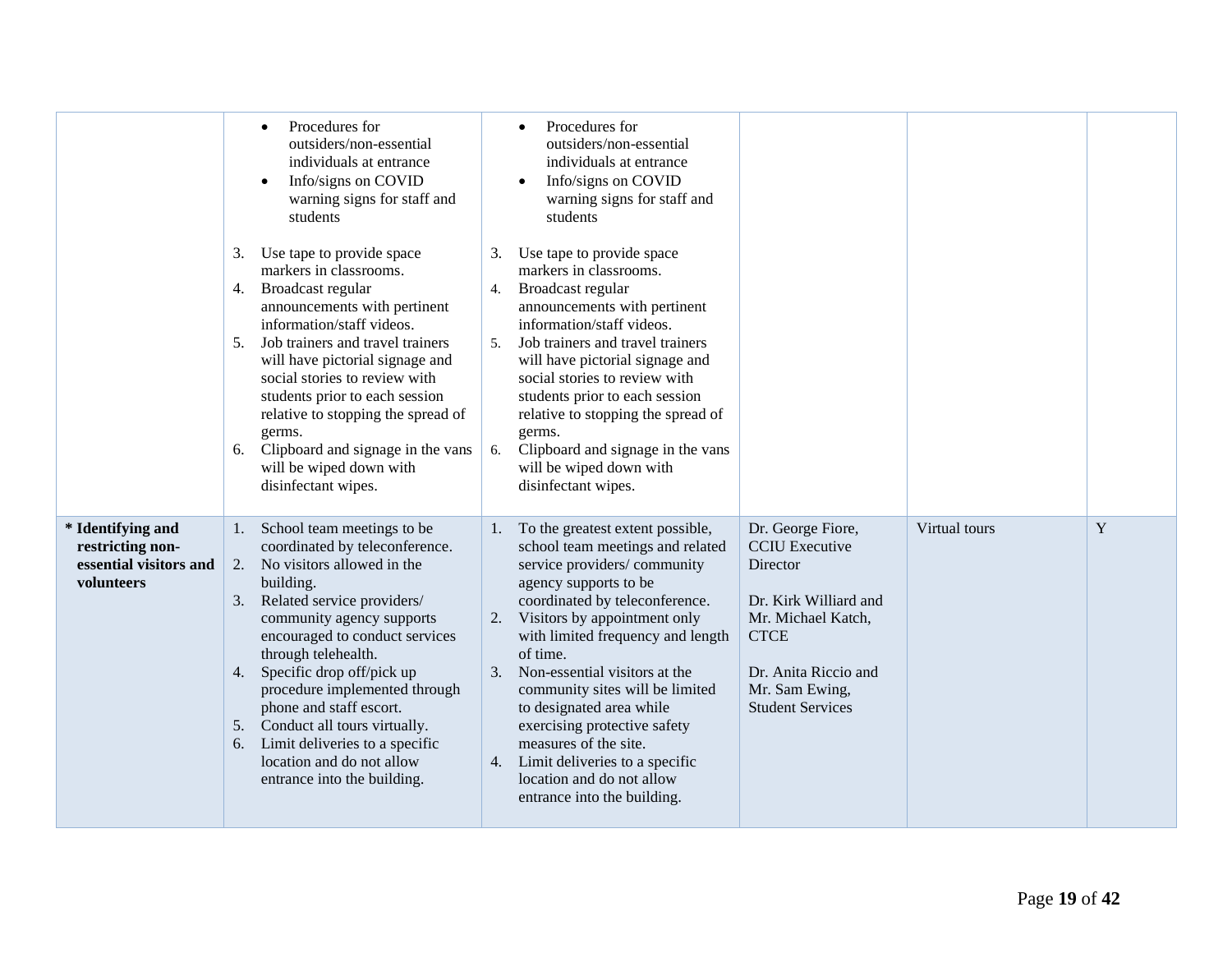| * Handling sporting<br>activities for recess<br>and physical<br>education classes<br>consistent with the<br><b>CDC</b> Considerations<br>for Youth Sports | Playgrounds/gym will be free of<br>$1_{\cdot}$<br>additional toys and sporting<br>equipment.<br>No more than two classes at a<br>2.<br>time on the recess yard.<br>Conduct outdoor activities that<br>3.<br>promote more social distancing.<br>Use of gym for physical<br>4.<br>education will be discouraged.<br>Sanitization of equipment<br>5.<br>between classes.<br>No youth sports at this time.<br>6.<br>7.<br>Pool area to remained closed.                         | Monitor number of classes on the<br>$\mathbf{1}$ .<br>playground or in the gym with<br>defined scheduled times with<br>time to sanitize the space<br>between.<br>2.<br>Classes to bring non-<br>shared sporting equipment.<br>Conduct outdoor activities that<br>$\mathfrak{Z}$ .<br>promote more social distancing.<br>Sanitization of equipment<br>between classes.<br>Youth sports and pool<br>opening under the guidance of<br>the Special Olympics practices.<br>6.                                                                                                         | Dr. George Fiore,<br><b>CCIU</b> Executive<br><b>Director</b><br>Dr. Kirk Williard and<br>Mr. Michael Katch,<br><b>CTCE</b><br>Dr. Anita Riccio and<br>Mr. Sam Ewing,<br><b>Student Services</b> | Class schedule for<br>gym/recess areas.<br>Sanitation schedule.<br>Individual equipment for<br>class.                                                               | Y |
|-----------------------------------------------------------------------------------------------------------------------------------------------------------|-----------------------------------------------------------------------------------------------------------------------------------------------------------------------------------------------------------------------------------------------------------------------------------------------------------------------------------------------------------------------------------------------------------------------------------------------------------------------------|----------------------------------------------------------------------------------------------------------------------------------------------------------------------------------------------------------------------------------------------------------------------------------------------------------------------------------------------------------------------------------------------------------------------------------------------------------------------------------------------------------------------------------------------------------------------------------|--------------------------------------------------------------------------------------------------------------------------------------------------------------------------------------------------|---------------------------------------------------------------------------------------------------------------------------------------------------------------------|---|
| <b>Limiting the sharing</b><br>of materials among<br>students                                                                                             | No sharing of materials, when<br>1.<br>possible.<br>If necessary, students may<br>2.<br>alternate use of materials after<br>sanitization.<br>Increased use of technology over<br>3.<br>paper and/or manipulatives to the<br>maximum extent feasible.<br>Use of identified storage space<br>4.<br>for personal items.<br>Families to supply personal care<br>5.<br>items.<br>Limit use of materials to those<br>6.<br>that are easily/quickly<br>cleaned and or disinfected. | No sharing of materials, when<br>possible.<br>2. If necessary, students may<br>alternate use of materials after<br>sanitization.<br>Increased use of technology over<br>3.<br>paper and/or manipulatives, to<br>the maximum extent feasible.<br>Continue identified storage space<br>4.<br>for personal items.<br>Continue to have families supply<br>5.<br>personal care items.<br>6. Shared materials will be<br>disinfected after each use, if<br>needed on the worksite. Students<br>will wash hands or use hand<br>sanitizer before transitioning to<br>next assigned task. | Dr. George Fiore,<br><b>CCIU</b> Executive<br><b>Director</b><br>Dr. Kirk Williard and<br>Mr. Michael Katch,<br><b>CTCE</b><br>Dr. Anita Riccio and<br>Mr. Sam Ewing,<br><b>Student Services</b> | Personal technology for<br>staff and students.<br>Individual items for<br>children as feasible.<br>Sanitizer and area store<br>materials waiting for<br>sanitation. | Y |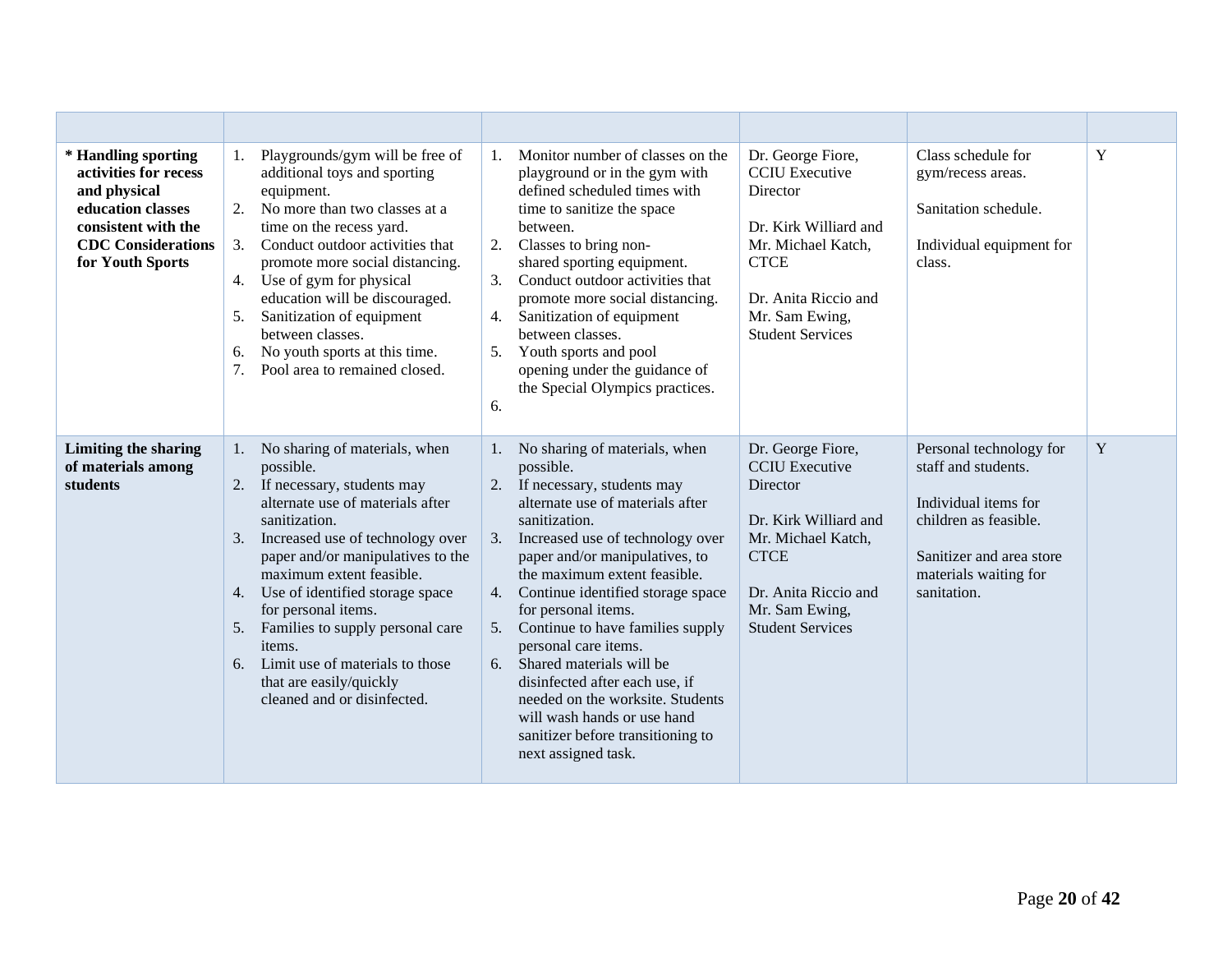| <b>Staggering the use of</b><br>communal spaces and<br>hallways                                                   | 1.<br>2.<br>3.<br>4.<br>5.<br>6.<br>7. | Restrict and/or eliminate non-<br>essential transitions.<br>Have staff strategically posted for<br>directional assistance.<br>Use multiple entrances at<br>scheduled times.<br>Post highly visible signs and<br>mark communal and hallway<br>spaces in 6ft increments.<br>Use bell schedule or similar<br>notification system to limit<br>crowded hallways.<br>In the community/worksite,<br>students and staff will be required<br>to wear masks/face shields.<br>If possible, use flexible work<br>sites (e.g. telework) and flexible<br>work hours (e.g. staggered shifts)<br>to help establish practices for<br>social distancing. | 2.<br>3.<br>4.<br>5. | Staggered transitions and<br>continue the practice of limited<br>transitions and elimination of<br>non-essential transitions.<br>Consider and pilot the return to<br>flexible instructional groups.<br>Maintain highly visible signs in<br>communal spaces/hallways.<br>Maintain use of a bell schedule or<br>similar notification to limit<br>crowded hallways.<br>In the community/worksite,<br>students and staff will be required<br>to wear masks/face shields.                                                                           | Dr. George Fiore,<br><b>CCIU</b> Executive<br>Director<br>Dr. Kirk Williard and<br>Mr. Michael Katch,<br><b>CTCE</b><br>Dr. Anita Riccio and<br>Mr. Sam Ewing,<br><b>Student Services</b> | Schedules for classrooms<br>and buildings.<br>Signage for hallways,<br>shared spaces.                           | Y           |
|-------------------------------------------------------------------------------------------------------------------|----------------------------------------|----------------------------------------------------------------------------------------------------------------------------------------------------------------------------------------------------------------------------------------------------------------------------------------------------------------------------------------------------------------------------------------------------------------------------------------------------------------------------------------------------------------------------------------------------------------------------------------------------------------------------------------|----------------------|------------------------------------------------------------------------------------------------------------------------------------------------------------------------------------------------------------------------------------------------------------------------------------------------------------------------------------------------------------------------------------------------------------------------------------------------------------------------------------------------------------------------------------------------|-------------------------------------------------------------------------------------------------------------------------------------------------------------------------------------------|-----------------------------------------------------------------------------------------------------------------|-------------|
| <b>Adjusting</b><br>transportation<br>schedules and<br>practices to create<br>social distance<br>between students | 1.<br>2.<br>3.                         | Staggered district arrivals and<br>singular bus on and off board<br>within a 10-minute window.<br>Place markings on the sidewalks<br>to adhere to six feet distancing.<br>Follow the transportation<br>guidelines of sending schools for<br>cleaning buses, wearing<br>masks/face shields and<br>maintaining social distancing<br>guidelines. CCIU transportation<br>coordinator will maintain<br>communication with LEAs to<br>ensure protocols are followed.<br>4. For community- based instruction<br>van occupancy will be limited to<br>two staff and two students. Staff<br>and students will wear PPE.                          | 2.<br>3.<br>4.       | Continued staggered arrival but<br>with increased vehicles and<br>frequency of off boarding/on<br>boarding.<br>Place markings on the sidewalks<br>to adhere to six feet distancing.<br>Follow the transportation<br>guidelines of sending schools for<br>cleaning buses, wearing<br>masks/face shields and<br>maintaining social distancing<br>guidelines. CCIU transportation<br>coordinator will maintain<br>communication with LEAs to<br>ensure protocols are followed.<br>Continued community-based van<br>occupancy of two staff and two | Dr. George Fiore,<br><b>CCIU</b> Executive<br>Director<br>Dr. Kirk Williard and<br>Mr. Michael Katch,<br><b>CTCE</b><br>Dr. Anita Riccio and<br>Mr. Sam Ewing,<br><b>Student Services</b> | Additional transportation<br>resources<br>Schedules<br>Markings for sidewalks<br>Extra masks for vans,<br>buses | $\mathbf Y$ |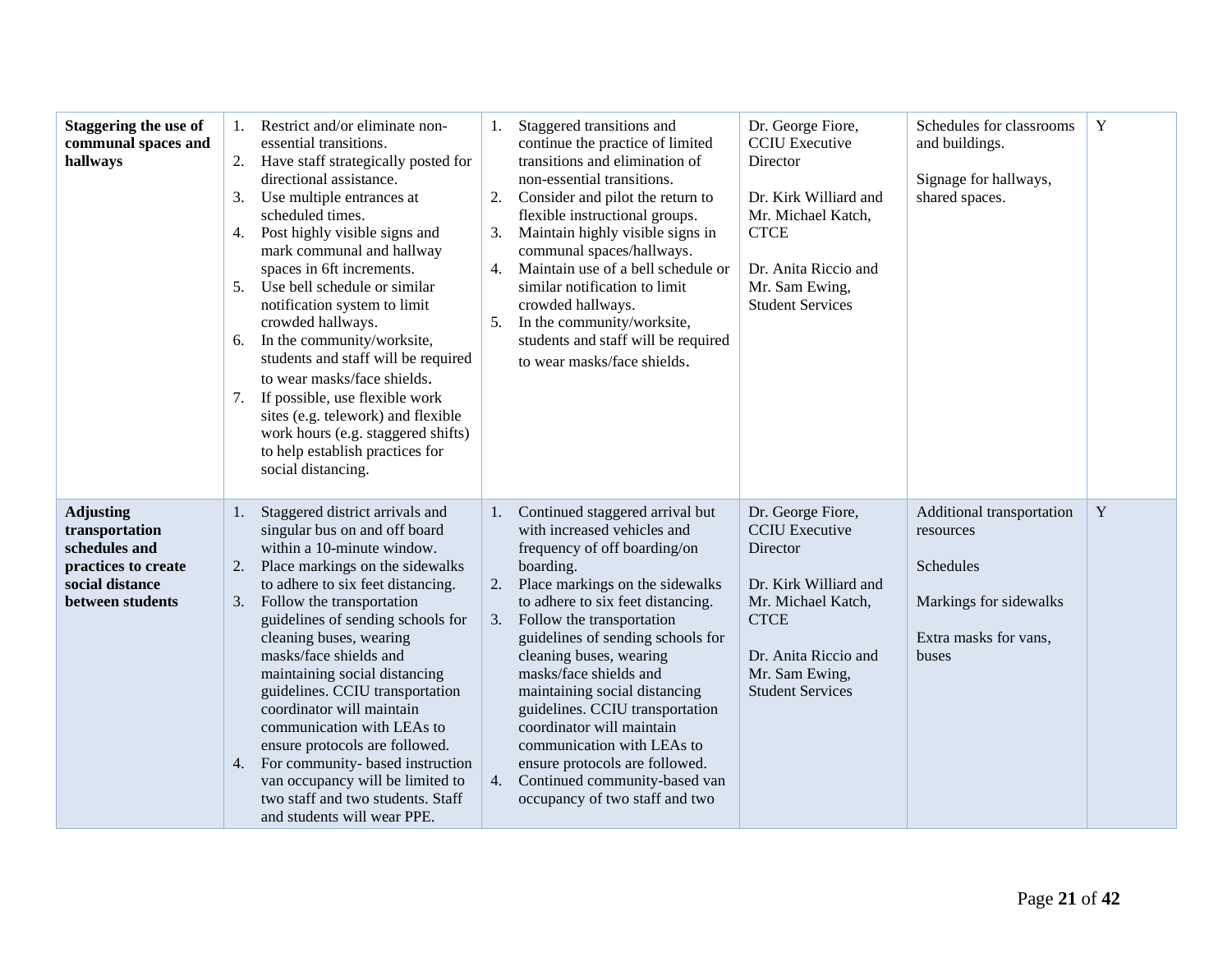|                                                                                                                                                                      |                                                                                                                                                                                                                                                                                                                                                                                                                                                                                                                                                                                                                                                                             | students. Staff and students will<br>wear PPE.                                                                                                                                                                                                                                                                                                                                                                                                                                                                                                                                                                                                                                                                                                                                                                                                                                               |                                                                                                                                                                                           |                                                      |             |
|----------------------------------------------------------------------------------------------------------------------------------------------------------------------|-----------------------------------------------------------------------------------------------------------------------------------------------------------------------------------------------------------------------------------------------------------------------------------------------------------------------------------------------------------------------------------------------------------------------------------------------------------------------------------------------------------------------------------------------------------------------------------------------------------------------------------------------------------------------------|----------------------------------------------------------------------------------------------------------------------------------------------------------------------------------------------------------------------------------------------------------------------------------------------------------------------------------------------------------------------------------------------------------------------------------------------------------------------------------------------------------------------------------------------------------------------------------------------------------------------------------------------------------------------------------------------------------------------------------------------------------------------------------------------------------------------------------------------------------------------------------------------|-------------------------------------------------------------------------------------------------------------------------------------------------------------------------------------------|------------------------------------------------------|-------------|
| Limiting the number<br>of individuals in<br>classrooms and other<br>learning spaces, and<br>interactions between<br>groups of students                               | Set up classroom spaces to<br>1.<br>include the number of<br>students/staff allowable with 6-<br>foot social distancing.<br>Access additional classrooms and<br>2.<br>furniture to facilitate distance<br>requirements.<br>Ensure that student and staff<br>3.<br>groupings are as static as possible<br>by having the same group of<br>students stay with the same staff<br>all day to the maximum extent<br>feasible.<br>Eliminate or limit the mixing of<br>4.<br>groups of students and staff as<br>feasible.<br>Review of community partner<br>5.<br>sites to determine ability to<br>accommodate 6-foot social<br>distancing with assigned work<br>tasks/environment. | Set up classroom spaces to<br>1.<br>include the number of<br>students/staff allowable with 6-<br>foot social distancing.<br>Access additional classrooms and<br>2.<br>furniture to facilitate distance<br>requirements.<br>Ensure that student and staff<br>3.<br>groupings are as static as possible<br>by having the same group of<br>students stay with the same staff<br>all day to the maximum extent<br>feasible.<br>Eliminate or limit the mixing of<br>4.<br>groups of students and staff as<br>feasible.<br>Review of community partner<br>5.<br>sites to determine ability to<br>accommodate 6-foot social<br>distancing with assigned work<br>tasks/environment.<br>Begin training on public transit<br>6.<br>use, utilizing social distancing<br>and preventative strategies to<br>minimize risk for transmission of<br>COVID. Call ahead to assess<br>volume on public transit. | Dr. George Fiore,<br><b>CCIU</b> Executive<br>Director<br>Dr. Kirk Williard and<br>Mr. Michael Katch,<br><b>CTCE</b><br>Dr. Anita Riccio and<br>Mr. Sam Ewing,<br><b>Student Services</b> | Teacher/Student furniture<br>Occupancy signs<br>Tape | $\mathbf Y$ |
| <b>Coordinating with</b><br>local childcare<br>regarding on site care,<br>transportation<br>protocol changes and,<br>when possible, revised<br>hours of operation or | Survey to parents regarding<br>1.<br>participation and transportation<br>needs<br>Ongoing communication with<br>2.<br>stakeholders (LEAs,<br>transportation companies,<br>community partners, etc.)                                                                                                                                                                                                                                                                                                                                                                                                                                                                         | Defined protocols and<br>communication with<br>stakeholders.                                                                                                                                                                                                                                                                                                                                                                                                                                                                                                                                                                                                                                                                                                                                                                                                                                 | Dr. George Fiore,<br><b>CCIU</b> Executive<br>Director<br>Dr. Kirk Williard and<br>Mr. Michael Katch,<br><b>CTCE</b>                                                                      |                                                      | $\mathbf Y$ |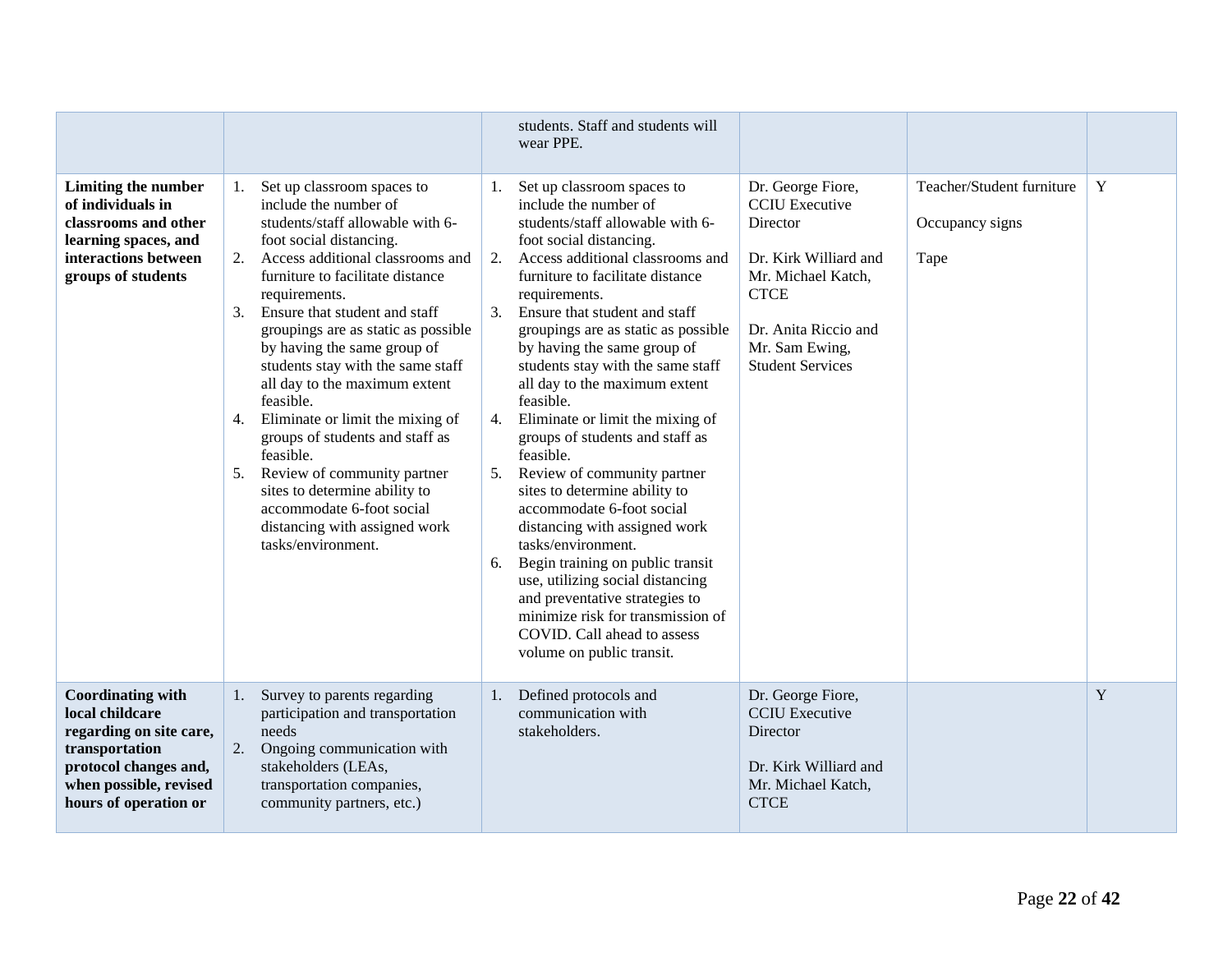| modified school-year<br>calendars                         |                                                                                                                                                                                                                                                                     |                                                                                                                                                                             | Dr. Anita Riccio and<br>Mr. Sam Ewing,<br><b>Student Services</b>                                                                                                                         |   |
|-----------------------------------------------------------|---------------------------------------------------------------------------------------------------------------------------------------------------------------------------------------------------------------------------------------------------------------------|-----------------------------------------------------------------------------------------------------------------------------------------------------------------------------|-------------------------------------------------------------------------------------------------------------------------------------------------------------------------------------------|---|
| <b>Other social</b><br>distancing and safety<br>practices | Medication to be provided in<br>Ι.<br>classroom by nurse.<br>Elimination of flexible groups<br>2.<br>and special area classes<br>Defined response protocols for<br>3.<br>crisis behaviors<br>System for monitoring staff<br>4.<br>completion of required trainings. | Medication to be provided in<br>classroom by nurse.<br>Decreased transitions to special<br>2.<br>area classes.<br>Defined response protocols for<br>3.<br>crisis behaviors. | Dr. George Fiore,<br><b>CCIU</b> Executive<br>Director<br>Dr. Kirk Williard and<br>Mr. Michael Katch,<br><b>CTCE</b><br>Dr. Anita Riccio and<br>Mr. Sam Ewing,<br><b>Student Services</b> | Y |

#### **Monitoring Student and Staff Health**

#### **Key Questions**

- How will you monitor students, staff, and others who interact with each other to ensure they are healthy and not exhibiting signs of illness?
- Where, to whom, when, and how frequently will the monitoring take place (e.g. parent or child report from home or upon arrival to school)?
- What is the policy for quarantine or isolation if a staff, student, or other member of the school community becomes ill or has been exposed to an individual confirmed positive for COVID-19?
- <span id="page-22-0"></span>• Which staff will be responsible for making decisions regarding quarantine or isolation requirements of staff or students?
- What conditions will a staff or student confirmed to have COVID-19 need to meet to safely return to school? How will you accommodate staff who are unable to uncomfortable to return?
- How will you determine which students are willing/able to return? How will you accommodate students who are unable or uncomfortable to return?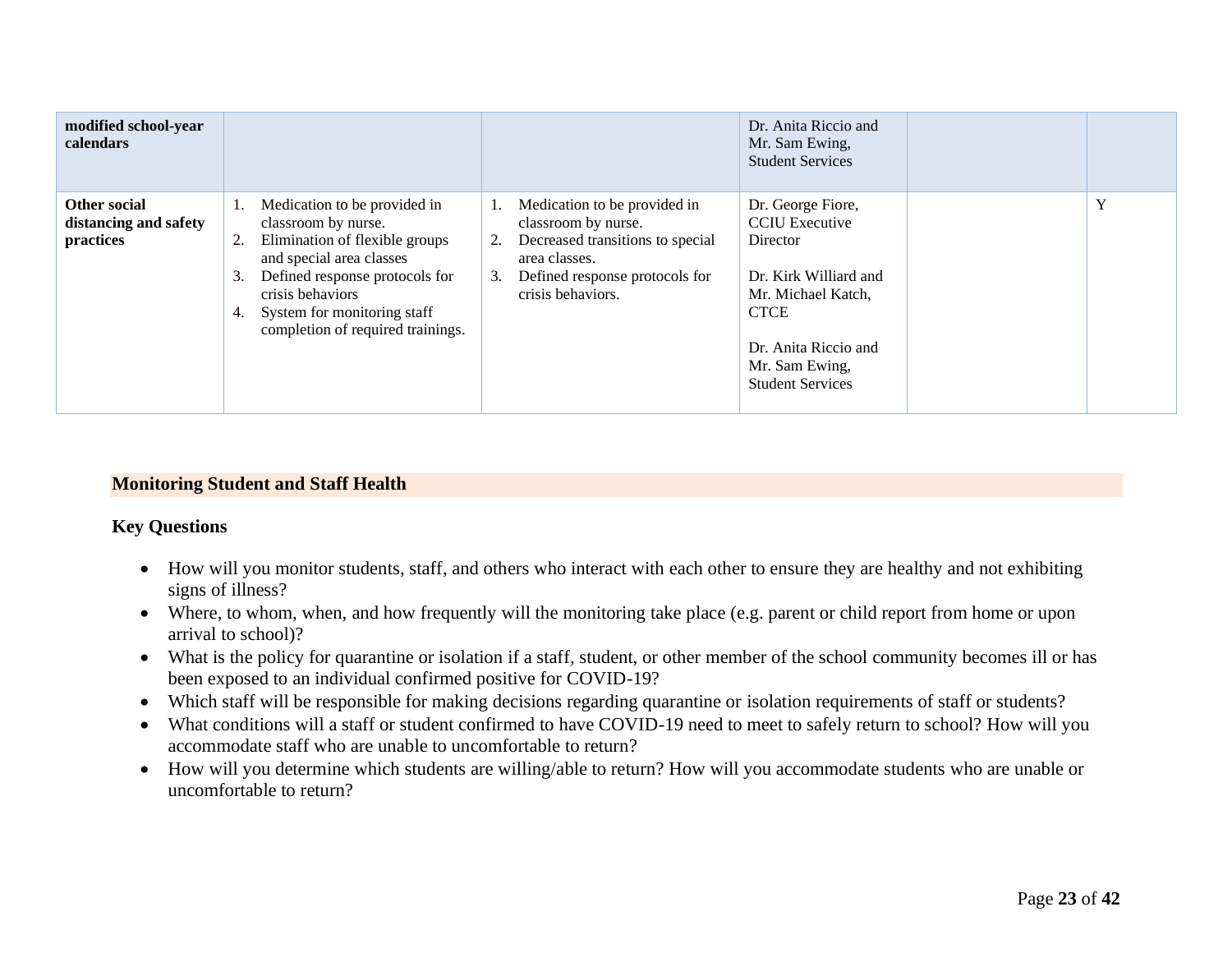- When and how will families be notified of confirmed staff or student illness or exposure and resulting changes to the local Health and Safety Plan?
- Which stakeholders will be trained on protocols for monitoring student and staff health? When and how will the training be provided? How will preparedness to implement as a result of the training be measured?

- All staff will complete the self-screening tool that reviews COVID-19 symptoms and other risk factors at home each morning prior to leaving for work. Any symptoms will be reported to supervisors. All parents of students will be asked to complete the screening each morning. If symptoms exist, the student should remain at home.
- Staff will self-report from home prior to leaving for work, daily. Parents will complete the health screening daily each morning and keep any child with symptoms home. If symptoms exist, staff or students will remain at home and contact the appropriate administrator. Students capable of responding will be asked the health screening questions upon entry into the building and will be sent to the quarantine room if symptoms are present.
- Individuals who are sick should go home or to a healthcare facility depending on how severe their symptoms are and follow CDC guidance for caring for oneself and others who are sick. Staff or students with a probable or confirmed exposure will be sent to the isolation room or home.
- The school nurse, in consultation with building/program administration, will direct staff or students to their healthcare provider or Chester County Health Department for decisions regarding quarantine.
- Staff or students will be allowed to return to the building/program with a doctor's note or a negative test result. Staff who are unable or uncomfortable with returning will be asked to work with their supervisor and Human Resources team to determine eligibility for leave and/or accommodations.
- Students and parents, in coordination with their health care professional and with regard to Chester County Health Department guidelines, will determine if the students are able to return.
- Families will be notified of the need for potential school closures through the SchoolMessenger system. This system calls, emails and texts information to parents/guardians in English or native language. Information will also be posted on the website and social media outlets.
- All staff working directly with students will be trained to monitor students for symptoms. Adults will be expected to monitor their own symptoms and report concerns to the school nurse or building/program administrator. Training will occur prior to the return to the building/program and will be reinforced by the administrators and nurse at an in-person meeting on the first day the staff member returns to work. Administrators will monitor the staff and provide on-going training as deemed necessary.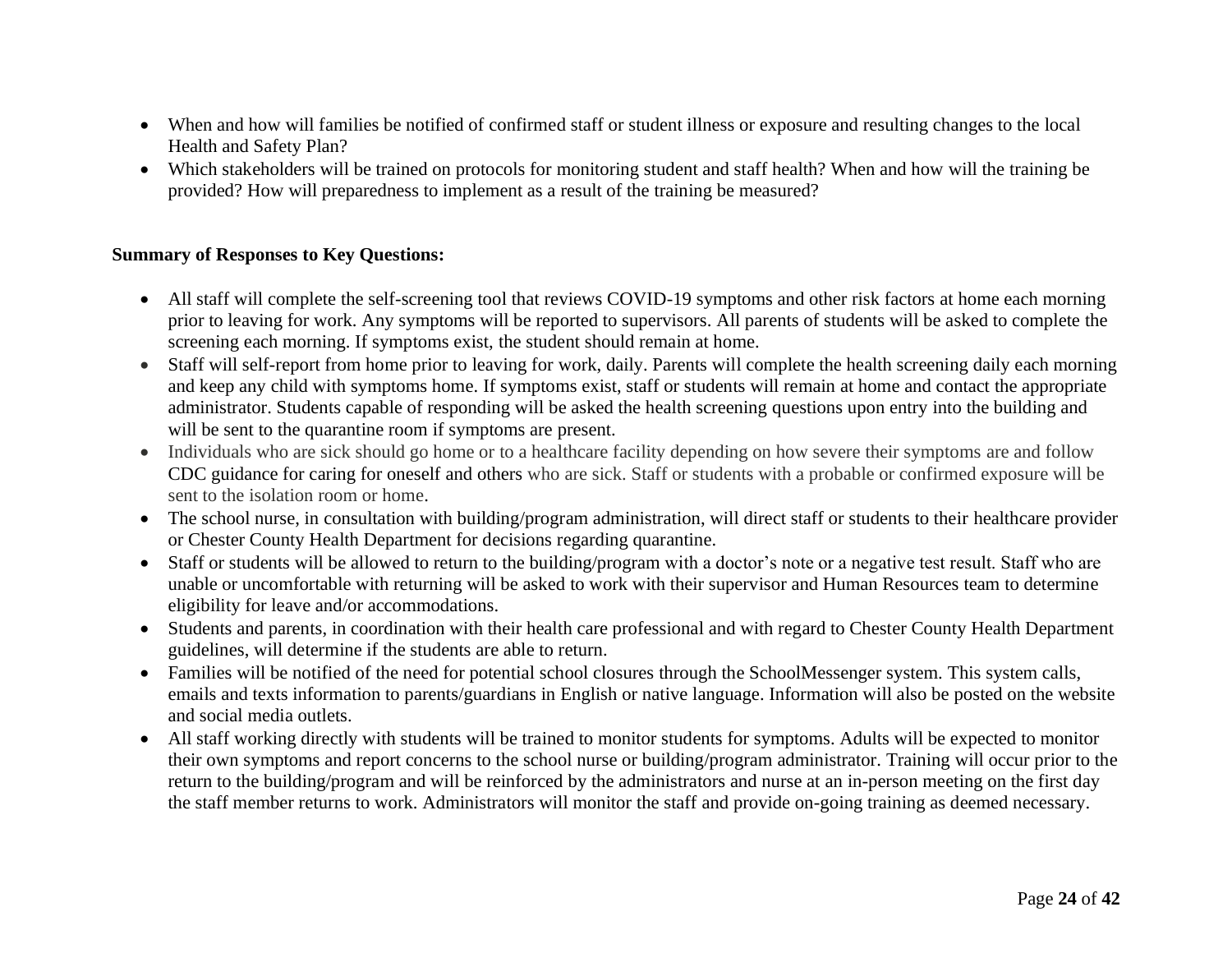| <b>Requirements</b>                                                           | <b>Action Steps</b><br>under Yellow Phase                                                                                                                                                                                                                                                                                                                                                                                                             | <b>Action Steps</b><br>under Green Phase                                                                                                                                                                                                                                                                                                                                                                                                                                                           | <b>Lead Individual</b><br>and Position                                                                                   | <b>Materials, Resources,</b><br>and or Supports Needed | <b>PD</b><br><b>Required</b><br>(Y/N) |
|-------------------------------------------------------------------------------|-------------------------------------------------------------------------------------------------------------------------------------------------------------------------------------------------------------------------------------------------------------------------------------------------------------------------------------------------------------------------------------------------------------------------------------------------------|----------------------------------------------------------------------------------------------------------------------------------------------------------------------------------------------------------------------------------------------------------------------------------------------------------------------------------------------------------------------------------------------------------------------------------------------------------------------------------------------------|--------------------------------------------------------------------------------------------------------------------------|--------------------------------------------------------|---------------------------------------|
| * Monitoring students<br>and staff for<br>symptoms and<br>history of exposure | Staff and students are required to<br>1.<br>adhere to all sign-in/sign-out<br>procedures.<br>Staff will conduct wellness<br>2.<br>checks prior to leaving their<br>home each morning. If staff<br>experience any symptoms, he/she<br>is to remain home and contact<br>supervisor per protocol.<br>A backup staffing plan will be<br>3.<br>established and include a roster<br>of trained/back up staff to use in<br>the event employees are out sick. | Staff, parents, visitors and<br>1.<br>students are required to adhere to<br>all sign-in/sign-out procedures<br>and/or wellness checks.<br>Staff will conduct wellness<br>2.<br>checks prior to leaving their<br>home each morning. If staff<br>experience any symptoms, he/she<br>is to remain home and contact<br>supervisor per protocol.<br>A backup staffing plan will be<br>3.<br>established and include a roster<br>of trained/back up staff to use in<br>the event employees are out sick. | Dr. George Fiore,<br><b>CCIU</b> Executive<br>Director<br><b>Building Principals</b><br>and/or Program<br>Administration | Technology for data<br>collection.                     | Y                                     |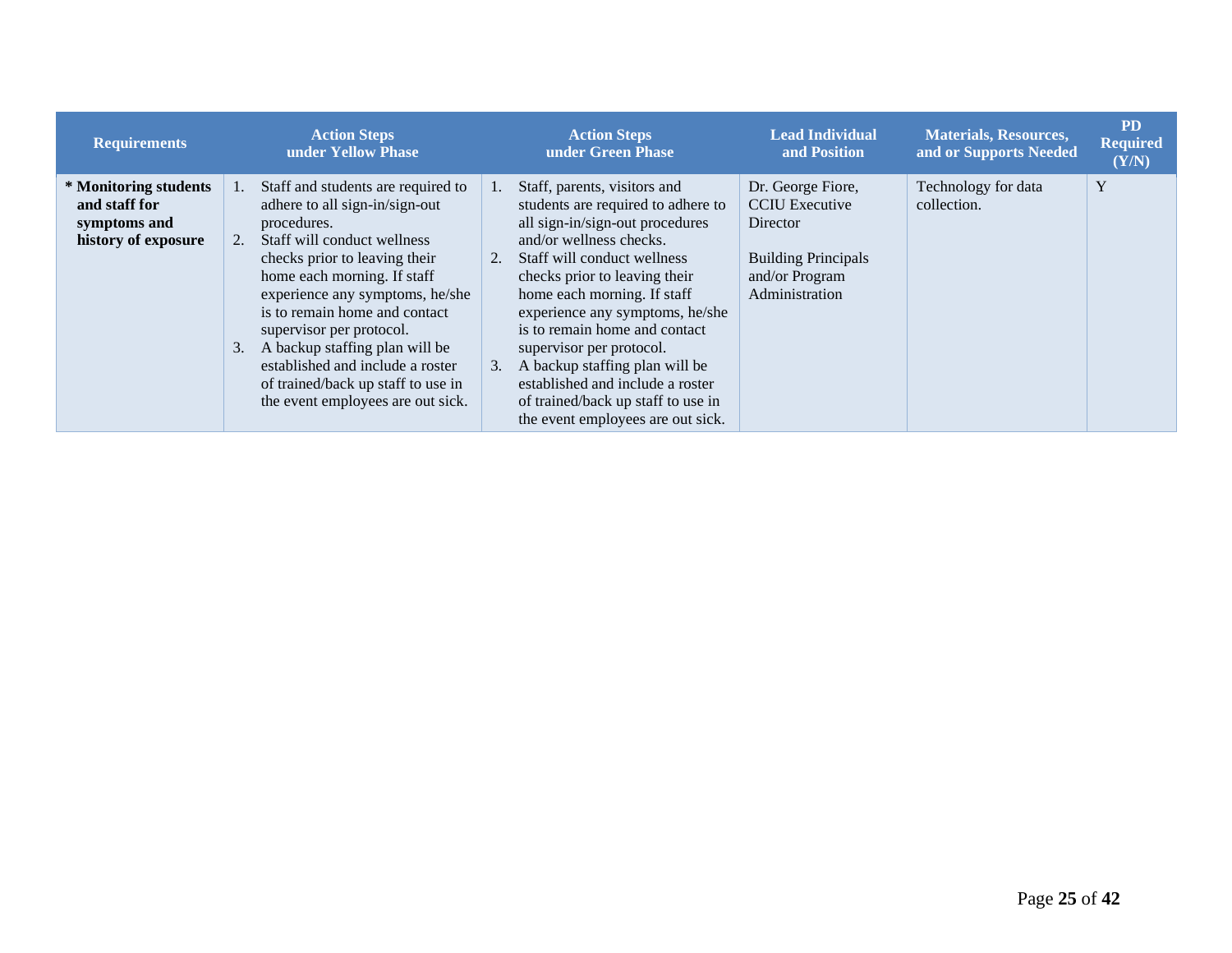| <b>Requirements</b>                                                                                                                 | <b>Action Steps</b><br>under Yellow Phase                                                                                                                                                                                                                                                                                                                                                                                                                                                                                                                                                                                                                                                                                                                                                                                                                                                                                                                                  | <b>Action Steps</b><br>under Green Phase                                                                                                                                                                                                                                                                                                                                                                                                                                                                                                                                                                                                                                                                                                                                                                                                                                                                                                                                                                        | <b>Lead Individual</b><br>and Position                                                                                   | <b>Materials, Resources,</b><br>and or Supports Needed                                                                                                                                                        | <b>PD</b><br><b>Required</b><br>(Y/N) |
|-------------------------------------------------------------------------------------------------------------------------------------|----------------------------------------------------------------------------------------------------------------------------------------------------------------------------------------------------------------------------------------------------------------------------------------------------------------------------------------------------------------------------------------------------------------------------------------------------------------------------------------------------------------------------------------------------------------------------------------------------------------------------------------------------------------------------------------------------------------------------------------------------------------------------------------------------------------------------------------------------------------------------------------------------------------------------------------------------------------------------|-----------------------------------------------------------------------------------------------------------------------------------------------------------------------------------------------------------------------------------------------------------------------------------------------------------------------------------------------------------------------------------------------------------------------------------------------------------------------------------------------------------------------------------------------------------------------------------------------------------------------------------------------------------------------------------------------------------------------------------------------------------------------------------------------------------------------------------------------------------------------------------------------------------------------------------------------------------------------------------------------------------------|--------------------------------------------------------------------------------------------------------------------------|---------------------------------------------------------------------------------------------------------------------------------------------------------------------------------------------------------------|---------------------------------------|
| * Isolating or<br>quarantining<br>students, staff, or<br>visitors if they<br>become sick or<br>demonstrate a<br>history of exposure | Staff or students with COVID-19<br>1.<br>symptoms should stay home and<br>notify their supervisor and/or<br>school officials immediately.<br>If symptoms occur in the<br>2.<br>building, staff or students will be<br>isolated in a quarantine room.<br>Individuals who are sick should<br>3.<br>go home or to a healthcare<br>facility depending on the severity<br>of their symptoms.<br>School nurses and other<br>4.<br>healthcare providers should use<br><b>Standard and Transmission-</b><br>Based Precautions when caring<br>for sick people.<br>If necessary, establish procedures<br>5.<br>for safely transporting anyone<br>who is sick to their home or to a<br>healthcare facility. If you are<br>calling an ambulance or bringing<br>someone to the hospital, try to<br>call first to alert them that the<br>person may have COVID-19.<br>If staff or student reports a<br>6.<br>history of exposure, he/she will<br>be placed in isolation or sent<br>home. | Staff or students with COVID-19<br>1.<br>symptoms should stay home and<br>notify their supervisor and/or<br>school officials immediately.<br>2.<br>If symptoms occur in the<br>building, staff or students will be<br>isolated in a quarantine room.<br>Individuals who are sick should<br>$\mathcal{F}_{\mathcal{L}}$<br>go home or to a healthcare<br>facility depending on the severity<br>of their symptoms.<br>School nurses and other<br>$\mathbf{4}$ .<br>healthcare providers should use<br><b>Standard and Transmission-</b><br>Based Precautions when caring<br>for sick people.<br>If necessary, establish procedures<br>5.<br>for safely transporting anyone<br>who is sick to their home or to a<br>healthcare facility. If you are<br>calling an ambulance or bringing<br>someone to the hospital, try to<br>call first to alert them that the<br>person may have COVID-19.<br>If staff or student reports a<br>6.<br>history of exposure, he/she will<br>be placed in isolation or sent<br>home. | Dr. George Fiore,<br><b>CCIU</b> Executive<br>Director<br><b>Building Principals</b><br>and/or Program<br>Administration | <b>Isolation Space</b><br>Additional nursing staff<br>Decision tree to<br>determine the level of<br>symptoms warranting<br>admittance to the<br>isolation space and<br>supervision of the<br>isolation space. | Y                                     |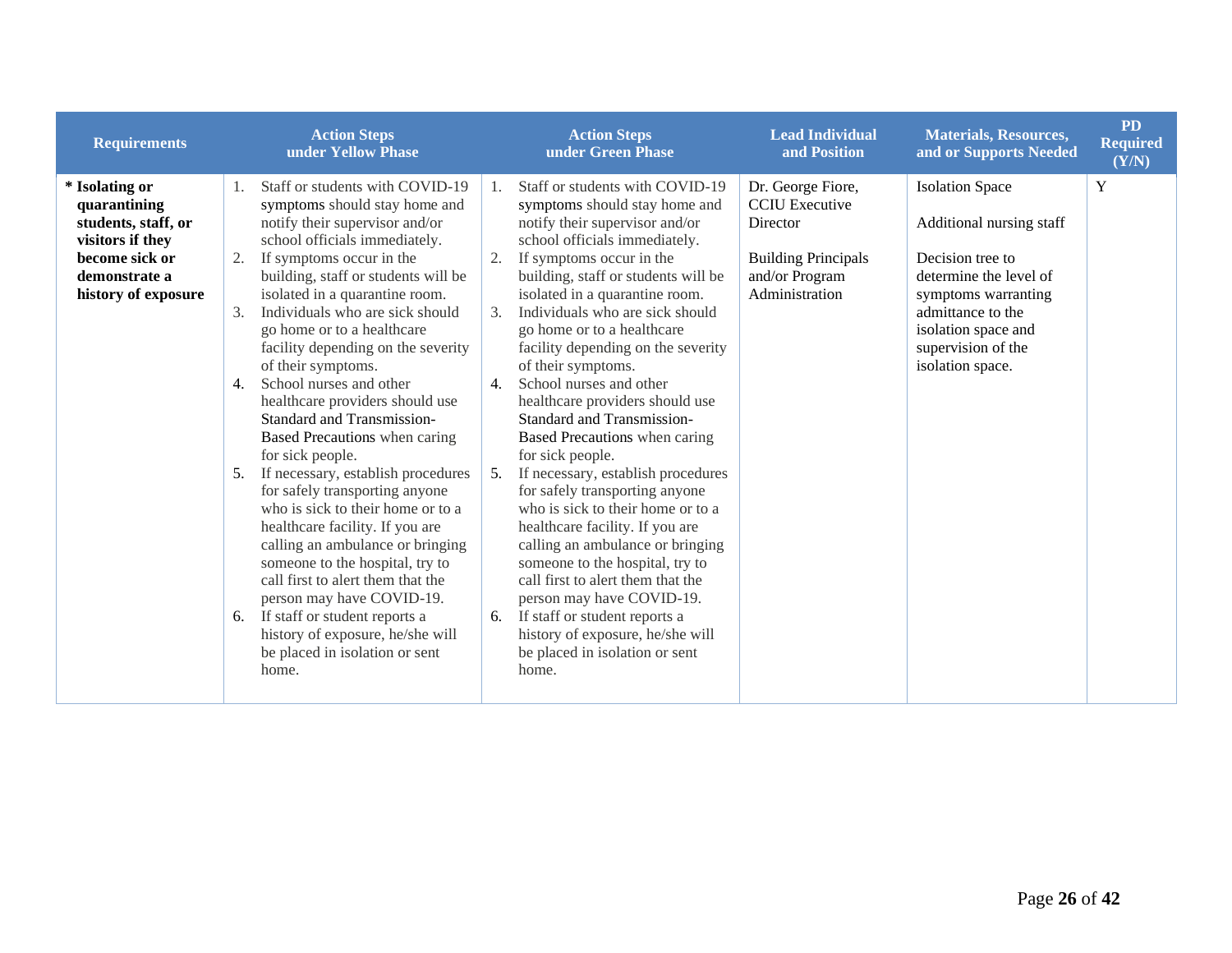| <b>Requirements</b>                                                                                                             | <b>Action Steps</b><br>under Yellow Phase                                                                                                                                                                                                                                                                                                                                                                                                                                                                                                                                                                                                                                                         | <b>Action Steps</b><br>under Green Phase                                                                                                                                                                                                                                                                                                                                                                                                                                                                                                                                                                                                                                                            | <b>Lead Individual</b><br>and Position                                                                                          | <b>Materials, Resources,</b><br>and or Supports Needed    | <b>PD</b><br><b>Required</b><br>(Y/N) |
|---------------------------------------------------------------------------------------------------------------------------------|---------------------------------------------------------------------------------------------------------------------------------------------------------------------------------------------------------------------------------------------------------------------------------------------------------------------------------------------------------------------------------------------------------------------------------------------------------------------------------------------------------------------------------------------------------------------------------------------------------------------------------------------------------------------------------------------------|-----------------------------------------------------------------------------------------------------------------------------------------------------------------------------------------------------------------------------------------------------------------------------------------------------------------------------------------------------------------------------------------------------------------------------------------------------------------------------------------------------------------------------------------------------------------------------------------------------------------------------------------------------------------------------------------------------|---------------------------------------------------------------------------------------------------------------------------------|-----------------------------------------------------------|---------------------------------------|
| * Returning isolated<br>or quarantined staff,<br>students, or visitors<br>to school                                             | Follow the protocol for safely<br>1.<br>returning staff and students to<br>school based on guidance from<br>the Chester County Health<br>Department.<br>Implement flexible attendance<br>2.<br>policies that enable students to<br>stay at home when they are sick,<br>have been exposed, or are caring<br>for someone sick.                                                                                                                                                                                                                                                                                                                                                                      | Follow the protocol for safely<br>$1_{\cdot}$<br>returning staff and students to<br>school based on guidance from<br>the Chester County Health<br>Department.<br>Implement flexible attendance<br>2.<br>policies that enable students to<br>stay at home when they are sick,<br>have been exposed, or are caring<br>for someone sick.                                                                                                                                                                                                                                                                                                                                                               | Dr. George Fiore,<br><b>CCIU</b> Executive<br><b>Director</b><br><b>Building Principals</b><br>and/or Program<br>Administration | Isolation space<br>Additional nursing staff<br>Technology | Y                                     |
| Notifying staff,<br>families, and the<br>public of school<br>closures and within-<br>school-year changes in<br>safety protocols | Activate the School Messenger<br>1.<br>system to quickly notify staff and<br>families of school closures.<br>2.<br>Provide communications in<br>English or native language.<br>Establish/update a webpage with<br>3.<br>health information.<br>Post announcements on the CCIU<br>4.<br>website and other forms of social<br>media.<br>Monitor district plans and<br>5.<br>coordinate/review school closings<br>and operational procedures with<br>member school districts.<br>Contact transportation and<br>6.<br>staffing providers to implement<br>and coordinate prevention efforts.<br>In accordance with state and local<br>7.<br>requirements, notify local health<br>department officials. | Activate the School Messenger<br>system to quickly notify staff and<br>families of school closures.<br>2.<br>Provide communications in<br>English or native language.<br>Establish/update a webpage with<br>health information.<br>$\overline{4}$ .<br>Post announcements on the CCIU<br>website and other forms of social<br>media.<br>5.<br>Monitor district plans and<br>coordinate/review school closings<br>and operational procedures with<br>member school districts.<br>Contact transportation and<br>6.<br>staffing providers to implement<br>and coordinate prevention efforts.<br>In accordance with state and local<br>7.<br>requirements, notify local health<br>department officials. | Dr. George Fiore,<br><b>CCIU</b> Executive<br>Director<br><b>Building Principals</b><br>and/or Program<br>Administration        | Technology                                                | Y                                     |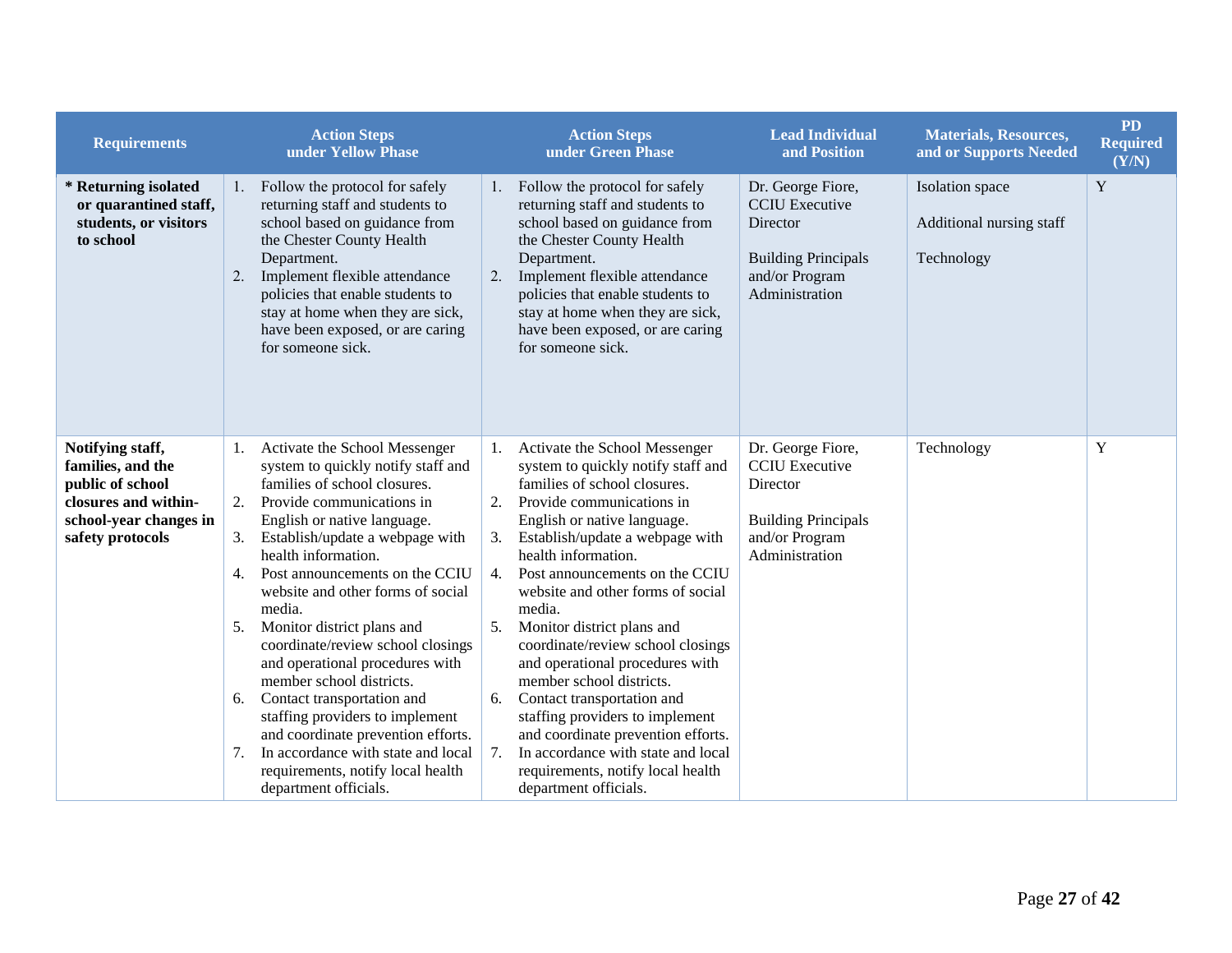| <b>Requirements</b>                         | <b>Action Steps</b><br>under Yellow Phase                                                                                                                                                                                                                                                                                                                                                                                                                                                                                                                                                                                                                                                                                                                                                                                                                                                       | <b>Action Steps</b><br>under Green Phase                                                                                                                                                                                                                                                                                                                                                                                                                                                                                                                                                                                                                                                                                                                                                                                                                                                                   | <b>Lead Individual</b><br>and Position                                                                                   | <b>Materials, Resources,</b><br>and or Supports Needed | <b>PD</b><br><b>Required</b><br>(Y/N) |
|---------------------------------------------|-------------------------------------------------------------------------------------------------------------------------------------------------------------------------------------------------------------------------------------------------------------------------------------------------------------------------------------------------------------------------------------------------------------------------------------------------------------------------------------------------------------------------------------------------------------------------------------------------------------------------------------------------------------------------------------------------------------------------------------------------------------------------------------------------------------------------------------------------------------------------------------------------|------------------------------------------------------------------------------------------------------------------------------------------------------------------------------------------------------------------------------------------------------------------------------------------------------------------------------------------------------------------------------------------------------------------------------------------------------------------------------------------------------------------------------------------------------------------------------------------------------------------------------------------------------------------------------------------------------------------------------------------------------------------------------------------------------------------------------------------------------------------------------------------------------------|--------------------------------------------------------------------------------------------------------------------------|--------------------------------------------------------|---------------------------------------|
| Other monitoring and<br>screening practices | 1. Follow the Chester County<br>Department of Health, Center for<br>Disease Control (CDC) and state<br>department guidance, guidelines,<br>recommendations, and protocols<br>for operation in the yellow phase.<br>Establish procedures with partner<br>2.<br>agencies (such as<br>Source4Teachers/CCRES/<br>Austill's, etc.), whose employees<br>work at CCIU sites, to verify<br>wellness checks.<br>CCIU employees that work in the<br>3.<br>community will verify CCIU<br>wellness and screening<br>procedures with partner agencies<br>and families.<br>Conduct regular monitoring,<br>4.<br>social distancing and disinfect<br>and cleaning of all work and<br>student spaces in the community<br>setting.<br>Development of program specific<br>5.<br>protocols with regard to staff<br>administering personal care<br>assistance to students in order to<br>protect staff and students. | Follow the Chester County<br>$1_{\cdot}$<br>Department of Health, Center for<br>Disease Control (CDC) and state<br>department guidance, guidelines,<br>recommendations, and protocols<br>for operation in the green phase.<br>Establish procedures with partner<br>2.<br>agencies (such as<br>Source4Teachers/CCRES/<br>Austill's, etc.), whose employees<br>work at CCIU sites, to verify<br>wellness checks.<br>CCIU employees that work in the<br>3.<br>community will verify CCIU<br>wellness and screening<br>procedures with partner agencies<br>and families.<br>Conduct regular monitoring,<br>4.<br>social distancing and disinfect<br>and cleaning of all work and<br>student spaces in the community<br>setting.<br>Development of program specific<br>5.<br>protocols with regard to staff<br>administering personal care<br>assistance to students in order to<br>protect staff and students. | Dr. George Fiore,<br><b>CCIU</b> Executive<br>Director<br><b>Building Principals</b><br>and/or Program<br>Administration | Technology<br><b>CCIU Self-screening</b><br>Tool       | Y                                     |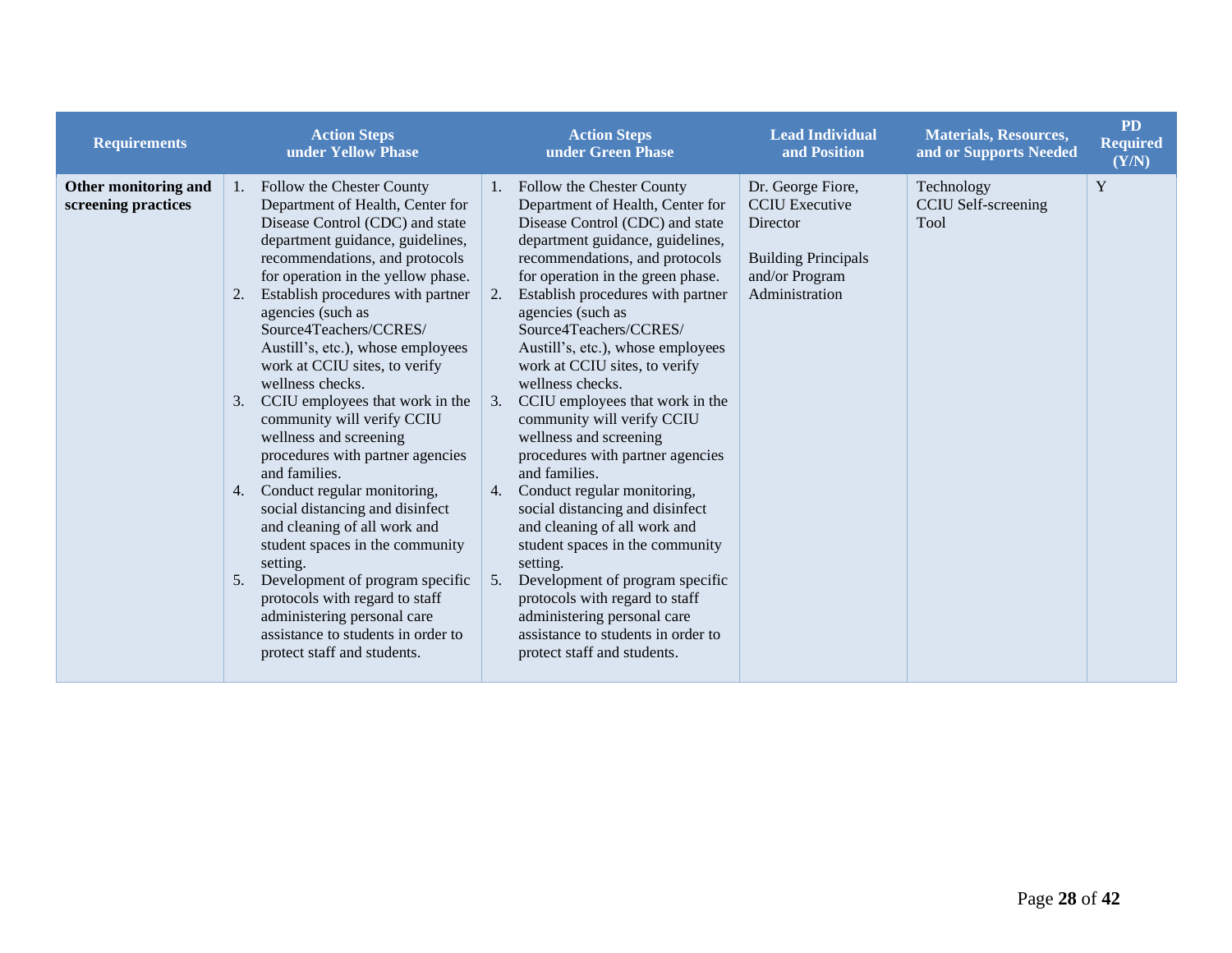#### **Other Considerations for Students and Staff**

#### **Key Questions**

- What is the local policy/procedure regarding face coverings for staff? What is the policy/procedure for students?
- What special protocols will you implement to protect students and staff at higher risk for severe illness?
- How will you ensure enough substitute teachers are prepared in the event of staff illness?
- How will the LEA strategically deploy instructional and non-instructional staff to ensure all students have access to quality learning opportunities, as well as supports for social emotional wellness at school and at home?

- <span id="page-28-0"></span>• All staff will wear masks/face shields unless it is unsafe for them to do so. Staff should wear appropriate PPE based on specific interactions they are having with students. All students, who do not meet one of the exceptions for wearing masks as per the Governor's orders, are required to wear masks/face shields. Training/guidance will be provided.
- The CCIU COVID-19 Phased Reopening Plan provides staff and students with confidentiality in the event that they are high risk. The plan addresses options for students and staff to limit their risk of exposure such as working from home, virtual learning for students and limit job responsibilities that require face-to-face interaction/exposure.
- Current practice allows buildings/programs to have regular building substitutes. These teachers and instructional aides are familiar with our students and programming. These individuals will complete the same training protocols as regular staff. Administration will provide oversite and guidance.
- The CCIU has a full array of instructional, behavioral, school counseling and mental health staff to address the needs of our students and families. Teachers, instructional aides, behavior staff, licensed mental health therapists, school counselors and social workers are available to address concerns related to COVID-19 and the return to school*.*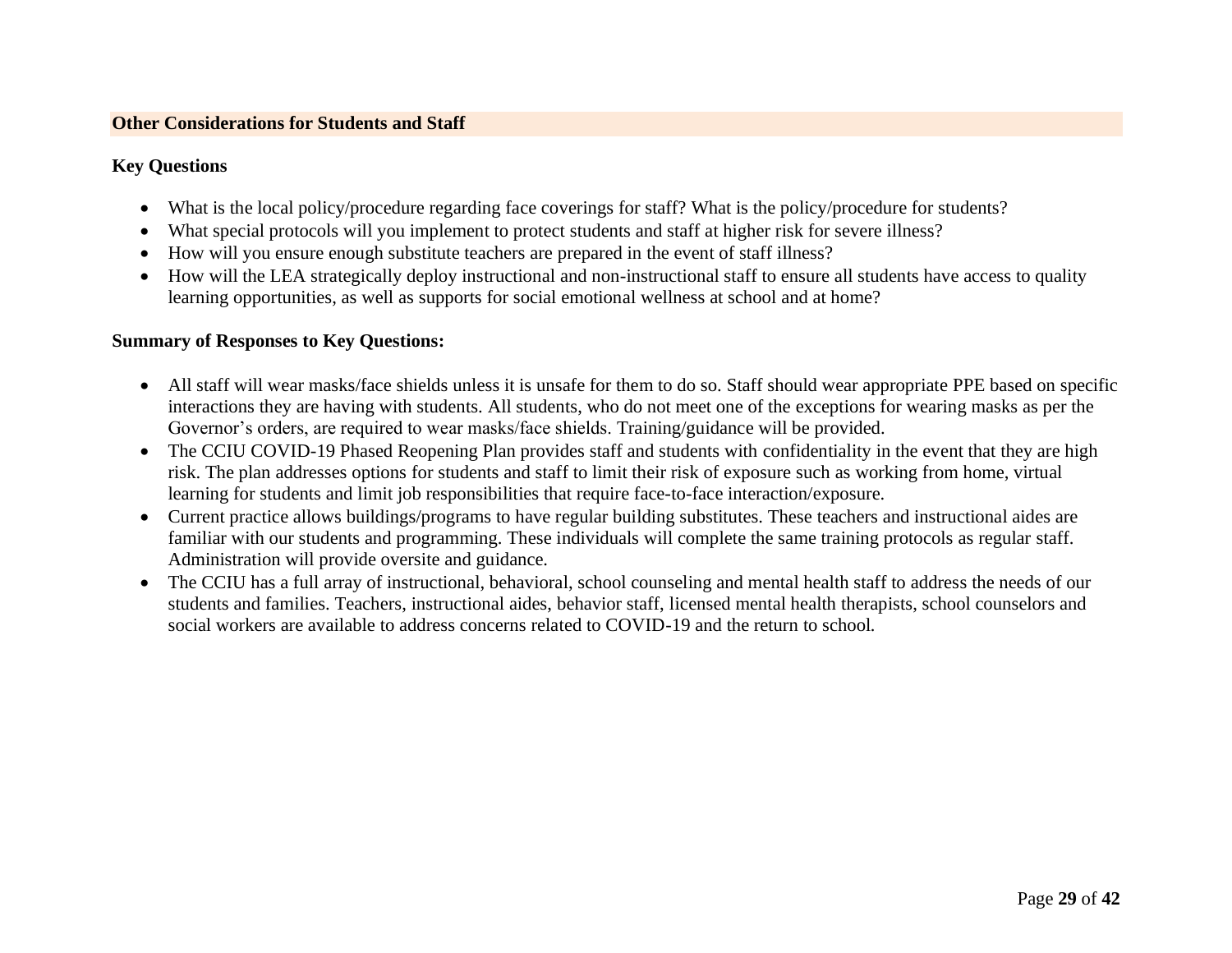| <b>Requirements</b>                                                        | <b>Action Steps</b><br>under Yellow Phase                                                                                                                                                                                                                                                                                                                                                           | <b>Action Steps</b><br>under Green Phase                                                                                                                                                                                                                                                                                                                                                      | <b>Lead Individual</b><br>and Position                                                                                                                                                                                                                      | <b>Materials, Resources,</b><br>and or Supports Needed | <b>PD</b><br><b>Required</b><br>(Y/N) |
|----------------------------------------------------------------------------|-----------------------------------------------------------------------------------------------------------------------------------------------------------------------------------------------------------------------------------------------------------------------------------------------------------------------------------------------------------------------------------------------------|-----------------------------------------------------------------------------------------------------------------------------------------------------------------------------------------------------------------------------------------------------------------------------------------------------------------------------------------------------------------------------------------------|-------------------------------------------------------------------------------------------------------------------------------------------------------------------------------------------------------------------------------------------------------------|--------------------------------------------------------|---------------------------------------|
| * Protecting students<br>and staff at higher<br>risk for severe<br>illness | Offer options for students and<br>1.<br>staff that limit their risk of<br>exposure like working from<br>home, virtual learning for<br>students, and limit job<br>responsibilities that require face-<br>to-face interaction/exposure.<br>Maintain policies to protect the<br>2.<br>privacy of people at higher risk of<br>illness.                                                                  | Offer options for students and<br>1.<br>staff that limit their risk of<br>exposure like working from<br>home, virtual learning for<br>students, and limit job<br>responsibilities that require face-<br>to-face interaction/exposure.<br>Maintain policies to protect the<br>2.<br>privacy of people at higher risk of<br>illness.                                                            | Dr. George Fiore,<br><b>CCIU</b> Executive<br>Director<br>Dr. Kirk Williard and<br>Mr. Michael Katch,<br><b>CTCE</b><br>Dr. Anita Riccio and<br>Mr. Sam Ewing,<br><b>Student Services</b><br><b>Building Principals</b><br>and/or Program<br>Administration | <b>PPE</b>                                             | Y                                     |
| * Use of face<br>coverings (masks or<br>face shields) by all<br>staff      | All staff will wear masks/face<br>1.<br>shields unless it is unsafe for<br>them to do so.<br>Staff should wear appropriate<br>2.<br>PPE based on specific<br>interactions they are having with<br>students.<br>Staff should wear appropriate<br>3.<br>PPE in care areas of suspected<br>individuals with COVID<br>symptoms.<br>Disposable face masks will be<br>4.<br>provided by the organization. | All staff will wear masks/face<br>shields unless it is unsafe for<br>them to do so.<br>Staff should wear appropriate<br>2.<br>PPE based on specific<br>interactions they are having with<br>students.<br>Staff should wear appropriate<br>3.<br>PPE in care areas of suspected<br>individuals with COVID<br>symptoms.<br>Disposable face masks will be<br>4.<br>provided by the organization. | Dr. George Fiore,<br><b>CCIU</b> Executive<br>Director<br>Dr. Kirk Williard and<br>Mr. Michael Katch,<br><b>CTCE</b><br>Dr. Anita Riccio and<br>Mr. Sam Ewing,<br><b>Student Services</b><br><b>Building Principals</b><br>and/or Program<br>Administration | <b>PPE</b>                                             | Y                                     |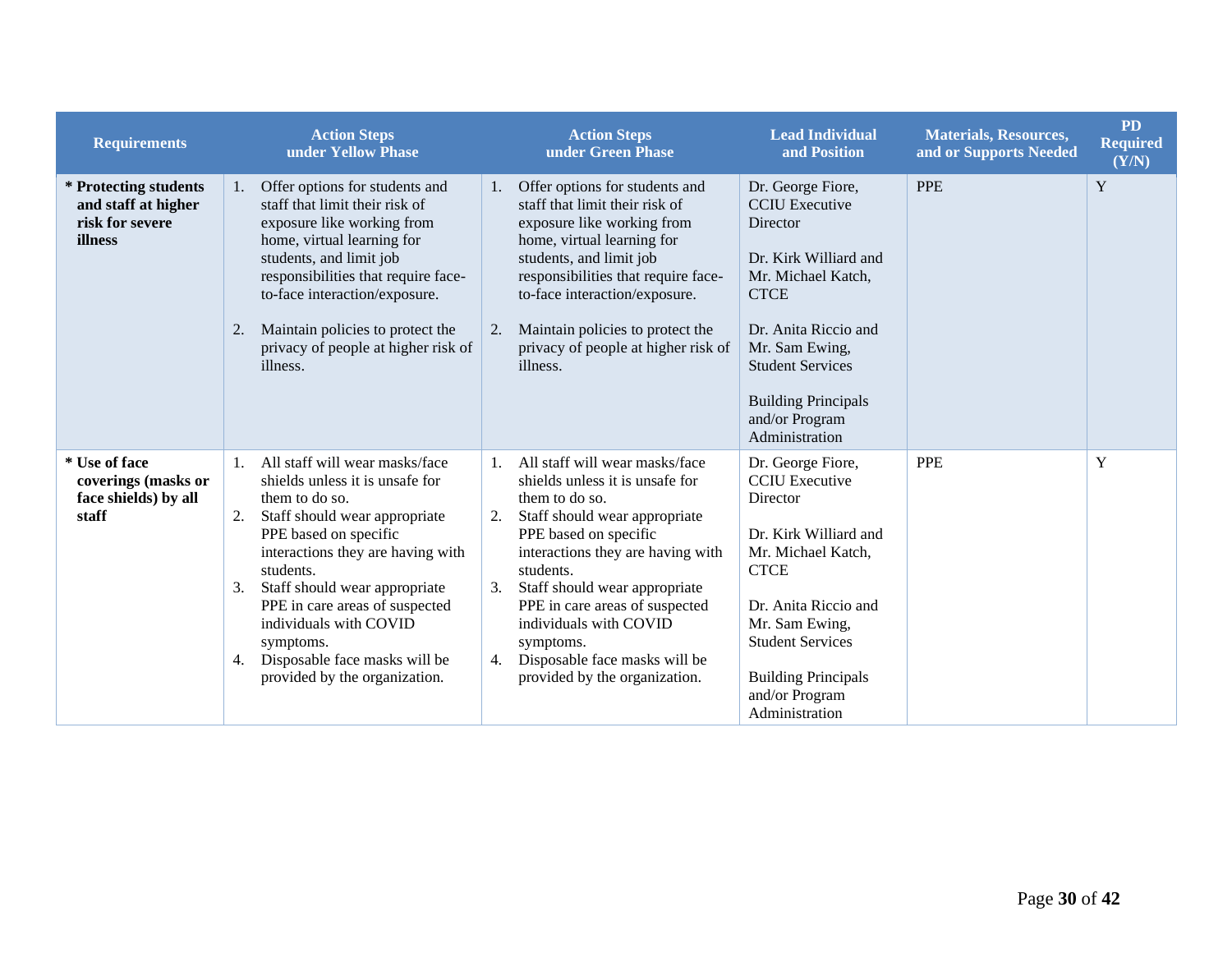| <b>Requirements</b>                                                                            | <b>Action Steps</b><br>under Yellow Phase                                                                                                                                                                                                                                                                                                                                                                                                                                                                                                                                                                                                                                                                                                                                                                                                         | <b>Action Steps</b><br>under Green Phase                                                                                                                                                                                                                                                                                                                                                                                                                                                                                                                                                                                                                                                                                                                                                                                                                  | <b>Lead Individual</b><br>and Position                                                                                                                                                                                                                      | <b>Materials, Resources,</b><br>and or Supports Needed | <b>PD</b><br><b>Required</b><br>(Y/N) |
|------------------------------------------------------------------------------------------------|---------------------------------------------------------------------------------------------------------------------------------------------------------------------------------------------------------------------------------------------------------------------------------------------------------------------------------------------------------------------------------------------------------------------------------------------------------------------------------------------------------------------------------------------------------------------------------------------------------------------------------------------------------------------------------------------------------------------------------------------------------------------------------------------------------------------------------------------------|-----------------------------------------------------------------------------------------------------------------------------------------------------------------------------------------------------------------------------------------------------------------------------------------------------------------------------------------------------------------------------------------------------------------------------------------------------------------------------------------------------------------------------------------------------------------------------------------------------------------------------------------------------------------------------------------------------------------------------------------------------------------------------------------------------------------------------------------------------------|-------------------------------------------------------------------------------------------------------------------------------------------------------------------------------------------------------------------------------------------------------------|--------------------------------------------------------|---------------------------------------|
| * Use of face<br>coverings (masks or<br>face shields) by<br>older students (as<br>appropriate) | Students will need to wear face<br>1.<br>masks/face shields when in the<br>school buildings.<br>Teach and reinforce the use of<br>2.<br>masks/face shields for all<br>students. All students, who do not<br>meet one of the exceptions for<br>wearing masks as per the<br>Governor's orders, are required<br>to wear masks/face shields.<br>Student masks will be required as<br>long as the Governor's orders for<br>wearing mask remain in effect.<br>Students of cognitive ability and<br>mobility that can independently<br>take off masks without assistance<br>will be highly encouraged to<br>wear a mask all day, even if the<br>Governor's orders are lifted.<br>Students may choose to wear<br>3.<br>clean, personal masks.<br>Disposable face masks will be<br>4.<br>provided by the organization for<br>students that don't have one. | Students will need to wear face<br>$1_{\cdot}$<br>masks/face shields when in the<br>school buildings.<br>Teach and reinforce the use of<br>2.<br>masks/face shields for all<br>students. All students, who do not<br>meet one of the exceptions for<br>wearing masks as per the<br>Governor orders, are required to<br>wear masks/face shields. Student<br>masks will be required as long as<br>the Governor 's orders for<br>wearing mask remain in effect.<br>Students of cognitive ability and<br>mobility that can independently<br>take off masks without assistance<br>will be highly encouraged to<br>wear a mask all day, even if the<br>Governor's orders are lifted.<br>Students may choose to wear<br>3.<br>clean, personal masks.<br>Disposable face masks will be<br>4.<br>provided by the organization for<br>students that don't have one. | Dr. George Fiore,<br><b>CCIU</b> Executive<br>Director<br>Dr. Kirk Williard and<br>Mr. Michael Katch,<br><b>CTCE</b><br>Dr. Anita Riccio and<br>Mr. Sam Ewing,<br><b>Student Services</b><br><b>Building Principals</b><br>and/or Program<br>Administration | <b>PPE</b>                                             | Y                                     |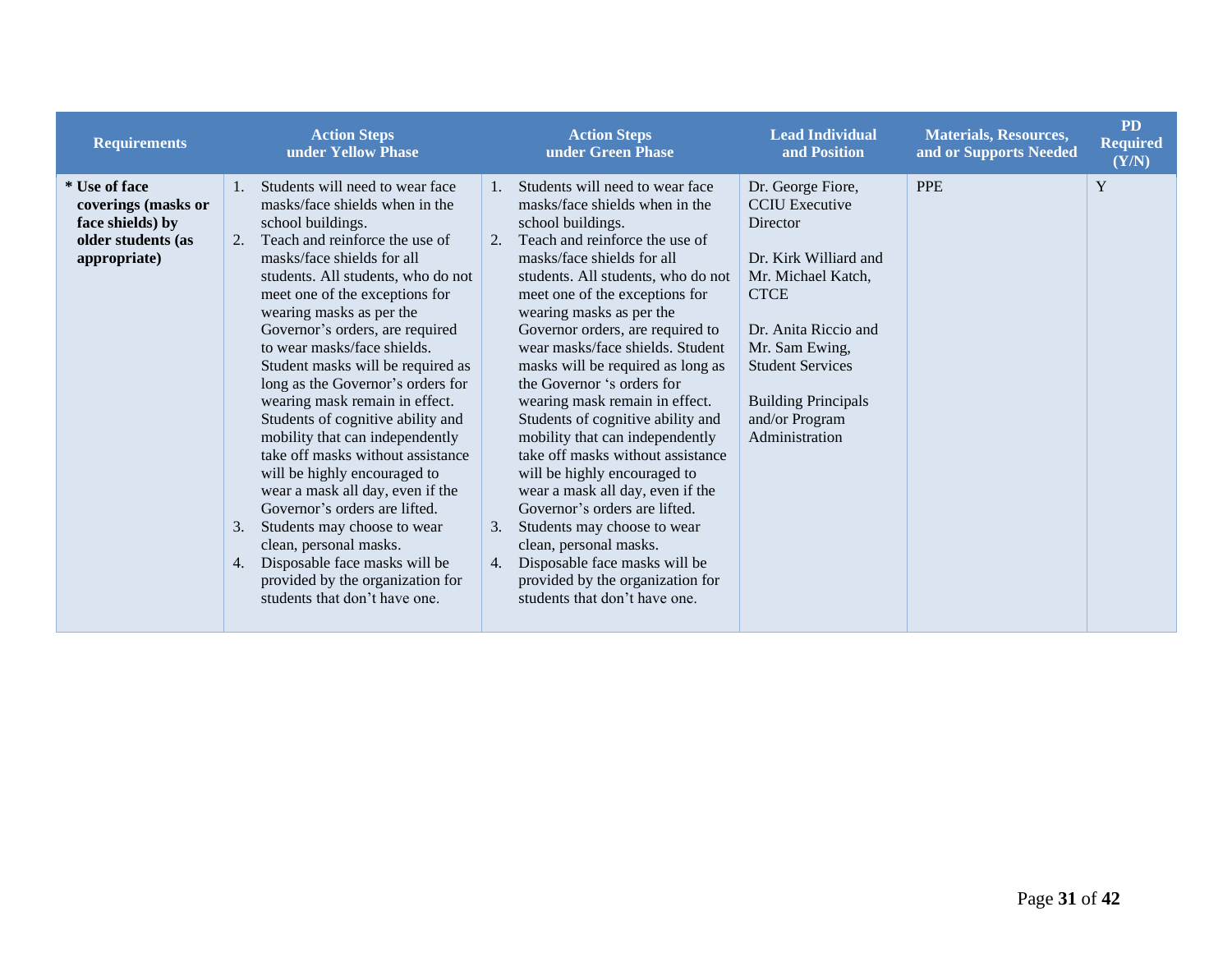| <b>Requirements</b>                                                                                        | <b>Action Steps</b><br>under Yellow Phase                                                                                                                                                                                                                                                                                                                                                                                                                                                                                                                                                                                                                                                                                                                                                                                                                      | <b>Action Steps</b><br>under Green Phase                                                                                                                                                                                                                                                                                                                                                                                                                                                                                                                                                                                                                                                                                                                                                                                               | <b>Lead Individual</b><br>and Position                                                                                                                                                                                                                      | <b>Materials, Resources,</b><br>and or Supports Needed | <b>PD</b><br><b>Required</b><br>(Y/N) |
|------------------------------------------------------------------------------------------------------------|----------------------------------------------------------------------------------------------------------------------------------------------------------------------------------------------------------------------------------------------------------------------------------------------------------------------------------------------------------------------------------------------------------------------------------------------------------------------------------------------------------------------------------------------------------------------------------------------------------------------------------------------------------------------------------------------------------------------------------------------------------------------------------------------------------------------------------------------------------------|----------------------------------------------------------------------------------------------------------------------------------------------------------------------------------------------------------------------------------------------------------------------------------------------------------------------------------------------------------------------------------------------------------------------------------------------------------------------------------------------------------------------------------------------------------------------------------------------------------------------------------------------------------------------------------------------------------------------------------------------------------------------------------------------------------------------------------------|-------------------------------------------------------------------------------------------------------------------------------------------------------------------------------------------------------------------------------------------------------------|--------------------------------------------------------|---------------------------------------|
| <b>Unique safety</b><br>protocols for students<br>with complex needs or<br>other vulnerable<br>individuals | Students with medical needs or<br>1.<br>disability should not wear PPE if<br>it would interfere with their<br>ability to breathe.<br>Teach students how to properly<br>2.<br>put on and remove masks/face<br>shields.<br>First responders to a behavior<br>3.<br>crisis should be relieved as soon<br>as possible if they are not<br>wearing appropriate PPE.<br>Dispose or clean PPE<br>4.<br>immediately after physical<br>intervention.<br>Staff should have a change of<br>5.<br>clothes available in case of<br>possible contamination.<br>School health professionals<br>6.<br>should work with primary care<br>providers to identify alternatives<br>to certain treatments.<br>Consider needs of staff/students<br>7.<br>who must be able to see the face<br>of speaker.<br>Account for possible interpreter<br>8.<br>for students or staff, if needed. | Students with medical needs or<br>disability should not wear PPE if<br>it would interfere with their<br>ability to breathe.<br>Teach students how to properly<br>2.<br>put on and remove masks/face<br>shields.<br>First responders to a behavior<br>3.<br>crisis should be relieved as soon<br>as possible if they are not<br>wearing appropriate PPE.<br>Dispose or clean PPE<br>4.<br>immediately after physical<br>intervention.<br>Staff should have a change of<br>clothes available in case of<br>possible contamination.<br>School health professionals<br>6.<br>should work with primary care<br>providers to identify alternatives<br>to certain treatments.<br>Consider needs of staff/students<br>who must be able to see the face<br>of speaker.<br>Account for possible interpreter<br>for students or staff, if needed. | Dr. George Fiore,<br><b>CCIU</b> Executive<br>Director<br>Dr. Kirk Williard and<br>Mr. Michael Katch,<br><b>CTCE</b><br>Dr. Anita Riccio and<br>Mr. Sam Ewing,<br><b>Student Services</b><br><b>Building Principals</b><br>and/or Program<br>Administration | <b>PPE</b>                                             | $\mathbf Y$                           |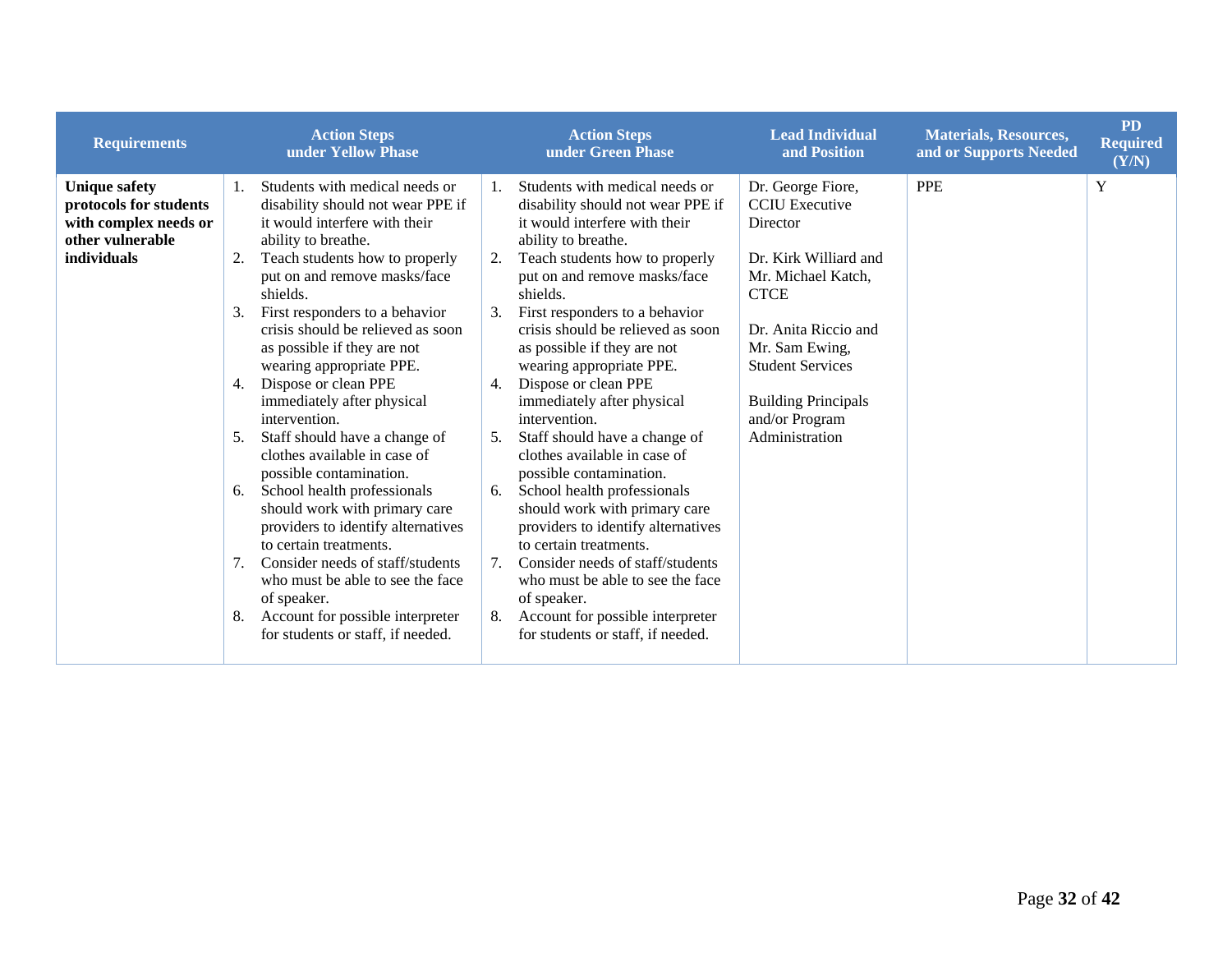| <b>Requirements</b>              | <b>Action Steps</b><br>under Yellow Phase                                                                                                                                                                                                                                                                                    | <b>Action Steps</b><br>under Green Phase                                                                                                                                                                                                                                                                               | <b>Lead Individual</b><br>and Position                                                                                                                                                                                                                      | <b>Materials, Resources,</b><br>and or Supports Needed | <b>PD</b><br><b>Required</b><br>(Y/N) |
|----------------------------------|------------------------------------------------------------------------------------------------------------------------------------------------------------------------------------------------------------------------------------------------------------------------------------------------------------------------------|------------------------------------------------------------------------------------------------------------------------------------------------------------------------------------------------------------------------------------------------------------------------------------------------------------------------|-------------------------------------------------------------------------------------------------------------------------------------------------------------------------------------------------------------------------------------------------------------|--------------------------------------------------------|---------------------------------------|
| Strategic deployment<br>of staff | Staff will report to the<br>1.<br>building/program where they are<br>currently working.<br>For vacancies, properly trained<br>2.<br>substitutes will be assigned to<br>familiar classrooms.<br>Building/Program administrators<br>3.<br>will ensure that staff are<br>maintaining safety protocols and<br>social distancing. | Staff will report to the<br>building/program where they are<br>currently working.<br>For vacancies, properly trained<br>2.<br>substitutes will be assigned to<br>familiar classrooms.<br>Building/Program administrators<br>3.<br>will ensure that staff are<br>maintaining safety protocols and<br>social distancing. | Dr. George Fiore,<br><b>CCIU</b> Executive<br>Director<br>Dr. Kirk Williard and<br>Mr. Michael Katch,<br><b>CTCE</b><br>Dr. Anita Riccio and<br>Mr. Sam Ewing,<br><b>Student Services</b><br><b>Building Principals</b><br>and/or Program<br>Administration | Substitute teachers and<br>aides                       | Y                                     |

#### **Health and Safety Plan Professional Development**

The success of your plan for a healthy and safe reopening requires all stakeholders to be prepared with the necessary knowledge and skills to implement the plan as intended. For each item that requires professional development, document the following components of your professional learning plan.

- **Topic:** List the content on which the professional development will focus.
- **Audience:** List the stakeholder group(s) who will participate in the professional learning activity.
- **Lead Person and Position:** List the person or organization that will provide the professional learning.
- **Session Format:** List the strategy/format that will be utilized to facilitate participant learning.
- **Materials, Resources, and or Supports Needed:** List any materials, resources, or support required to implement the requirement.
- **Start Date:** Enter the date on which the first professional learning activity for the topic will be offered.
- <span id="page-32-0"></span>• **Completion Date:** Enter the date on which the last professional learning activity for the topic will be offered.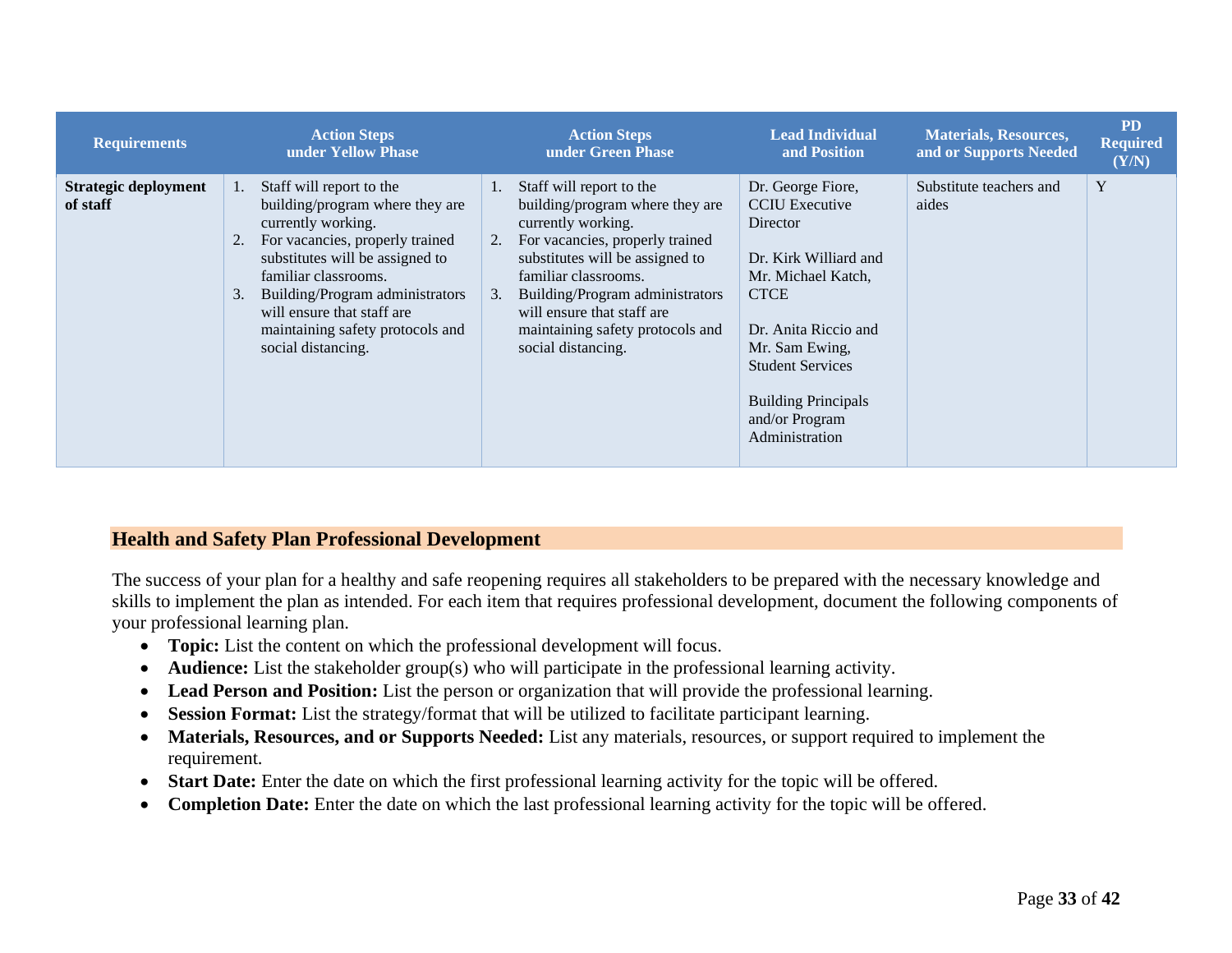| <b>Topic</b>                                                                                                                                                                                  | <b>Audience</b>                          | <b>Lead Person and</b><br><b>Position</b>                                             | <b>Session Format</b>                                        | <b>Materials, Resources,</b><br>and or Supports Needed  | <b>Start Date</b> | <b>Completion</b><br><b>Date</b> |
|-----------------------------------------------------------------------------------------------------------------------------------------------------------------------------------------------|------------------------------------------|---------------------------------------------------------------------------------------|--------------------------------------------------------------|---------------------------------------------------------|-------------------|----------------------------------|
| <b>Center for Disease Control</b><br>and Prevention Trainings:<br><b>Symptoms of Coronavirus;</b><br><b>Use of Face Coverings; Social</b><br>Distancing; What to Do If<br><b>You Are Sick</b> | Staff and students<br>Offered to parents | Dr. George Fiore, CCIU<br><b>Executive Director</b><br><b>Human Resources</b><br>Team | Online video                                                 | Technology & Internet                                   | August 7,<br>2020 | September 4,<br>2020             |
| Trauma & COVID 19                                                                                                                                                                             | <b>Staff</b>                             | Dr. George Fiore, CCIU<br><b>Executive Director</b><br><b>Human Resources</b><br>Team | Online video                                                 | Technology & Internet                                   | August 7,<br>2020 | September 4,<br>2020             |
| <b>Training of the Proper Use of</b><br><b>Face Masks for Students</b>                                                                                                                        | Staff with student<br>interaction        | PSE Supervisors /<br>Building/Program<br>Administration/CTE<br>Principals             | Video, social<br>stories, in-<br>person training             | Technology, social<br>stories                           | August 7,<br>2020 | September 4,<br>2020             |
| <b>Sanitation/Disinfection and</b><br><b>Use of PPE Training</b>                                                                                                                              | Staff and parents                        | PSE Supervisors;<br>Building/Program<br>Administration / CTE<br>Principals            | Power Point,<br>social stories,<br>video and/or in<br>person | Power Point, social<br>stories, technology,<br>internet | August 7,<br>2020 | September 4,<br>2020             |

## **Health and Safety Plan Communications**

<span id="page-33-0"></span>Timely and effective family and caregiver communication about health and safety protocols and schedules will be critical. Schools should be particularly mindful that frequent communications are accessible in non-English languages and to all caregivers (this is particularly important for children residing with grandparents or other kin or foster caregivers). Additionally, LEAs should establish and maintain ongoing communication with local and state authorities to determine current mitigation levels in your community.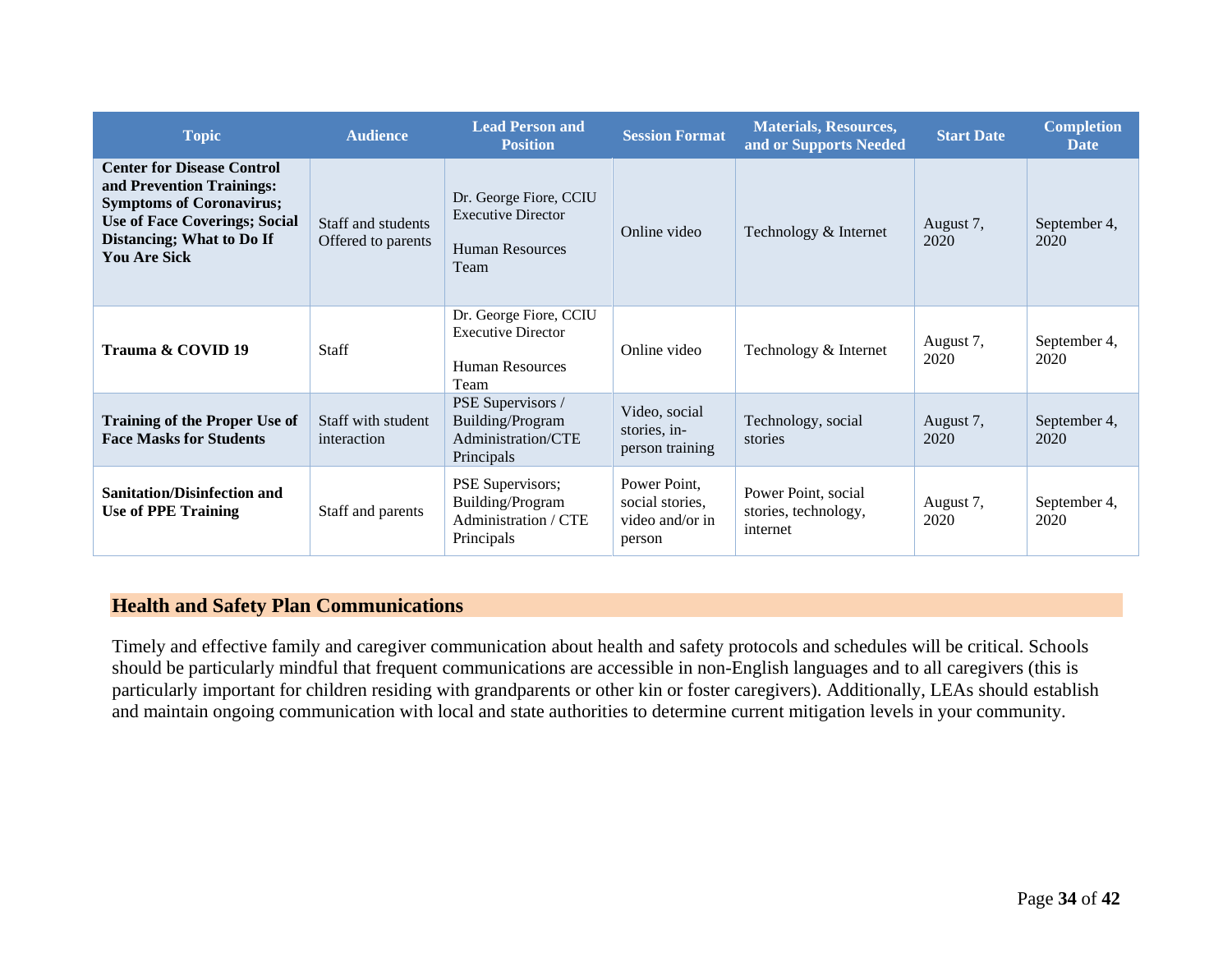<span id="page-34-0"></span>

| <b>Topic</b>                                                                                              | <b>Audience</b>                                                                         | <b>Lead Person and</b><br><b>Position</b>         | <b>Mode of Communications</b>                                                                                                                                      | <b>Start Date</b> | <b>Completion</b><br><b>Date</b> |
|-----------------------------------------------------------------------------------------------------------|-----------------------------------------------------------------------------------------|---------------------------------------------------|--------------------------------------------------------------------------------------------------------------------------------------------------------------------|-------------------|----------------------------------|
| <b>Initial Communication about the Phased</b><br><b>School Reopening Plan</b>                             | Parents/Guardians<br><b>CCIU Staff</b>                                                  | Mary Curley,<br>Communications<br>Director        | Electronic through<br>SchoolMessenger which calls,<br>emails and texts parents/guardians<br>and written communication<br>(English or native language)<br>versions) | 6/22/20           | 7/10/20                          |
| <b>Phased Reopening Plan</b>                                                                              | Parents/Guardians<br><b>CCIU Staff</b>                                                  | Mary Curley,<br>Communications<br>Director        | Website, Facebook page,<br>Instagram, and Twitter accounts                                                                                                         | 8/20/20           | ongoing                          |
| <b>Communication about Staff/Student</b><br><b>Illness and Plan for Opening/Closing</b><br><b>Schools</b> | Parents/Guardians<br><b>CCIU</b> Staff<br><b>Chester County</b><br>Health<br>Department | Mary Curley,<br>Communications<br>Director        | Electronic through<br>SchoolMessenger which calls,<br>emails and texts parents/guardians<br>and written communication<br>(English or native language)<br>versions) | 6/22/20           | Ongoing                          |
| <b>Communication about Task Force</b><br>Meetings for Health & Safety Plan<br>Development.                | Parents/Guardians<br><b>CCIU Staff</b><br>Students                                      | Mary Curley,<br>Communications<br><b>Director</b> | Electronic through<br>SchoolMessenger which calls,<br>emails and texts parents/guardians                                                                           | 07/08/20          | 07/08/20                         |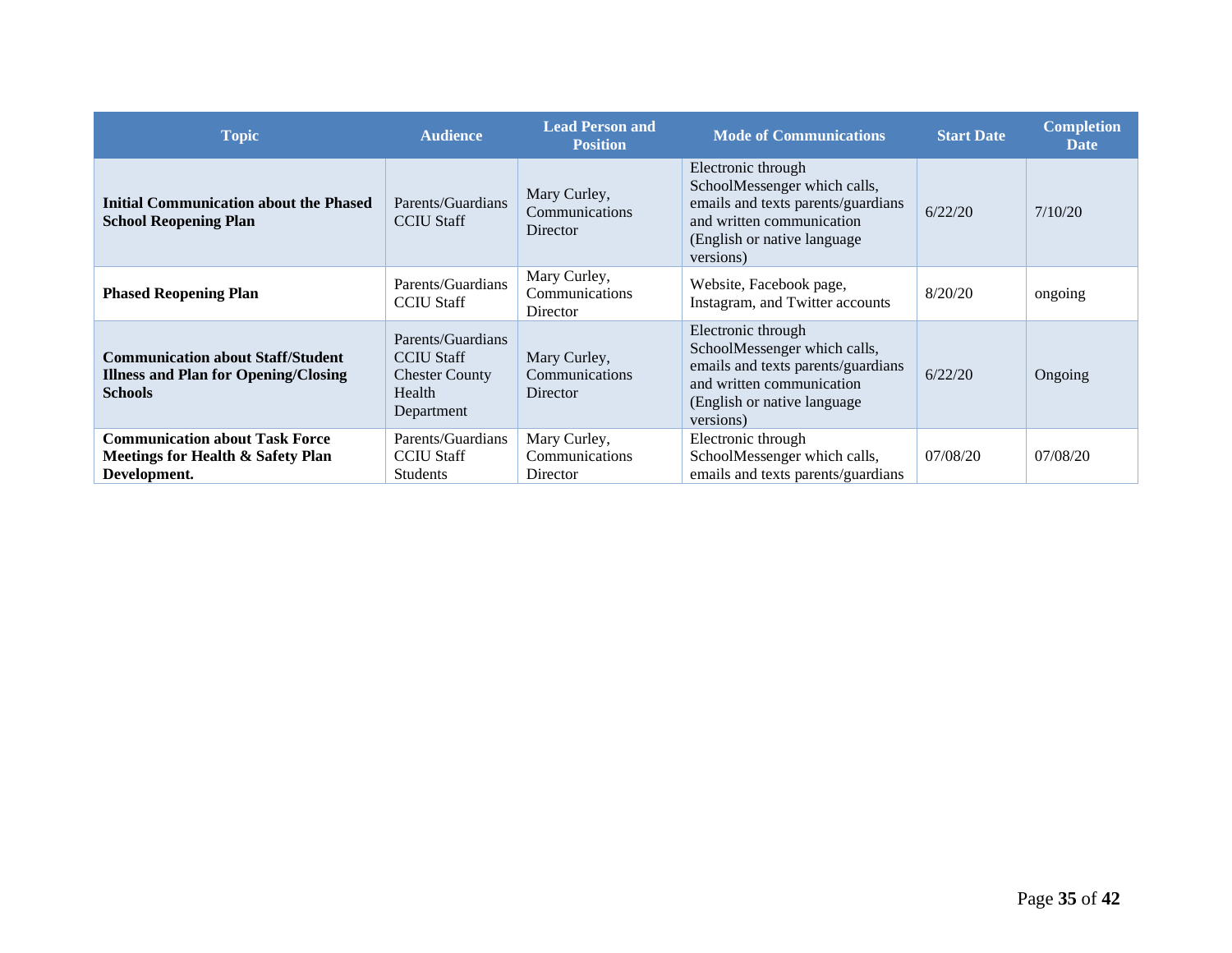# **Health and Safety Plan Summary: CHESTER COUNTY INTERMEDIATE UNIT**

#### **Anticipated Launch Date: August 24, 2020**

Use these summary tables to provide your local education community with a detailed overview of your Health and Safety Plan. LEAs are required to post this summary on their website. To complete the summary, copy and paste the domain summaries from the Health and Safety Plan tables above.

|  | <b>Facilities Cleaning, Sanitizing, Disinfecting and Ventilation</b> |  |
|--|----------------------------------------------------------------------|--|
|  |                                                                      |  |

<span id="page-35-0"></span>

| * Cleaning, sanitizing, disinfecting, and ventilating learning<br>CCIU custodial staff and contracted custodial staff have<br>$\bullet$<br>spaces, surfaces, and any other areas used by students<br>conducted a deep cleaning and sanitization of all CCIU<br>(i.e., restrooms, drinking fountains, hallways, and<br>facilities following the guidelines of the Center for Disease<br>transportation)<br>Control (CDC) and Chester County Health Department.<br>Our cleaning supplies meet or exceed OSHA and CDC<br>requirements.<br>Deep cleaning and sanitation procedures along with the<br>$\bullet$<br>increased/additional cleaning of high touch points and<br>bathrooms will be implemented in accordance with facility<br>usage and will occur daily.<br>In addition to the daily cleaning, custodial staff will sweep<br>$\bullet$<br>the building routinely and disinfect high touch areas.<br>Teachers, staff and/or students will use disinfectant wipes<br>to clean desk and tabletops.<br>Custodial staff have completed training relative to<br>$\bullet$<br>COVID-19, mitigating infection and proper cleaning<br>procedures. Teachers and staff will review the CCIU<br>Phased Reopening Plan and be informed about daily<br>disinfection procedures. | Required(s) | <b>Strategies, Policies and Procedures</b> |
|---------------------------------------------------------------------------------------------------------------------------------------------------------------------------------------------------------------------------------------------------------------------------------------------------------------------------------------------------------------------------------------------------------------------------------------------------------------------------------------------------------------------------------------------------------------------------------------------------------------------------------------------------------------------------------------------------------------------------------------------------------------------------------------------------------------------------------------------------------------------------------------------------------------------------------------------------------------------------------------------------------------------------------------------------------------------------------------------------------------------------------------------------------------------------------------------------------------------------------------------------------------------------|-------------|--------------------------------------------|
|                                                                                                                                                                                                                                                                                                                                                                                                                                                                                                                                                                                                                                                                                                                                                                                                                                                                                                                                                                                                                                                                                                                                                                                                                                                                           |             |                                            |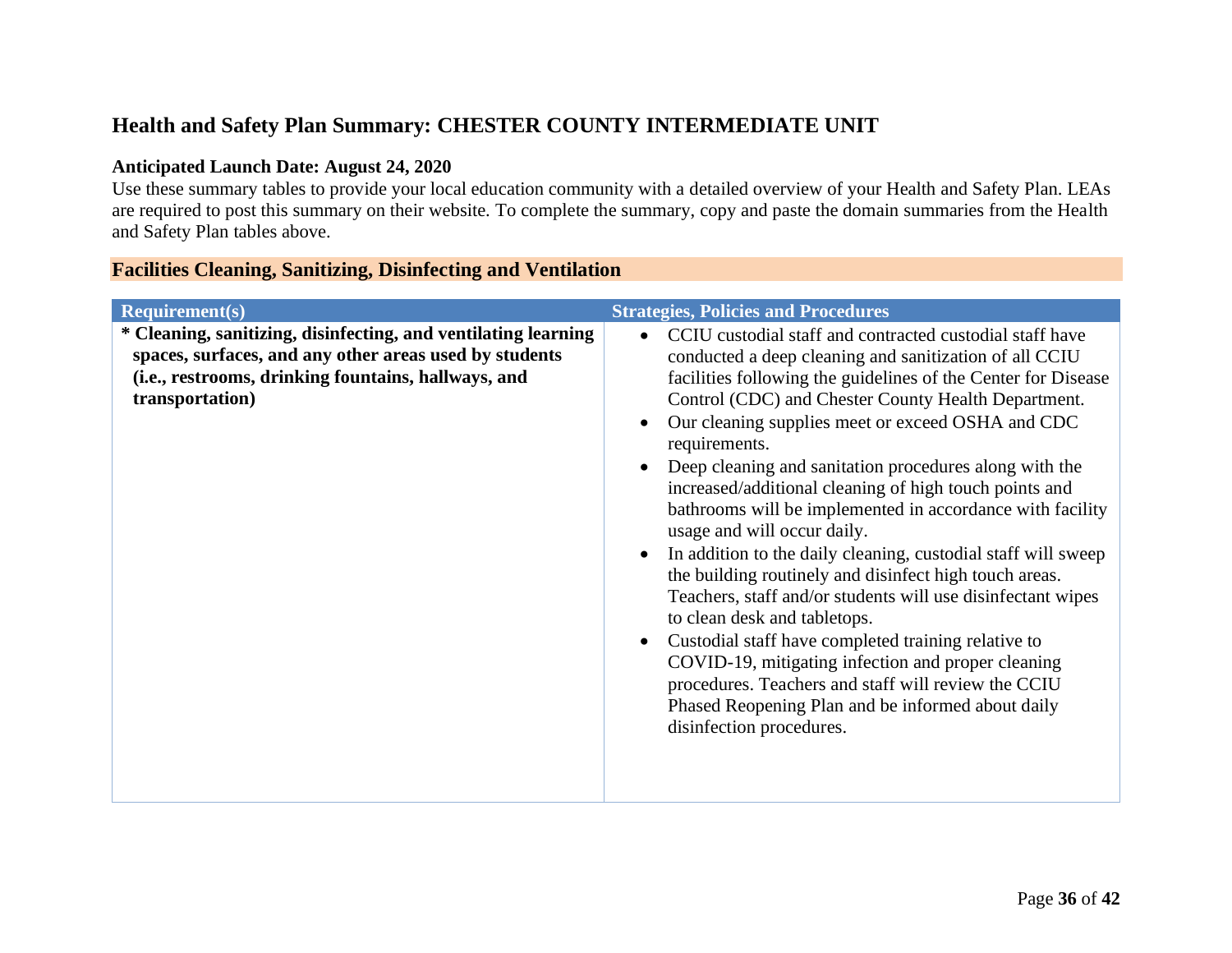| <b>Social Distancing and Other Safety Protocols</b> |  |  |
|-----------------------------------------------------|--|--|
|                                                     |  |  |

<span id="page-36-0"></span>

| <b>Requirement(s)</b>                                          | <b>Strategies, Policies and Procedures</b>                                |
|----------------------------------------------------------------|---------------------------------------------------------------------------|
| * Classroom/learning space occupancy that allows for 6         | Classrooms will be arranged with all desks facing the same<br>$\bullet$   |
| feet of separation among students and staff throughout         | direction maintaining six feet of distance between students               |
| the day, to the maximum extent feasible                        | to the maximum extent possible.                                           |
|                                                                | The same students and staff will be grouped together as<br>$\bullet$      |
| * Restricting the use of cafeterias and other congregate       | much as possible throughout the day. If a change of                       |
| settings, and serving meals in alternate settings such as      | teacher/staff is necessary, the teachers/staff will move to               |
| classrooms                                                     | the different classroom rather than the students, minimizing              |
|                                                                |                                                                           |
| * Hygiene practices for students and staff including the       | the number of people moving throughout the building.                      |
| manner and frequency of hand-washing and other best            | All buildings/programs will follow the CCIU COVID-19<br>$\bullet$         |
| practices                                                      | Phased Reopening Procedures. This plan utilizes the                       |
|                                                                | guidance of the CDC and the Chester County Health                         |
| * Posting signs, in highly visible locations, that promote     | Department.                                                               |
| everyday protective measures, and how to stop the              | Students will be able to access the school yard and                       |
| spread of germs                                                | playground for recess. Adult supervision will ensure that                 |
|                                                                | all safety protocols are followed. If appropriate, outdoor                |
| * Handling sporting activities consistent with the CDC         | space may be utilized for instructional purposes. Cleaning,               |
| <b>Considerations for Youth Sports for recess and physical</b> | disinfecting and sanitizing procedures will be completed                  |
| education classes                                              | after use.                                                                |
|                                                                | Students will access the community as part of the<br>$\bullet$            |
| Limiting the sharing of materials among students               | prevocational and/or travel training programs.                            |
|                                                                | All staff and students will follow hygiene routines upon<br>$\bullet$     |
| Staggering the use of communal spaces and hallways             | entry into the building, when using the restroom,                         |
|                                                                | before/after eating, before/after using outdoor spaces and                |
| Adjusting transportation schedules and practices to create     | when exiting the building and after touching contaminated                 |
| social distance between students                               | surfaces/items. Staff will teach proper hand washing                      |
|                                                                | routines as well as proper use of hand sanitizer.                         |
| Limiting the number of individuals in classrooms and           | Transportation will be staggered to allow students to safely<br>$\bullet$ |
| other learning spaces, and interactions between groups of      | exit the vehicle and enter the building using proper social               |
| students                                                       | distancing. The same procedure will be utilized when                      |
|                                                                | students leave the school for the day.                                    |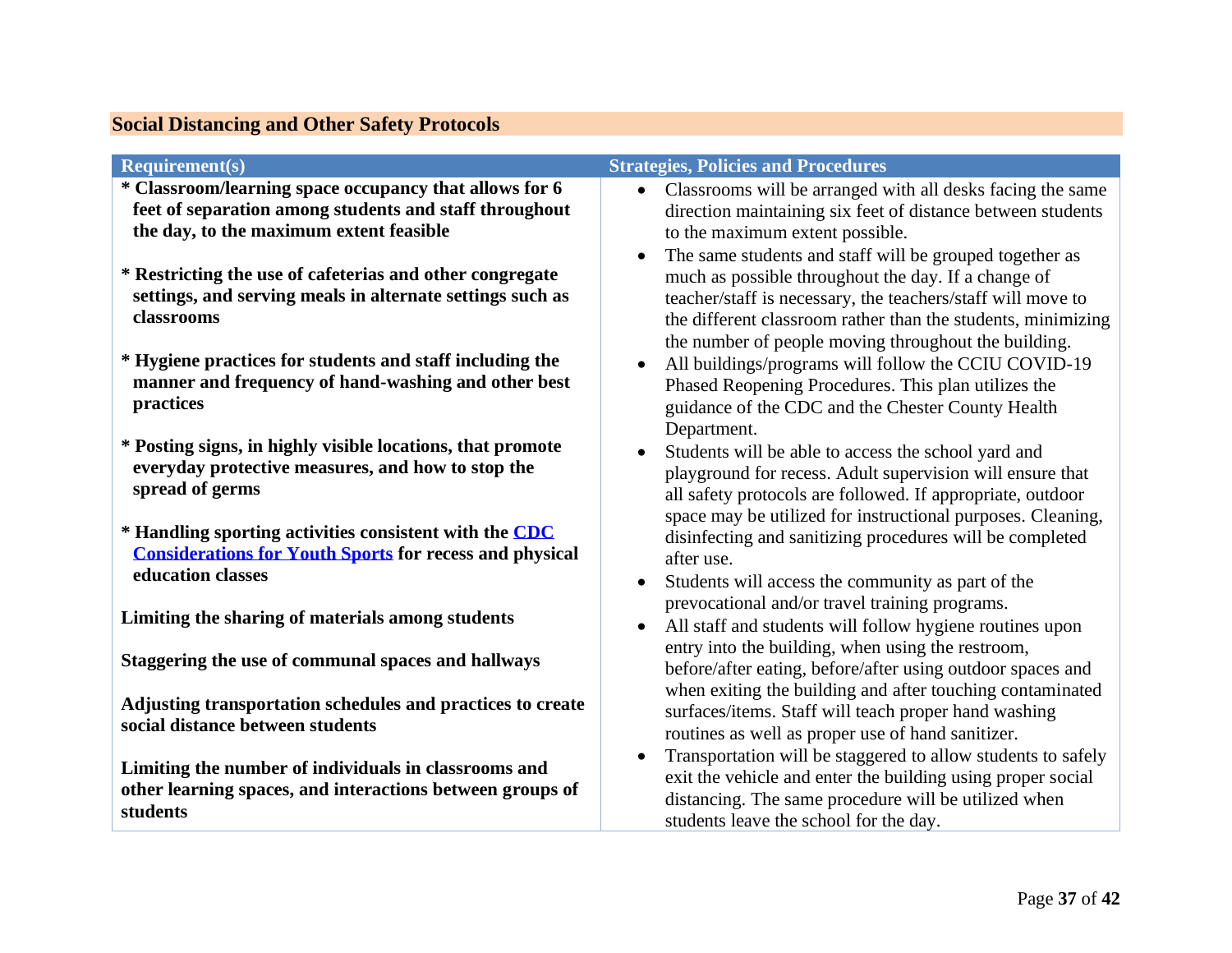# **Monitoring Student and Staff Health**

<span id="page-37-0"></span>

| $\textbf{Required}(s)$                                      | <b>Strategies, Policies and Procedures</b>                     |
|-------------------------------------------------------------|----------------------------------------------------------------|
| * Monitoring students and staff for symptoms and history of | All staff will complete the self-screening tool that reviews   |
| exposure                                                    | COVID-19 symptoms and other risk factors at home each          |
|                                                             | morning prior to leaving for work. Any symptoms will be        |
|                                                             | reported to supervisors. All parents of students will be asked |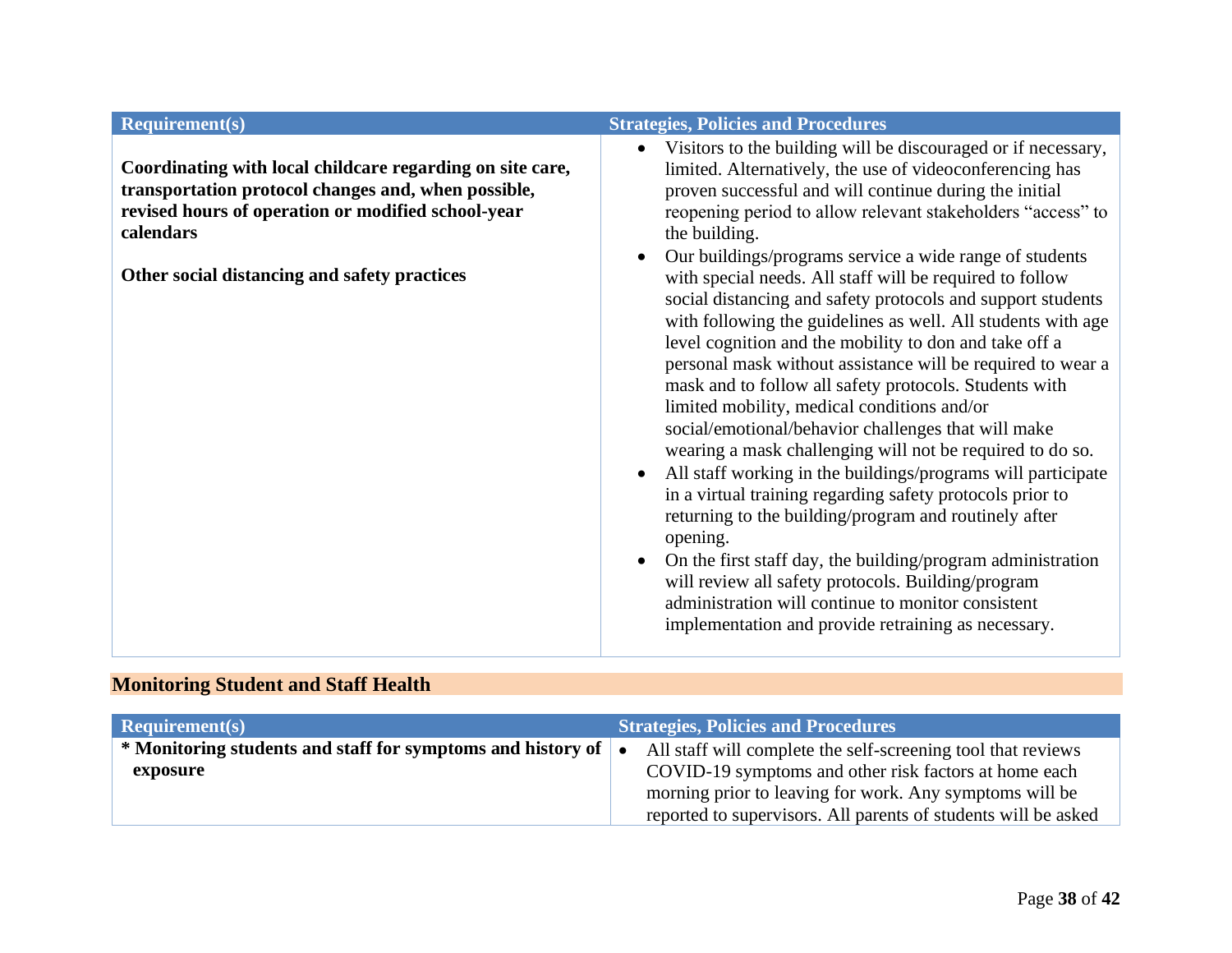| <b>Requirement(s)</b>                                                                                                | <b>Strategies, Policies and Procedures</b>                                                                                                                                                                                                                                                                                                                                                                                                                                                                                                                                                                                                                                                                                                                                                                                                                                                                                                                                                                                                                                                                                                                                                                                              |
|----------------------------------------------------------------------------------------------------------------------|-----------------------------------------------------------------------------------------------------------------------------------------------------------------------------------------------------------------------------------------------------------------------------------------------------------------------------------------------------------------------------------------------------------------------------------------------------------------------------------------------------------------------------------------------------------------------------------------------------------------------------------------------------------------------------------------------------------------------------------------------------------------------------------------------------------------------------------------------------------------------------------------------------------------------------------------------------------------------------------------------------------------------------------------------------------------------------------------------------------------------------------------------------------------------------------------------------------------------------------------|
| * Isolating or quarantining students, staff, or visitors if they<br>become sick or demonstrate a history of exposure | to complete the screening each morning. If symptoms exist,<br>the student should remain at home.                                                                                                                                                                                                                                                                                                                                                                                                                                                                                                                                                                                                                                                                                                                                                                                                                                                                                                                                                                                                                                                                                                                                        |
| * Returning isolated or quarantined staff, students, or<br>visitors to school                                        | Staff will self-report from home prior to leaving for work,<br>$\bullet$<br>daily. Parents will complete the health screening daily each<br>morning and keep any child with symptoms home. If<br>symptoms exist, staff or students will remain at home and                                                                                                                                                                                                                                                                                                                                                                                                                                                                                                                                                                                                                                                                                                                                                                                                                                                                                                                                                                              |
|                                                                                                                      |                                                                                                                                                                                                                                                                                                                                                                                                                                                                                                                                                                                                                                                                                                                                                                                                                                                                                                                                                                                                                                                                                                                                                                                                                                         |
| Notifying staff, families, and the public of school closures<br>and within-school- year changes in safety protocols  | contact the appropriate administrator.<br>Students capable of responding will be asked the health<br>$\bullet$<br>screening questions upon entry into the building and will be<br>sent to the quarantine room if symptoms are present.<br>Individuals who are sick should go home or to a healthcare<br>facility depending on how severe their symptoms are and<br>follow CDC guidance for caring for oneself and others who<br>are sick. Staff or students with a probable or confirmed<br>exposure will be sent to the isolation room or home.<br>The school nurse, in consultation with building/program<br>$\bullet$<br>administration, will direct staff or students to their healthcare<br>provider or Chester County Health Department for decisions<br>regarding quarantine.<br>Staff or students will be allowed to return to the<br>building/program with a doctor's note or a negative test<br>result. Staff who are unable or uncomfortable with returning<br>will be asked to work with their supervisor and Human<br>Resources team to determine eligibility for leave and/or<br>accommodations.<br>Students and parents, in coordination with their health care<br>professional and with regard to Chester County Health |
|                                                                                                                      | Department guidelines, will determine if the students are able<br>to return.                                                                                                                                                                                                                                                                                                                                                                                                                                                                                                                                                                                                                                                                                                                                                                                                                                                                                                                                                                                                                                                                                                                                                            |
|                                                                                                                      | Families will be notified of the need for potential school<br>closures through the SchoolMessenger system. This system<br>calls, emails and texts information to parents/guardians in                                                                                                                                                                                                                                                                                                                                                                                                                                                                                                                                                                                                                                                                                                                                                                                                                                                                                                                                                                                                                                                   |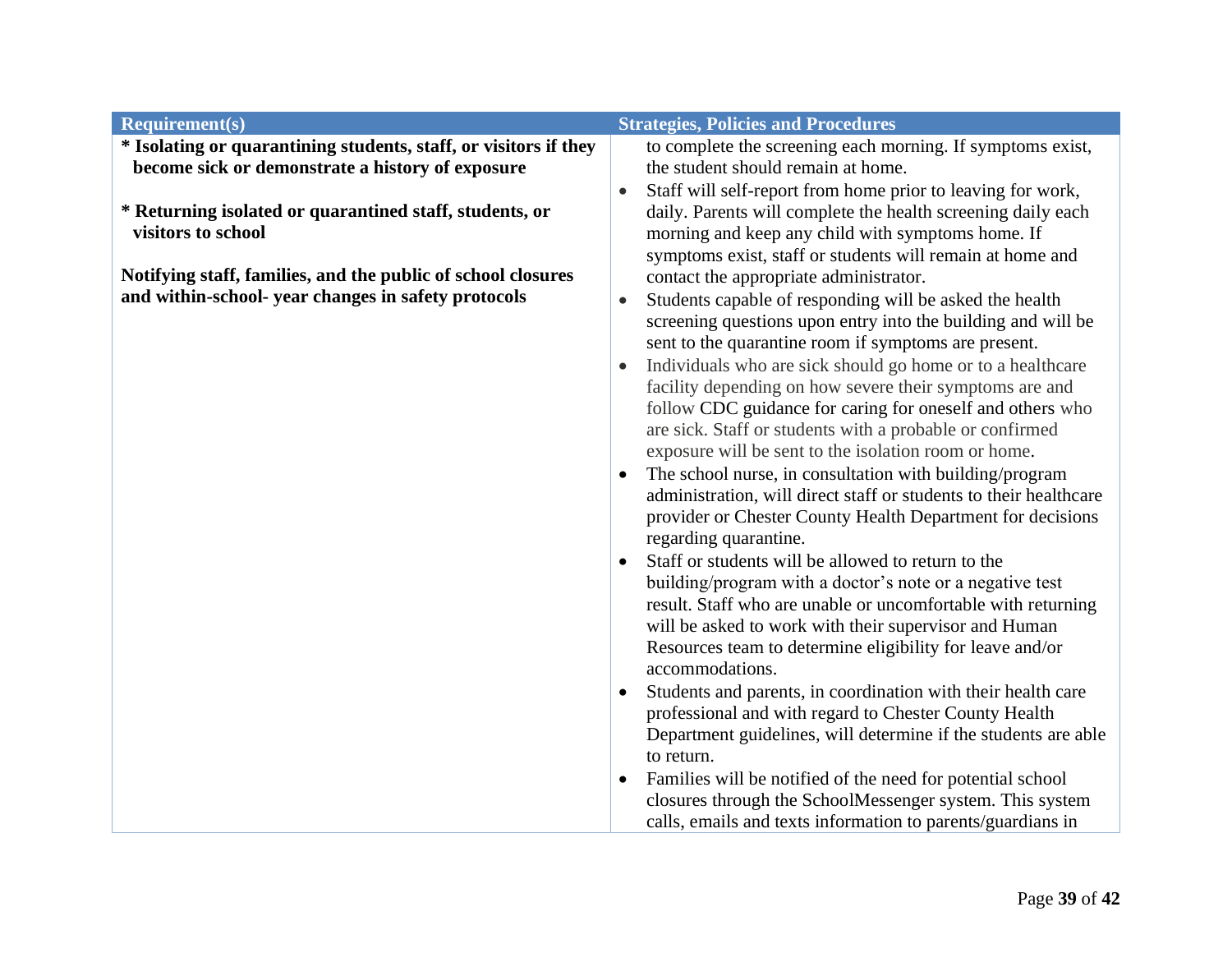| <b>Requirement(s)</b> | <b>Strategies, Policies and Procedures</b>                                                                                                                                                                                                                                                                                                                                                                                                                                                                                                                                                                                                                |
|-----------------------|-----------------------------------------------------------------------------------------------------------------------------------------------------------------------------------------------------------------------------------------------------------------------------------------------------------------------------------------------------------------------------------------------------------------------------------------------------------------------------------------------------------------------------------------------------------------------------------------------------------------------------------------------------------|
|                       | English or native language. Information will also be posted<br>on the website and social media outlets.<br>All staff working directly with students will be trained to<br>monitor students for symptoms. Adults will be expected to<br>monitor their own symptoms and report concerns to the<br>school nurse or building/program administrator. Training will<br>occur prior to the return to the building/program and will be<br>reinforced by the administrators and nurse at an in-person<br>meeting on the first day the staff member returns to work.<br>Administrators will monitor the staff and provide on-going<br>training as deemed necessary. |

# **Other Considerations for Students and Staff**

<span id="page-39-0"></span>

| <b>Requirement(s)</b>                                        | <b>Strategies, Policies and Procedures</b>                                  |
|--------------------------------------------------------------|-----------------------------------------------------------------------------|
| * Protecting students and staff at higher risk for severe    | All staff will wear masks/face shields unless it is unsafe for<br>$\bullet$ |
| <b>illness</b>                                               | them to do so. Staff should wear appropriate PPE based on                   |
|                                                              | specific interactions they are having with students. All                    |
| * Use of face coverings (masks or face shields) by all staff | students, who do not meet one of the exceptions for wearing                 |
|                                                              | masks as per the Governor's orders, are required to wear                    |
| * Use of face coverings (masks or face shields) by older     | masks/face shields. Training/guidance will be provided.                     |
| students (as appropriate)                                    | The CCIU COVID-19 Phased Reopening Plan provides<br>$\bullet$               |
|                                                              | staff and students with confidentiality in the event that they              |
| Unique safety protocols for students with complex needs      | are high risk. The plan addresses options for students and                  |
| or other vulnerable individuals                              | staff to limit their risk of exposure such as working from                  |
|                                                              | home, virtual learning for students and limit job                           |
| <b>Strategic deployment of staff</b>                         | responsibilities that require face-to-face                                  |
|                                                              | interaction/exposure.                                                       |
|                                                              | Current practice allows buildings/programs to have regular                  |
|                                                              | building substitutes. These teachers and instructional aides                |
|                                                              | are familiar with our students and programming. These                       |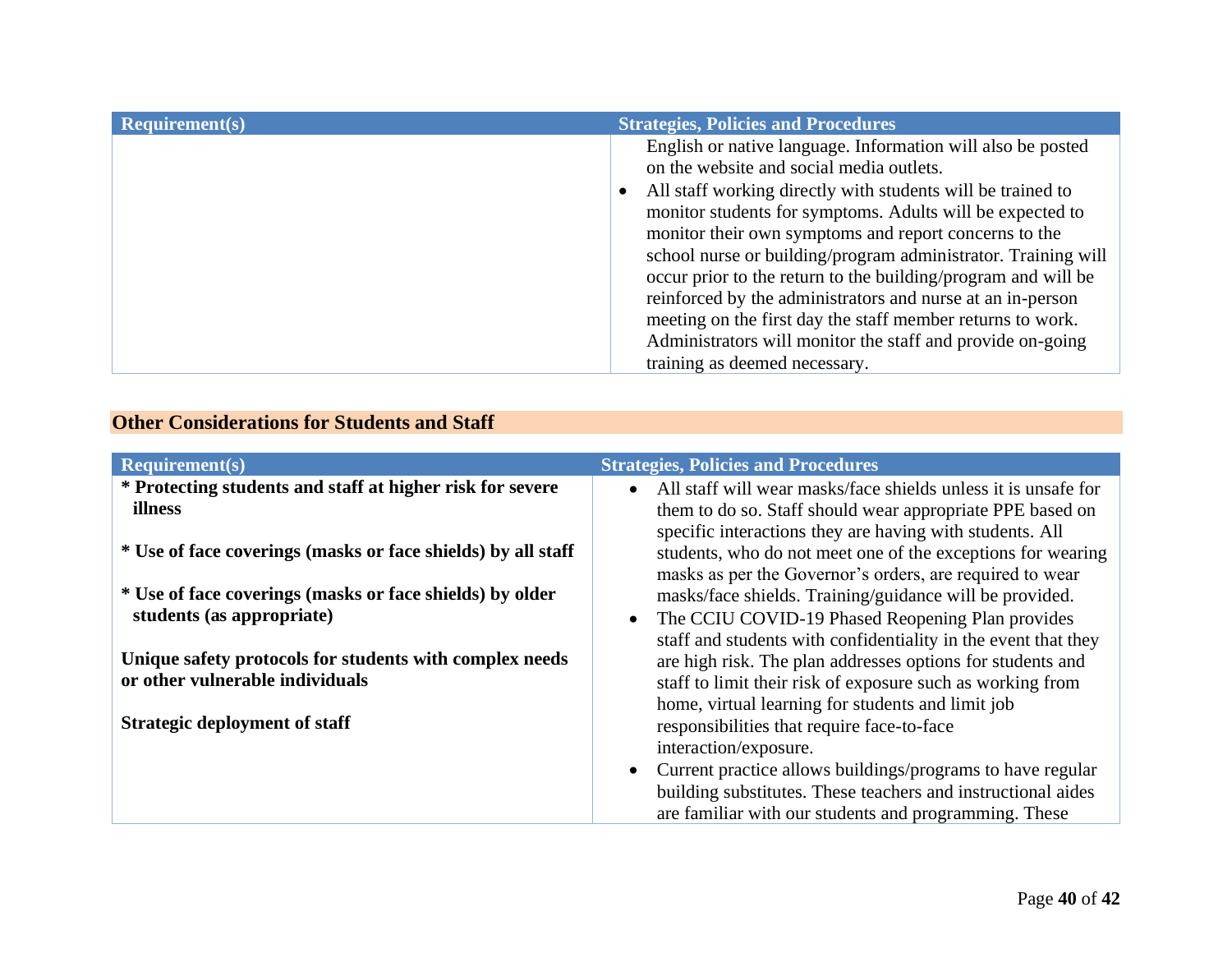| Required(s) | <b>Strategies, Policies and Procedures</b>                                                                                                                                                                                                                                                                                                                                                                                                                                                                          |
|-------------|---------------------------------------------------------------------------------------------------------------------------------------------------------------------------------------------------------------------------------------------------------------------------------------------------------------------------------------------------------------------------------------------------------------------------------------------------------------------------------------------------------------------|
|             | individuals will complete the same training protocols as<br>regular staff. Administration will provide oversite and<br>guidance.<br>• The CCIU has a full array of instructional, behavioral,<br>school counseling and mental health staff to address the<br>needs of our students and families. Teachers, instructional<br>aides, behavior staff, licensed mental health therapists,<br>school counselors and social workers are available to<br>address concerns related to COVID-19 and the return to<br>school. |